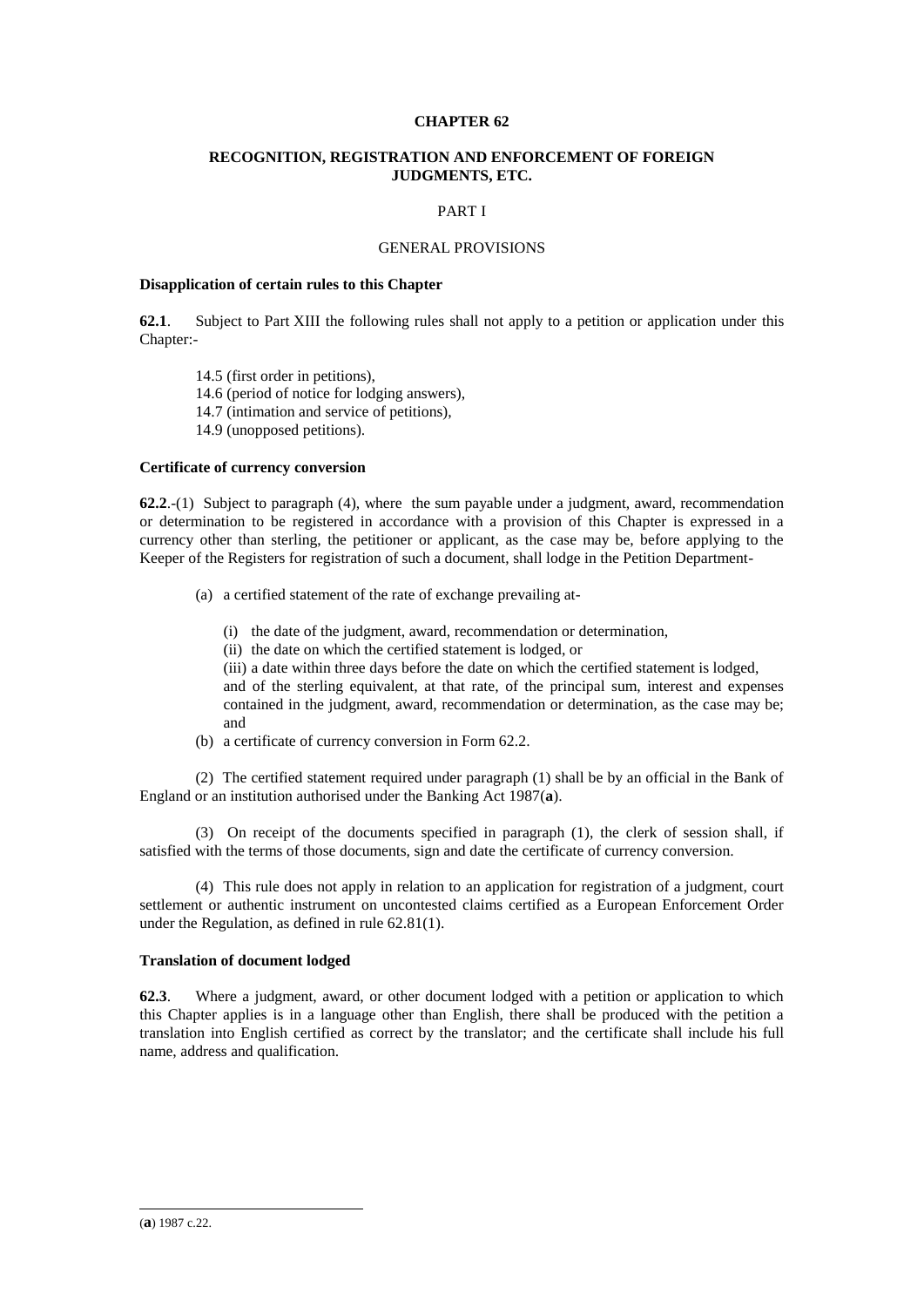## PART II

# REGISTRATION AND ENFORCEMENT UNDER THE ADMINISTRATIONOF JUSTICE ACT 1920 AND THE FOREIGN JUDGMENTS (RECIPROCALENFORCEMENT) ACT 1933

# **Application and interpretation of this Part**

**62.4**.-(1) This Part applies to an application to the court under the Administration of Justice Act 1920(**a**) or the Foreign Judgments (Reciprocal Enforcement) Act 1933(**b**).

(2) In this Part- "the Act of 1920" means the Administration of Justice Act 1920; "the Act of 1933" means the Foreign Judgments (Reciprocal Enforcement) Act 1933.

## **Applications for registration under the Act of 1920 or 1933**

**62.5**.-(1) An application under section 9 of the Act of 1920 (enforcement in United Kingdom of judgments obtained in superior courts in other British Dominions etc.) shall be made by petition.

(2) An application under section 2 of the Act of 1933(**c**) (application for registration of a foreign judgment) shall be made by petition.

# **Supporting documents**

**62.6**.-(1) There shall be produced with the petition for registration referred to in rule 62.5 an affidavit-

- (a) referring to the judgment or a certified copy of the judgment issued by the original court and authenticated by its seal; and
- (b) stating-
	- (i) the full name, title, trade or business and the usual or last known place of residence or business of the judgment creditor and the judgment debtor respectively;
	- (ii) that the petitioner is entitled to have the judgment registered under the Act of 1920 or the Act of 1933, as the case may be;
	- (iii) where the judgment is in respect of several matters, only some of which may be registered, those in respect of which the petitioner seeks registration;
	- (iv) the amount of the interest, if any, which under the law of the country of the original court has become due under the judgment up to the date of the affidavit;
	- (v) the amount of the judgment which is unsatisfied;
	- (vi) that at the date of presentation of the petition the judgment may be enforced by execution in the country of the original court;
	- (vii) that if the judgment were registered, the registration would not be, or be liable to be, set aside under section 4 of the Act of 1933; and
	- (viii) that the judgment is not a judgment to which section 5 of the Protection of Trading Interests Act 1980(**d**) (restriction on enforcement of certain overseas judgments) applies.

(2) There shall be produced with a petition referred to in rule 62.5 such other evidence with respect to the matters referred to in sub-paragraphs  $(b)(iv)$  and  $(b)(vi)$  of paragraph (1) as may be required having regard to the provisions of an order in Council made under section 1 of the Act of 1933(**e**) (power to extend the Act of 1933 to the country of the original court.

<sup>(</sup>**a**) 1920 c.81.

<sup>(</sup>**b**) 1933 c.13.

<sup>(</sup>**c**) Section 2 was amended by the Administration of Justice Act 1977 (c.38), section 4 and Schedule 3. (**d**) 1980 c.11.

<sup>(</sup>**e**) Section 1 was amended by the Civil Jurisdiction and Judgments Act 1982 (c.27), Schedule 10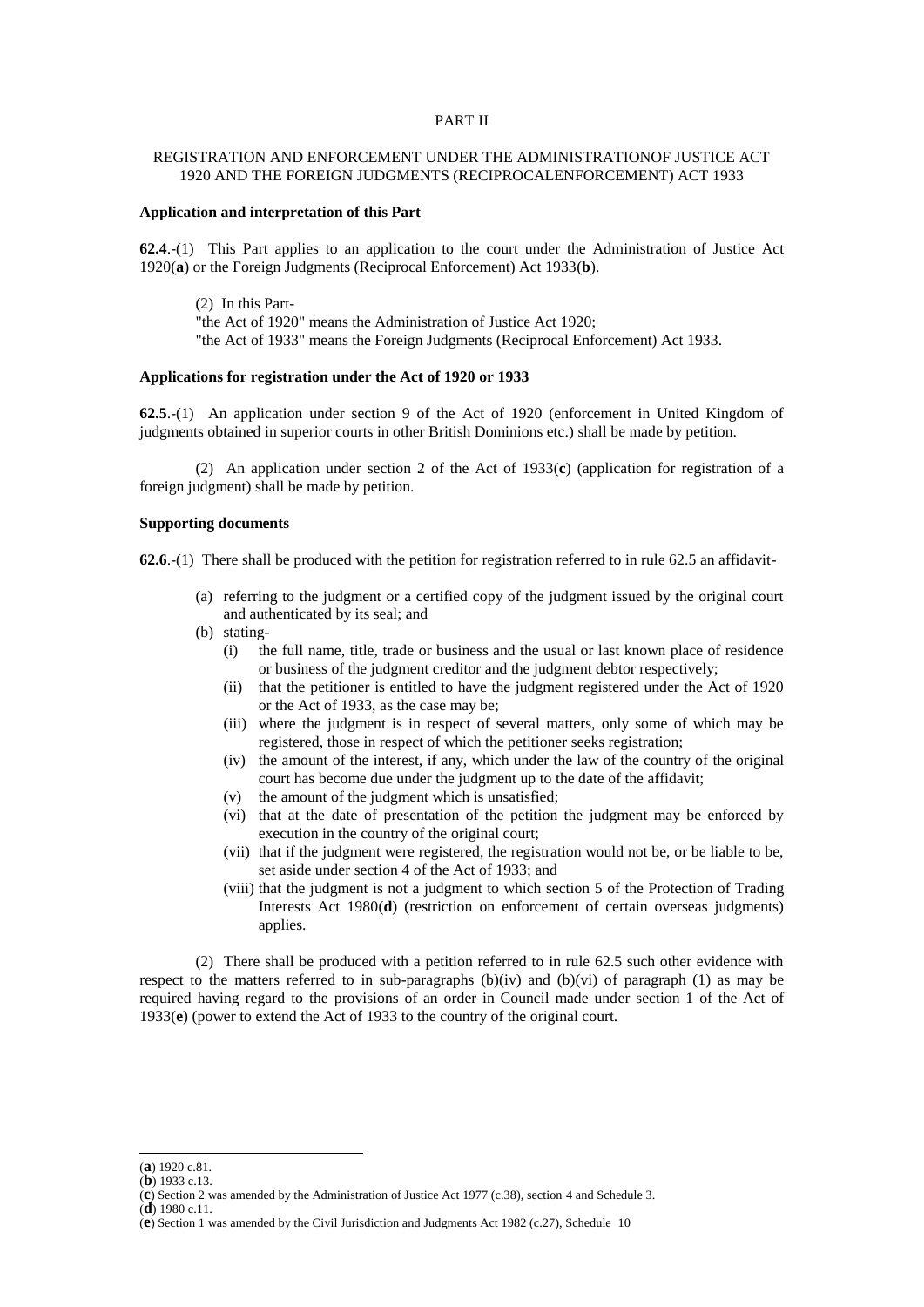#### **Warrant for registration under the Act of 1920 or 1933**

**62.7**.-(1) The court shall, on being satisfied that the petition complies with the requirements of the Act of 1920 or the Act of 1933, as the case may be, pronounce an interlocutor granting warrant for the registration of the judgment.

(2) The interlocutor under paragraph (1) shall specify a date by which the judgment debtor may apply to the court to set aside the registration; and in fixing such date, regard shall be had to the place of residence of the judgment debtor.

(3) In fixing the date under paragraph (2), the court shall have regard, in the case of a judgment debtor furth of Scotland, to the periods for superseding extract of a decree in absence in rule 19.1(5).

## **Registration of judgments under the Act of 1920 or 1933**

**62.8**.-(1) Where the court pronounces an interlocutor under rule 62.7(1) granting warrant for registration, the Deputy Principal Clerk shall enter details of the judgment in a register of judgments under the Act of 1920 or the Act of 1933, as the case may be, kept in the Petition Department.

- (2) On presentation by the petitioner to the Keeper of the Registers of-
- (a) a certified copy of the interlocutor under rule 62.7(1) granting warrant for registration,
- (b) the judgment or a certified copy of the judgment and any translation of it, and
- (c) any certificate of currency conversion under rule 62.2(1)(b),

they shall be registered in the register of judgments of the Books of Council and Session.

(3) An extract of a registered judgment with a warrant for execution shall not be issued by the Keeper of the Registers until the certificate mentioned in rule 62.10(3) is produced to him.

# **Service on judgment debtor**

**62.9**. On registration of a judgment under rule 62.8(2), the petitioner shall serve a notice of the registration on the judgment debtor in Form 62.9.

## **Application to set aside registration under the Act of 1920 or 1933**

**62.10**.- (1) An application by a judgment debtor to set aside the registration of a judgment shall be made by note and supported by affidavit and any documentary evidence.

(2) In relation to such an application, the court may order such inquiry as it thinks fit.

(3) Where no such application is made by the date specified in the interlocutor pronounced under rule 62.7(2) or where the application has been made and refused, the Deputy Principal Clerk shall, at the request of the petitioner, issue a certificate to that effect.

(4) Subject to paragraph (5), where such an application is granted, a certificate to that effect issued by the Deputy Principal Clerk shall be sufficient warrant to the Keeper of the Registers to cancel the registration and return the judgment to the petitioner.

(5) Where the court makes an order under section 5(3) of the Act of 1933 (judgment ordered to be registered for balance payable), it shall pronounce an interlocutor-

- (a) recalling the warrant for registration granted under rule 62.7; and
- (b) granting warrant for registration of the judgment in respect of the balance remaining payable at the date of the original petition for registration.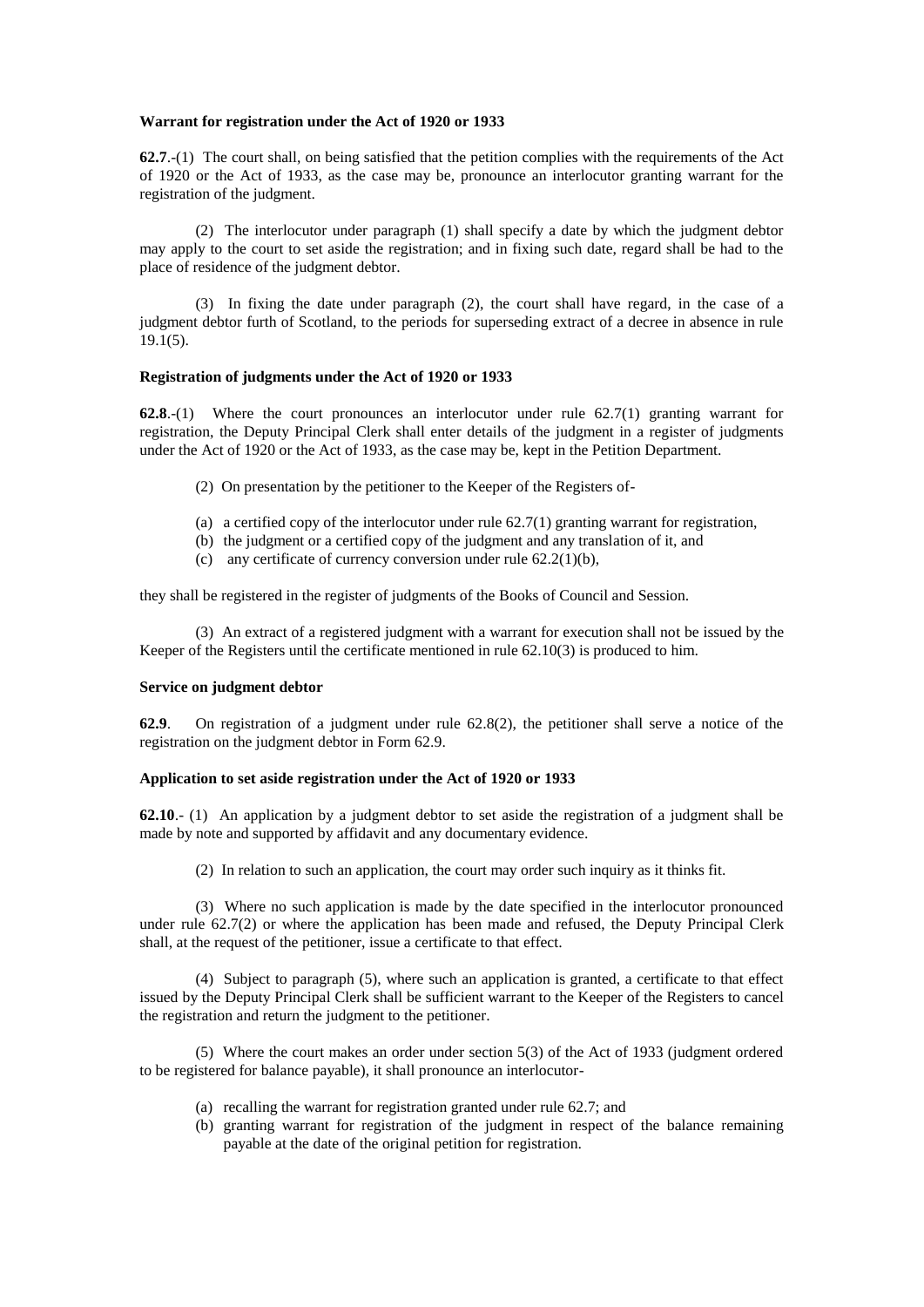#### **Application for enforcement abroad under the Act of 1920 or 1933**

**62.11**.- (1) An application under section 10 of the Act of 1920(**a**) or the Act of 1933(**b**), as the case may be, for a certified copy of a judgment pronounced by the court shall be made by letter to the Deputy Principal Clerk.

(2) On receipt of such an application, the Deputy Principal Clerk shall issue under the seal of the court a copy of the judgment certified by him in Form 62.11.

(3) Where such an application is made under section 10 of the Act of 1933, the Deputy Principal Clerk shall issue with the certified copy of the judgment a further certificate under the seal of the court signed by him containing the details, and having appended the documents, mentioned in paragraph (4).

(4) A certificate under paragraph (3) shall-

(a) state-

-

- (i) the manner in which the principal writ or counterclaim was served on the judgment debtor;
- (ii) whether or not the judgment debtor entered appearance or lodged answers in the process of the cause;

(iii)any objection made to the jurisdiction;

- (iv) that the time limit for appeal has expired and that no appeal has been taken, or that an appeal was taken but was refused; and
- (v) such other particulars as may be required by the foreign court which may enable execution of the judgment; and

(b) number, identify and have appended to it a copy of-

- (i) the principal writ or counterclaim showing the manner in which such writ was served on the judgment debtor;
- (ii) the pleadings, if any, in the cause resulting i n the judgment; and

(iii)a copy of the opinion, if any, of the judge or judges who issued the judgment.

(5) Where necessary, the applicant shall provide the copies of the documents mentioned in paragraph (4).

<sup>(</sup>**a**) Section 10 of the Act of 1920 was substituted by the Civil Jurisdiction and Judgments Act 1982 (c.27) ("the 1982 Act"), section 35

<sup>(</sup>**b**) Section 10 of the Act of 1933 was substituted by the 1982 Act, Schedule 10, paragraph 3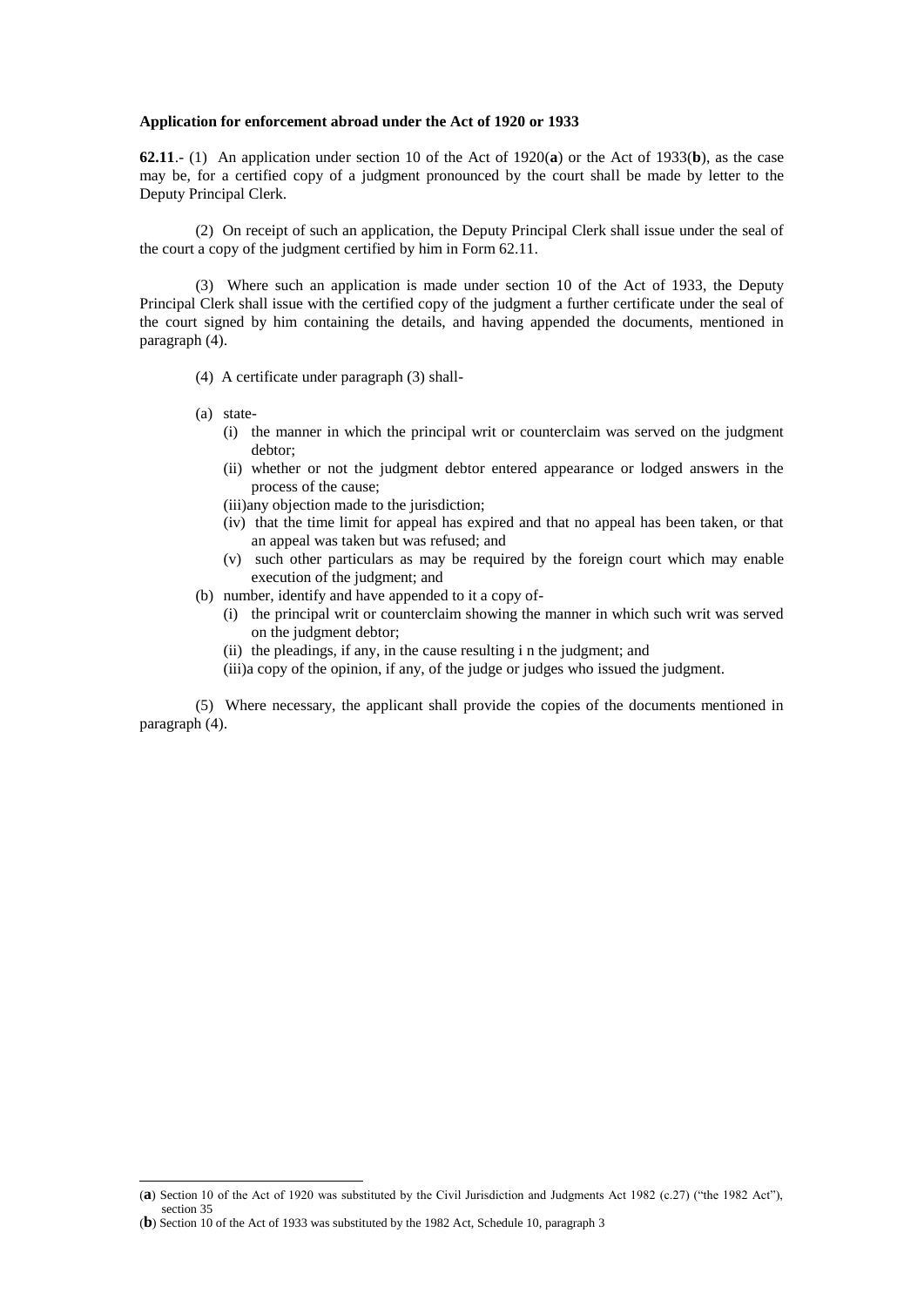# PART III

# REGISTRATION OF AWARDS UNDER THE ARBITRATION (INTERNATIONAL INVESTMENT DISPUTES) ACT 1966

## **Application and interpretation of this Part**

**62.12**.-(1) This Part applies to the registration of awards under the Arbitration (International Investment Disputes) Act 1966(**a**).

(2) In this Part-

"the Act of 1966" means the Arbitration (International Investment Disputes) Act 1966;"award" has the meaning assigned to it in section 1(7) of the Act of 1966;"the Convention" means the convention mentioned in section 1(1) of the Act of 1966.

#### **Applications for registration under the Act of 1966**

**62.13**.- (1) An application for recognition or enforcement of an award under Article 54 of the Convention shall be made by petition.

- (2) There shall be produced with such a petition an affidavit-
- (a) exhibiting a copy of the award certified under the Convention; and
- (b) stating-
	- (i) the full name, title, trade or business and the usual or the last known place of residence or, where appropriate, of the business of the petitioner and of the party against whom the award was made;
	- (ii) that the petitioner is entitled to have the award registered under the Act of 1966;
	- (iii) the amount of the award which is unsatisfied;
	- (iv) whether the enforcement of the award has been sisted (provisionally or otherwise) under the Convention and whether any, and if so what, application has been made under the Convention which, if granted, might result in a sist of enforcement of the award.

## **Warrant for registration under the Act of 1966**

**62.14**. The court shall, subject to rule 62.17 (sist of enforcement), on being satisfied that the petition complies with the requirements of the Act of 1966, pronounce an interlocutor granting warrant for the registration of the award.

#### **Registration under the Act of 1966**

**62.15**.- (1) Where the court pronounces an interlocutor under rule 62.14 granting warrant for registration, the Deputy Principal Clerk shall enter details of the interlocutor and the award in a register of awards under the Act of 1966.

- (2) On presentation by the petitioner to the Keeper of the Registers of-
- (a) a certified copy of the interlocutor under rule 62.14,
- (b) a certified copy of the award and any translation of it, and
- (c) any certificate of currency conversion under rule  $62.2(1)(b)$ ,

they shall be registered in the register of judgments of the Books of Council and Session.

(3) An extract of the registered award with warrant for execution shall not be issued by the Keeper of the Registers until a certificate of service under rule 62.16 is produced to him.

<sup>(</sup>**a**) 1966 c.41.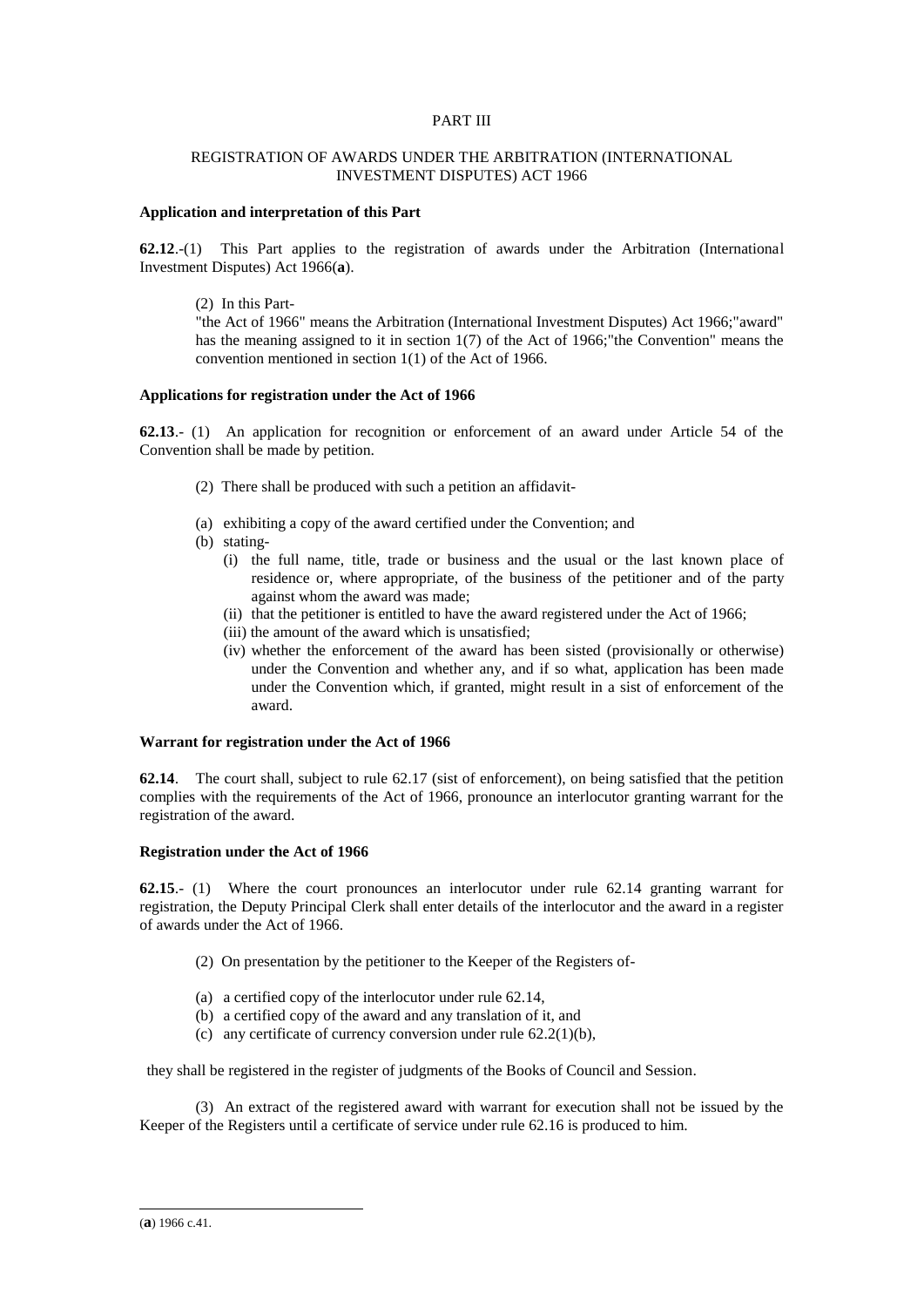#### **Service on party against whom award made**

**62.16**. On registration under rule 62.15, the petitioner shall forthwith serve a notice of the registration on the party against whom the award was made in Form 62.16.

# **Sist of enforcement under the Act of 1966**

**62.17**.- (1) Where it appears to the court that-

- (a) the enforcement of the award has been sisted (whether provisionally or otherwise) under the Convention, or
- (b) any application has been made under the Convention which, if granted, might result in a sist of the enforcement of the award,

the court shall, or in the case referred to in sub-paragraph (b) may, sist the petition for such time as it thinks fit.

(2) Where the court has granted a warrant for registration under rule 62.14, the party against whom the award was made may apply to the court for suspension or interdict of execution of the award.

- (3) An application under paragraph (2) shall-
- (a) be made on ground (a) or (b) of paragraph  $(1)$ ;
- (b) notwithstanding rule 60.2 (form of applications for suspension), be made by note in the process of the petition under rule 62.13; and
- (c) be accompanied by an affidavit stating the relevant facts.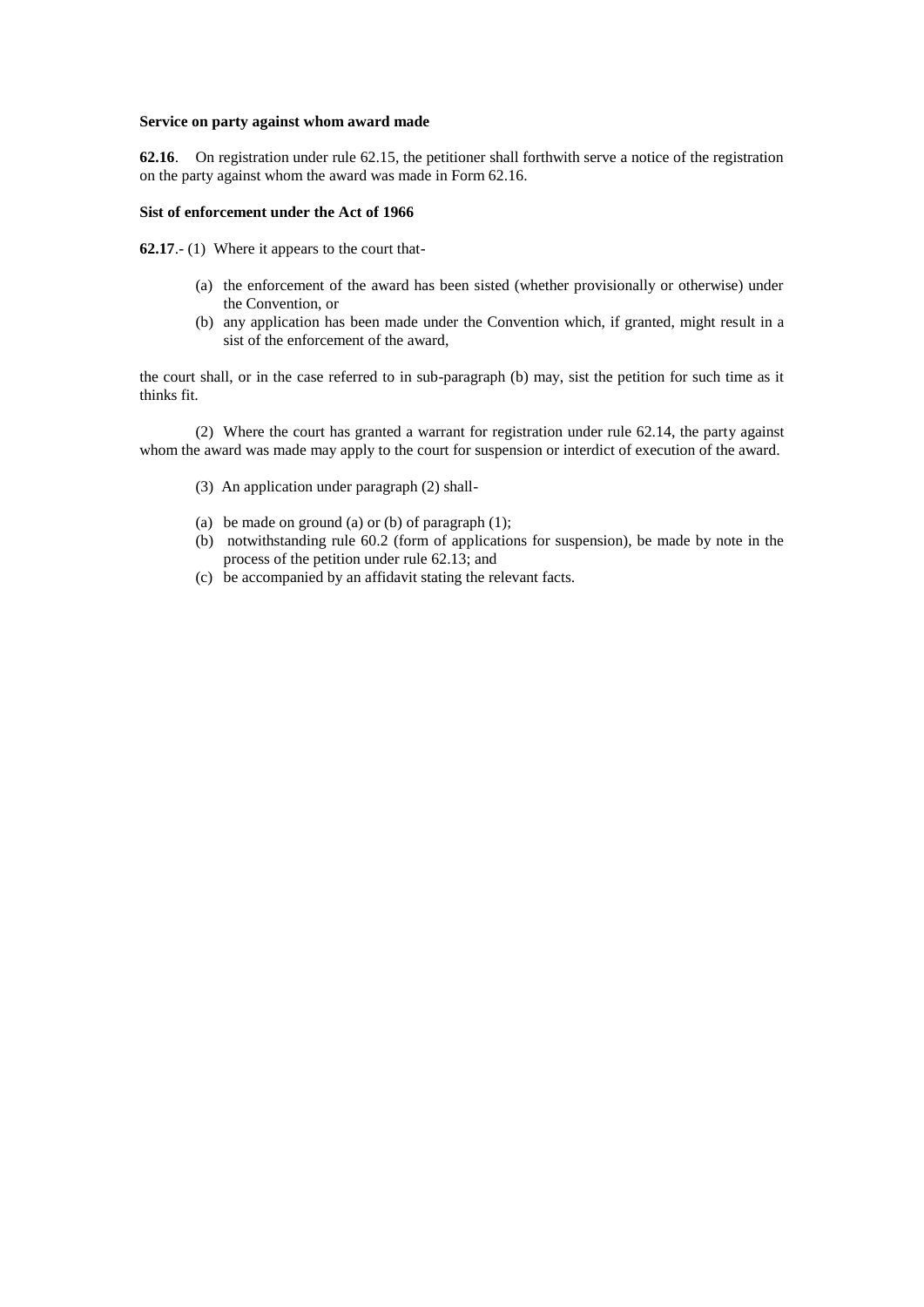# PART IV

## EU JUDGMENTS

# **Interpretation of this Part**

**62.18**.-(1) In this Part-

"EU judgment" means any decision, judgment or order which is enforceable under or in accordance with-

- (a) Article 280 or 299 of the Treaty on the Functioning of the European Union. ;
- (b) Article 18, 159 or 164 of the Euratom Treaty;
- (c) Article 44 or 92 of the E.C.S.C. Treaty; or
- (d) Article 82 of the Regulation 40/94 of December 20, 1993(**a**) (regulation of the Council of the European Union: on the Community trade mark);

"Euratom inspection order" means an order made by or in the exercise of the functions of the President of the European Court or by the Commission of the European Communities under Article 81 of the Euratom Treaty;

"European Court" means the Court of Justice of the European Communities;

"order for enforcement" means an order by or under the authority of the Secretary of State that the EU judgment to which it is appended is to be registered for enforcement in the United Kingdom.

(2) In paragraph (1), the expressions "Euratom Treaty" and "E.C.S.C. Treaty" have the meanings assigned respectively in Schedule 1 to the European Communities Act 1972(**a**).

(3) In paragraph (1), "the Treaty on the Functioning of the European Union" means the treaty referred to in section 1(2)(s) of the European Communities Act 1972.

# **Register of European EU judgments**

- **62.19**. A register shall be kept by the Deputy Principal Clerk for the purpose of registering-
	- (a) any EU judgment to which the Secretary of State has attached an order for enforcement;
	- (b) any Euratom inspection order; or
	- (c) any order of the European Court that enforcement of a registered EU judgment shall be suspended.

# **Applications for registration of EU judgments**

**62.20**.- (1) An application for registration of a EU judgment or Euratom inspection order shall be made by petition.

(2) Where the application is for registration of a EU judgment under which a sum of money is payable, the petition shall set out-

- (a) the name, trade or business and the usual or last known place of residence or business of the judgment debtor, so far as known to the petitioner; and
- (b) the amount of the judgment which remains unsatisfied.

(3) There shall be produced with a petition referred to in paragraph (1) the EU judgment and the order for its enforcement or the Euratom inspection order, as the case may be, or a copy of it.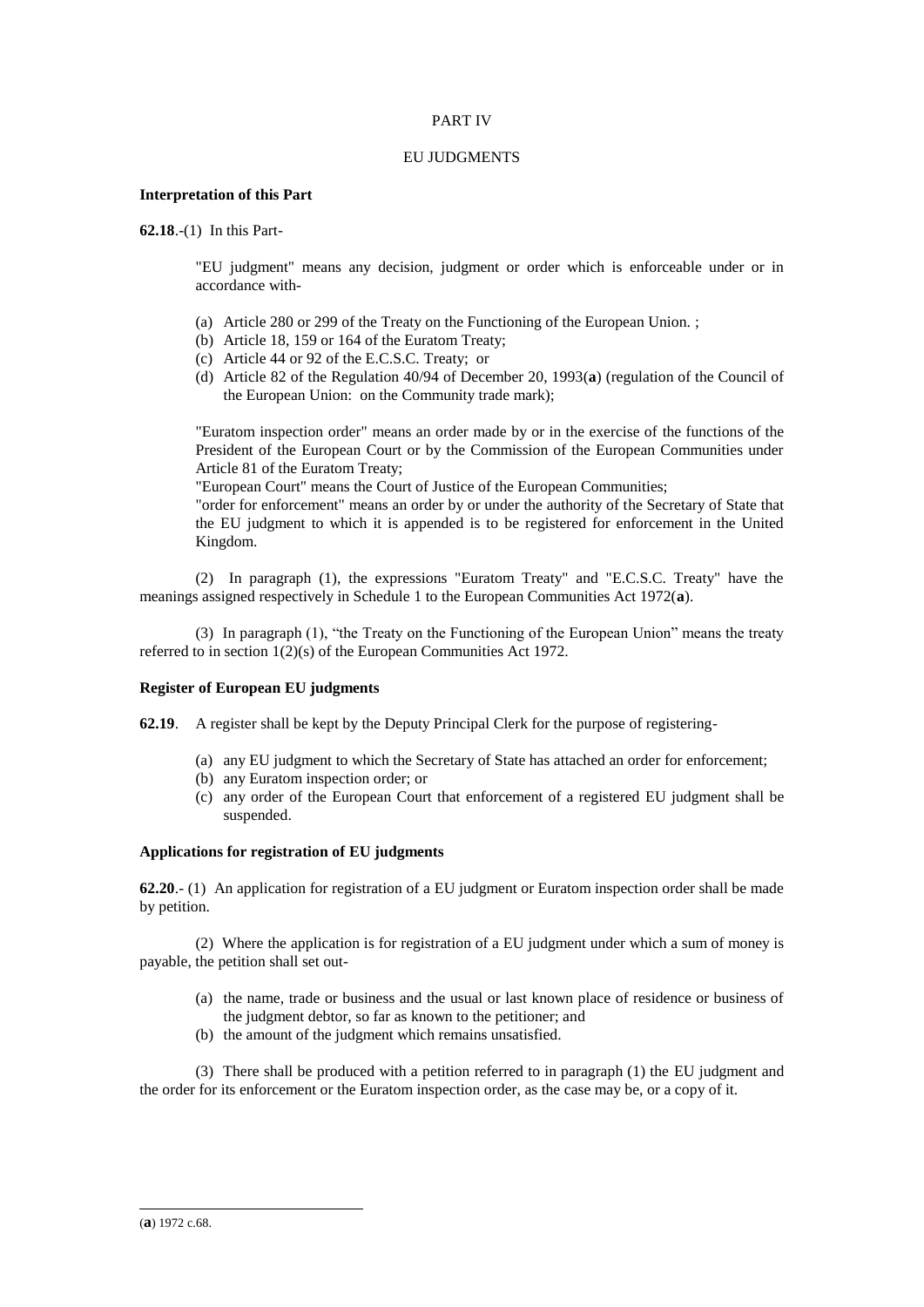## **Warrant for registration of EU judgments**

**62.21**.- (1) On an application being made under rule 62.20, the court shall direct that any Euratom inspection order or any EU judgment which has appended to it an order for enforcement shall be entered in the register kept under rule 62.19 and-

- (a) in respect of a EU judgment , subject to paragraph (2), pronounce an interlocutor granting warrant for registration of the judgment in the Books of Council and Session; or
- (b) in respect of a Euratom inspection order, pronounce such interlocutor as is necessary for the purpose of ensuring that effect is given to that order.

(2) Where it appears that a EU judgment under which a sum of money is payable has been partly satisfied at the date of the application under rule 62.20, warrant for registration in the Books of Council and Session shall be granted only in respect of the balance remaining payable at that date.

### **Registration of EU judgments**

**62.22**.- (1) On presentation by the petitioner to the Keeper of the Registers of-

- (a) a certified copy of an interlocutor pronounced under rule  $62.21(1)(a)$ ,
- (b) the EU judgment or a certified copy of it and any translation of it, and
- (c) any certificate of currency conversion under rule  $62.2(1)(b)$ ,

they shall immediately be registered in the register of judgments of the Books of Council and Session.

(2) On registration under paragraph (1), the Keeper of the Registers shall issue an extract of the registered EU judgment with a warrant for execution.

# **Service on judgment debtor of EU judgment**

**62.23**. On an interlocutor being pronounced under rule 62.21(1)(a), the petitioner shall forthwith serve a copy of it on the person against whom the EU judgment was given or the Euratom inspection order was made, as the case may be.

# **Variation or cancellation of registration**

**62.24**.- (1) An application for the variation or cancellation of any registration shall be made by note in the process of the petition under rule 62.20(1).

(2) Where the court grants an application under paragraph (1), it may direct that the entry in the register kept under rule 62.19, and, in the case of variation of a EU judgment, the entry in the Books of Council and Session, shall be varied as sought by the noter.

# **Suspension of enforcement of EU judgments**

**62.25**.- (1) An order of the European Court that enforcement of a registered EU judgment be suspended-

- (a) shall-
	- (i) on production of the order to the Court of Session, and
	- (ii) on application made by note,
	- be registered forthwith, and
- (b) shall be of the same effect as if the order had been an order made by the Court of Session on the date of its registration suspending the execution of the judgment for the same period and on the same conditions as are stated in the order of the European Court.

(2) No steps to enforce the judgment mentioned in paragraph (1) shall be taken while such an order of the European Court remains in force.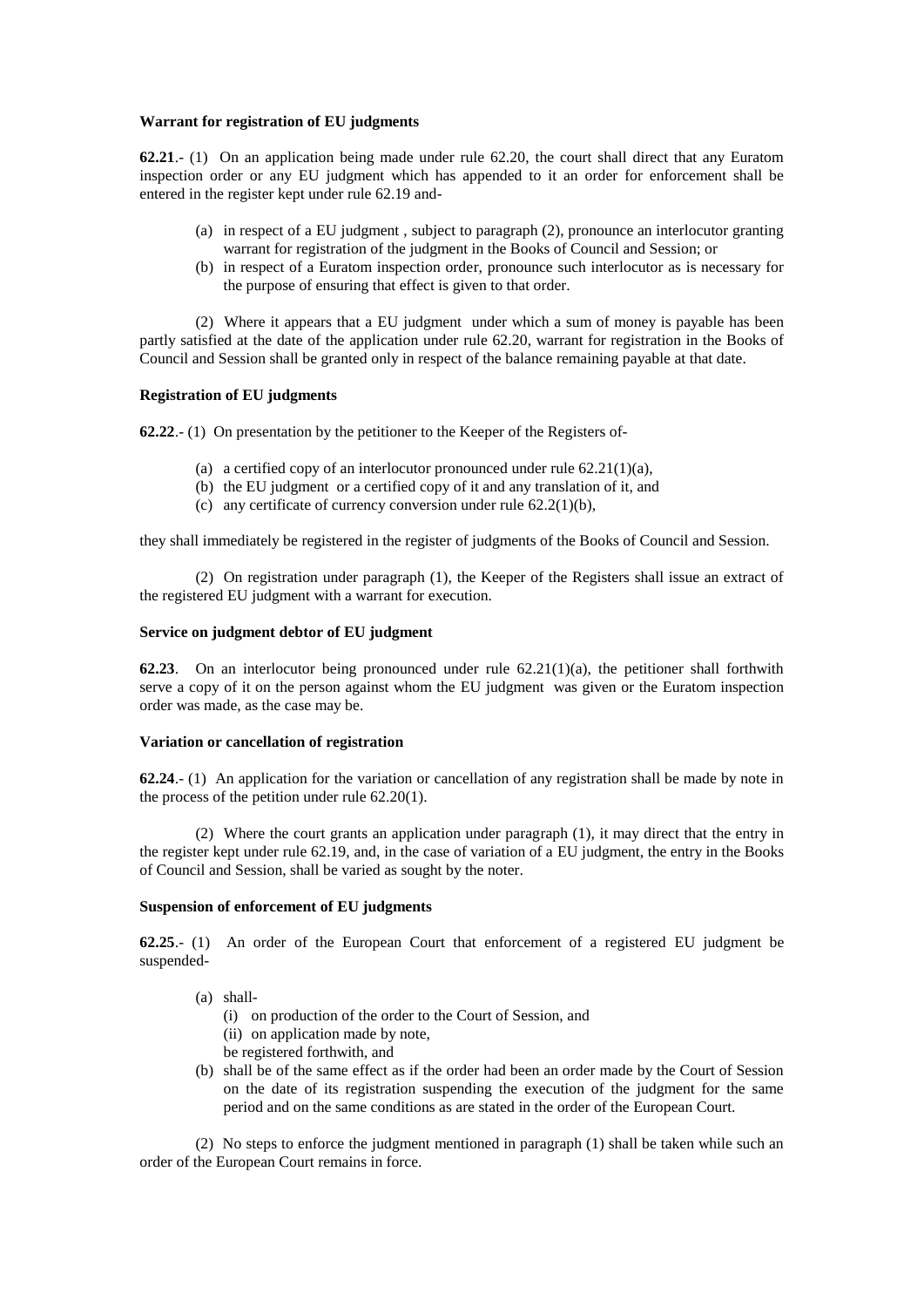#### PART V

# RECOGNITION AND ENFORCEMENT OF JUDGMENTS UNDER THE CIVIL JURISDICTION AND JUDGMENTS ACT 1982, COUNCIL REGULATION (EC) no 44/2001 OF 22ND DECEMBER 2001, THE CONVENTION ON CHOICE OF COURT AGREEMENTS OF 30TH JUNE 2005 OR UNDER THE LUGANO CONVENTION OF 30TH OCTOBER 2007

# **Application and interpretation of this Part**

**62.26**. (1) This Part applies to the recognition and enforcement of a judgment under the Act of 1982, the Council Regulation, the 2005 Hague Convention or the Lugano Convention.

(2) Unless the context otherwise requires, in this Part-

"the Act of 1982" means the Civil Jurisdiction and Judgments Act 1982;

"Contracting State" has the meaning assigned in section 1(3) of the Act of 1982(**a**);

"the Council Regulation" means Council Regulation (EC) No 44/2001 of 22nd December 2000 on jurisdiction and the recognition and enforcement of judgments in civil and commercial matters(**b**) and as applied by the Agreement of 19th October 2005 between the European Community and the Kingdom of Denmark on jurisdiction and the recognition and enforcement of judgments in civil and commercial matters(**c**)

"the 2005 Hague Convention" means the Convention on Choice of Court Agreements concluded on 30th June 2005 at the Hague(**d**);

"judgment" includes an authentic instrument or court settlement.

"The Lugano Convention" means the Convention on jurisdiction and the recognition and enforcement of judgments in civil and commercial matters, between the European Community and the Republic of Iceland, the Kingdom of Norway, the Swiss Confederation and the Kingdom of Denmark and signed by the European Community on 30th October 2007(**e**) "Member State" has the same meaning as Member State in the Council Regulation.

### **Disapplication of certain rules to this Part**

**62.27**. The following provisions shall not apply to an application under this Part in addition to those rules mentioned in rule 62.1:-

rule 4.1(1) (printed form for petition), rule 14.4 (form of petitions).

# **Enforcement of judgements, authentic instruments or court settlements from another Contracting State, Member State or State bound by the Lugano Convention**

**62.28**.- (1) An application under-

- (a) section 4 of, and Article 31 (enforcement of judgment from another Contracting State) or Article 50 (enforcement of authentic instrument or court settlement from another Contracting State) of the Convention in Schedule 1 to, the Act of 1982(**f**);
- (b) Article 38 (enforcement of judgment from Member State), Article 57 (enforcement of authentic instrument from another Member State) or Article 58 (enforcement of court settlement from another Member State) of the Council Regulations;

<sup>(</sup>**a**) Section 1(3) of the Act of 1982 was amended by the Civil Jurisdiction and Judgments Act 1991

<sup>(</sup>**b**) OJ L 12, 16.01.2001, p 1. Repealed by Regulation (EU) No 1215/2012 of the European Parliament and of the Council of 12 December 2012 on jurisdiction and the recognition and enforcement of judgments in civil and commercial matters (OJ L 351, 20.12.2012, p 1) subject to transitional provisions set out in Article 66 of that Regulation.

<sup>(</sup>**c**) OJ L 229, 16.11.2005, p 62.

<sup>(</sup>**d**) For the text of the Convention see Schedule 3F of the Civil Jurisdiction and Judgments Act 1982 (c.27), as introduced by section 3D(3) of that Act, inserted by section 1 of the Private International Law (Implementation of Agreements) Act 2020  $(c.24)$ .

<sup>(</sup>**e**) O.J.. No. L338, 21.12.2007 P3.

<sup>(</sup>**f**) Section 4 was amended by the Civil Jurisdiction and Judgments Act 1991 (c.12), Schedule 2, paragraph 2 and was extended to authentic instruments and court settlements by S.I.1993/604. Schedule 1 was substituted by S.I.1990/2591. Schedule 3C was inserted by the Civil Jurisdiction and Judgments Act 1991, section 1(3) and Schedule 1.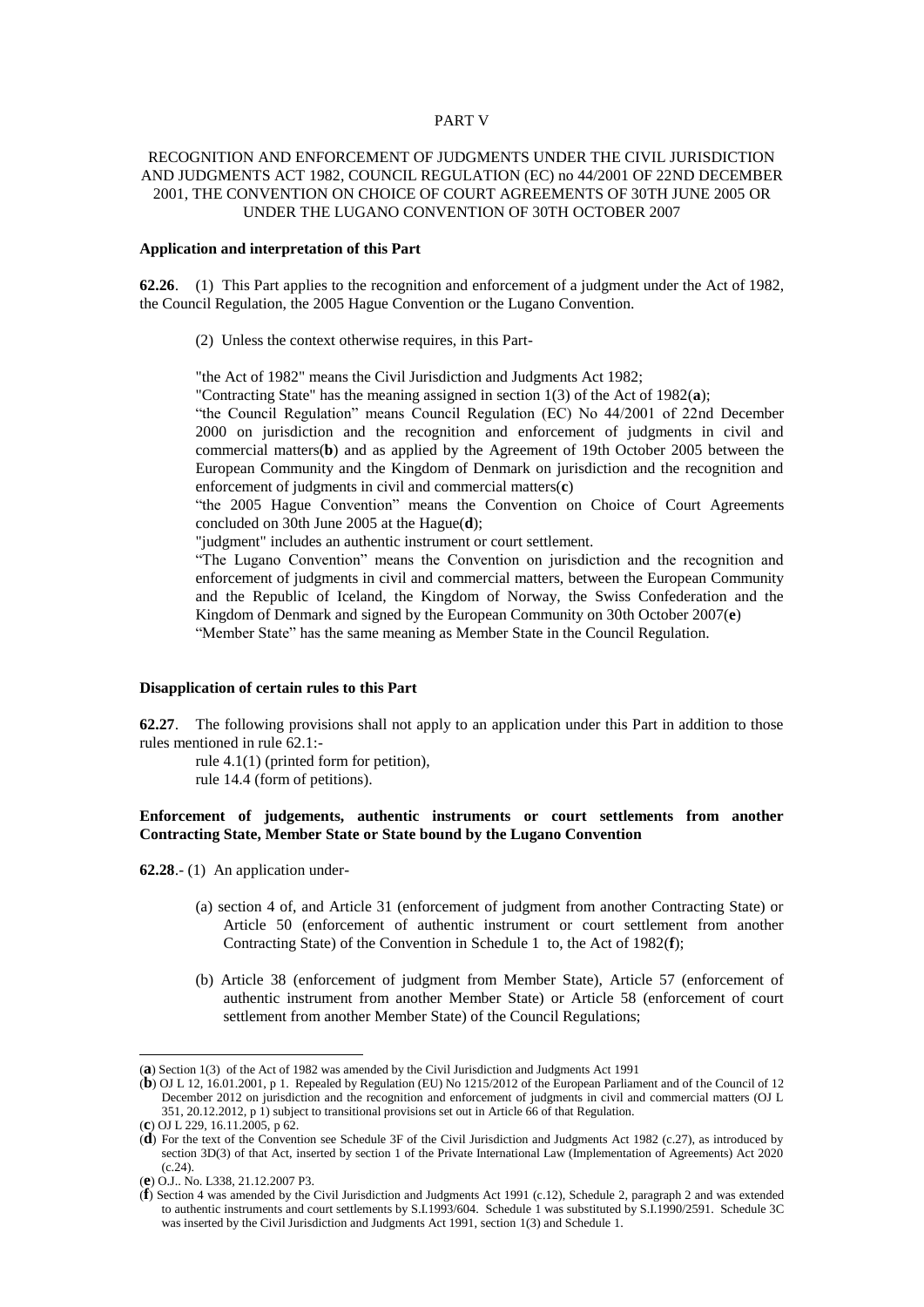- (ba) section 4B of the Act of 1982 (registration and enforcement of judgments under the 2005 Hague Convention)(**a**); or
- (c) Article 38 (enforcement of judgment from another State bound by the Lugano Convention), Article 57 (enforcement of authentic instrument from another State bound by the Lugano Convention) or Article 58 (enforcement of court settlement from another State bound by the Lugano Convention."

shall be made by petition in Form 62.28.

- (2) Subject to paragraphs (3), (3AA) and (3AB), there must be produced with the petition-
- (a) an authentic copy of the judgment to be registered;
- (b) a document which establishes that, according to the law of the country in which the judgment has been given, the judgment is enforceable and has been served;
- (c) where judgment has been given in absence (that is to say, in default of appearance), the original or a certified copy of the document which establishes that the party against whom judgment was given in absence was served with the document initiating the proceedings or with an equivalent document;
- (d) where applicable, a document showing that the applicant is in receipt of legal aid in the country in which the judgment was given;
- (e) an affidavit stating-
	- (i) whether the judgment provides for the payment of a sum of money;
	- (ii) whether interest is recoverable on the judgment under the law of the country in which judgment was given, and if so, the rate of interest, the date from which interest is due and the date on which interest ceases to accrue;
	- (iii) an address within the jurisdiction of the court for service on or intimation to the petitioner;
	- (iv) the usual or last known place of residence or business of the person against whom the judgment was given;
	- (v) the grounds on which the petitioner is entitled to enforce the judgment; and
	- (vi) the part of the judgment which is unsatisfied.

(3) Paragraph (2)(b) and (d) do not apply to a petition under Article 38 (enforcement of judgment from another Member State), Article 57 (enforcement of authentic instrument from another Member State) or Article 58 (enforcement of settlement from another Member State) of the Council Regulation but there must be produced with such a petition a certificate under Article 54 (standard form of certificate of judgment), Article 57 (standard form of certificate of authentic instrument) or Article 58 (standard form of certificate of court settlement) of the Council Regulation.

(3AA) For applications to which paragraph (1)(ba) applies, in addition to the information specified in paragraph (2), the following must be produced with the petition—

- (a) the exclusive choice of court agreement, a certified copy thereof, or other evidence of its existence; and
- (b) in the case referred to in Article 12 (judicial settlements) of the 2005 Hague Convention, a certificate of a court of the State of origin that the judicial settlement or a part of it is enforceable in the same manner as a judgment in the State of origin.

(3AB) An application for recognition or enforcement may be accompanied by a certificate issued by a court (including an officer of the court) of the State of origin under Article 13(3) of the 2005 Hague Convention.

(3A) Paragraph (2)(b) and (d) shall not apply to a petition under Article 38 (enforcement of judgment from another State bound by the Lugano Convention), Article 57 (enforcement of authentic instrument from another State bound by the Lugano Convention) or Article 58 (enforcement of court settlement from another State bound by the Lugano Convention) of the Lugano Convention but there shall be produced with such a petition a certificate under Article 54 (standard form of certificate of judgment), Article 57, (standard form of certificate of authentic instrument) or Article 58 (standard form of certificate of court settlement) of the Lugano Convention"

<sup>(</sup>**a**) Section 4B of the Civil Jurisdiction and Judgments Act 1982 (c.27) was inserted by S.I. 2015/1644.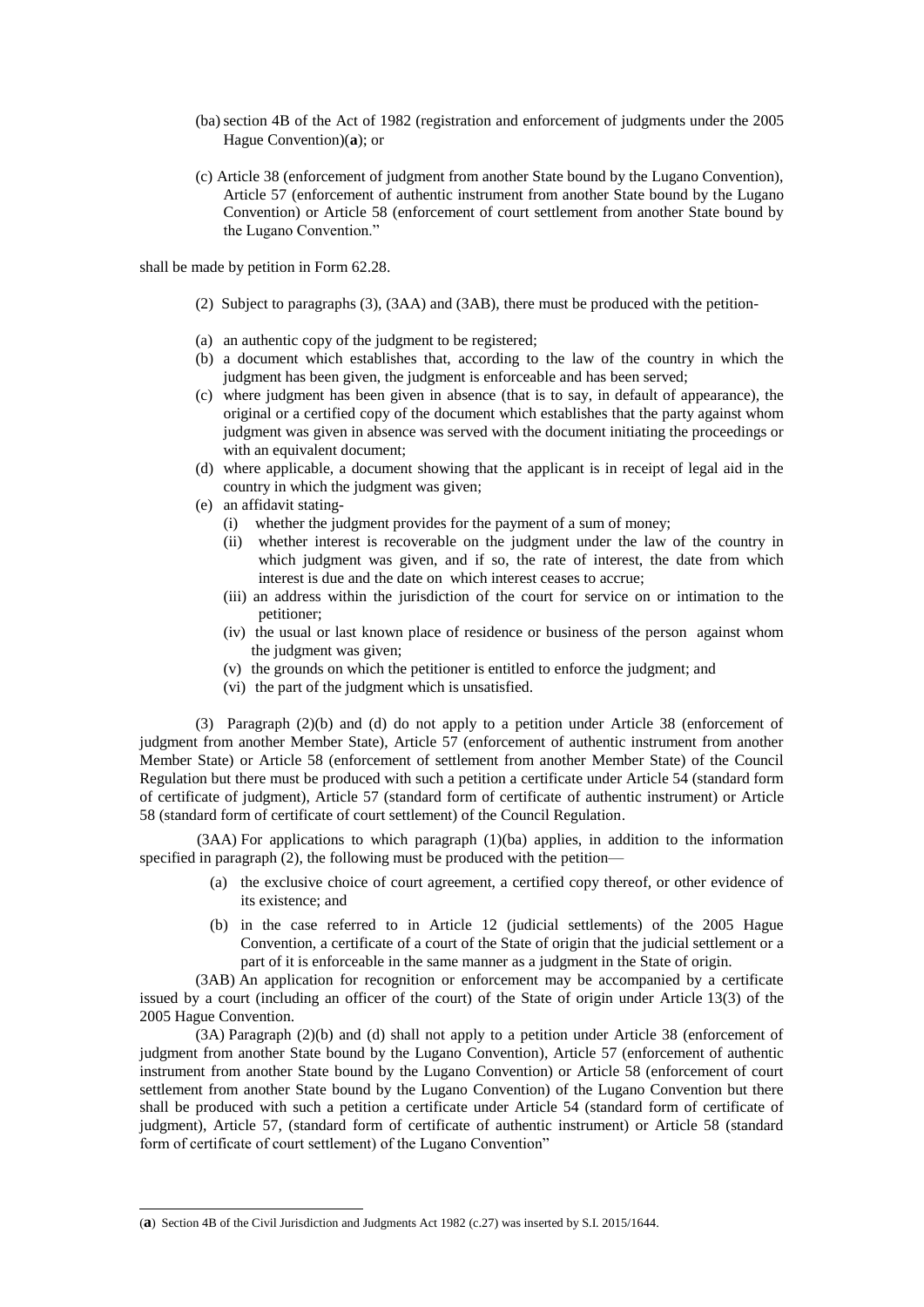(4) Where the petitioner does not produce a document required under paragraph  $(2)(a)$  to  $(d)$ ,  $(3)$ ,  $(3AA)$ ,  $(3AB)$  or  $(3A)$ , the court may-

- (a) fix a period within which that document is to be lodged;
- (b) accept an equivalent document; or
- (c) dispense with the requirement to produce the document.

# **Protective measures and interim interdict**

**62.29**.- (1) On lodging a petition, the petitioner may, at any time until the expiry of the period for lodging an appeal referred to in rule 62.34 or 62.34A or its disposal, apply by motion for a warrant for the execution of protective measures.

(2) On lodging such a petition, the petitioner may, at any time until the expiry of the period for lodging an appeal mentioned in rule 62.34 or 62.34A or its disposal, apply by motion for an interim interdict.

# **Warrant for registration under the Act of 1982, the Council Regulation, the 2005 Hague Convention or the Lugano Convention**

**62.30**.- (1) The court shall, on being satisfied that the petition complies with the requirements of the Act of 1982 or, as the case may be, the Council Regulation, the 2005 Hague Convention or the Lugano Convention, pronounce an interlocutor-

- (a) granting warrant for the registration of the judgment;
- (b) granting warrant for the execution of protective measures; and
- (c) where necessary, granting decree in accordance with Scots law.
- (2) The interlocutor pronounced under paragraph (1) shall specify-
- (a) the period within which an appeal mentioned in rule 62.34 or 62.34A against the interlocutor may be made; and
- (b) that the petitioner-
	- (i) may register the judgment under rule 62.32; and
	- (ii) may not proceed to execution until the expiry of the period for lodging such an appeal or its disposal.

#### **Intimation to petitioner**

**62.31**. Where the court pronounces an interlocutor under rule 62.30(1) granting warrant for registration, the Deputy Principal Clerk shall intimate such interlocutor to the petitioner by sending to his address for service in Scotland a certified copy of the interlocutor by registered post or the first class recorded delivery service.

# **Registration under the Act of 1982, the Council Regulation, the 2005 Hague Convention or the Lugano Convention**

**62.32**.- (1) Where the court pronounces an interlocutor under rule 62.30(1) granting warrant for registration, the Deputy Principal Clerk shall enter the judgment in a register of judgments, authentic instruments and court settlements under the Act of 1982, the Council Regulation, the 2005 Hague Convention and the Lugano Convention kept in the Petition Department.

- (2) On presentation by the petitioner to the Keeper of the Registers of-
- (a) a certified copy of the interlocutor under rule 62.30(1) granting warrant for registration,
- (b) an authentic copy of the judgment and any translation of it, and
- (c) any certificate of currency conversion under rule  $62.2(1)(b)$ ,

they shall be registered in the register of judgments of the Books of Council and Session.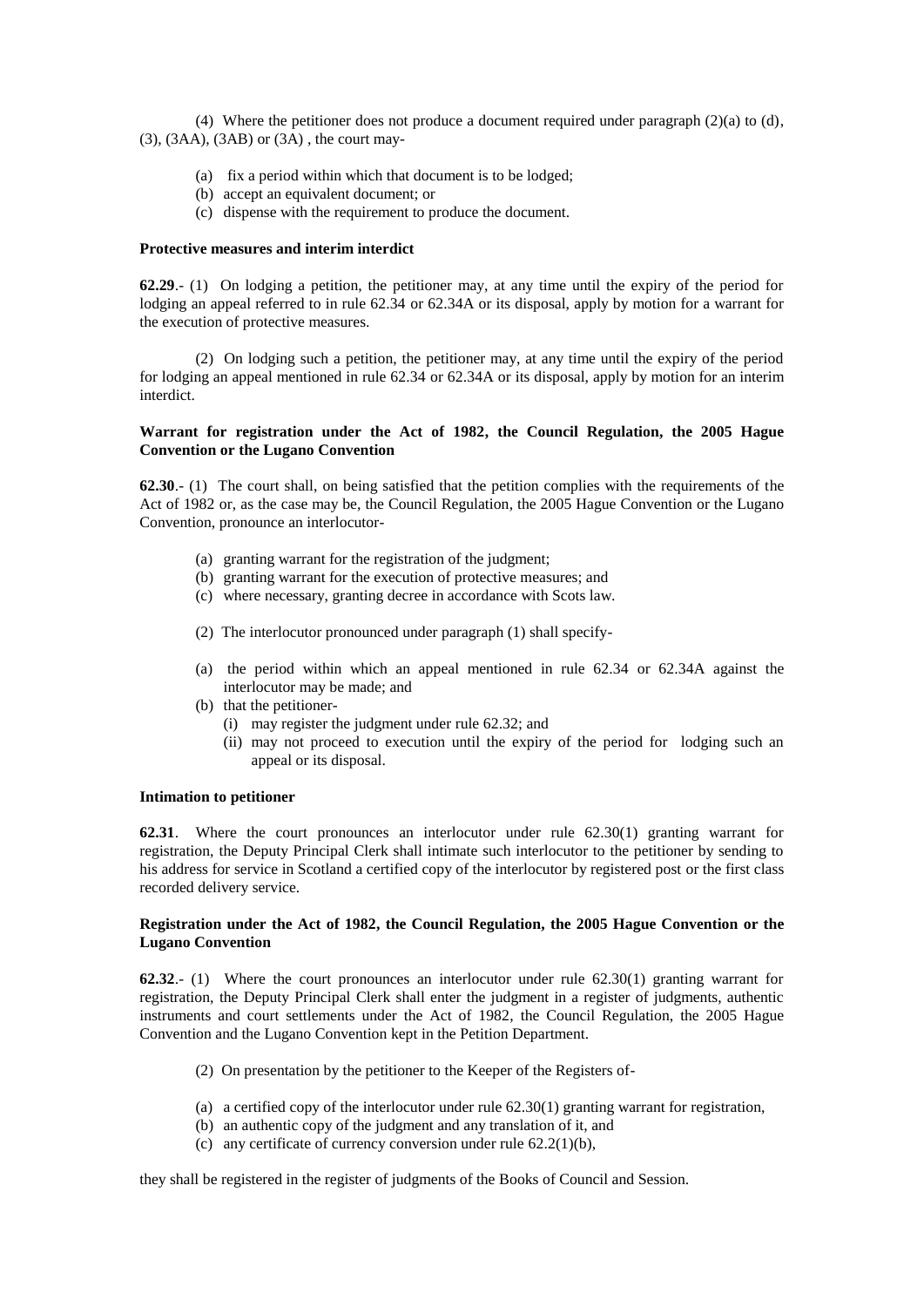(3) On registration under paragraph (2), the Keeper of the Registers shall issue an extract of the registered judgment with a warrant for execution.

# **Service of warrant for registration under the Act of 1982, the Council Regulation, the 2005 Hague Convention or the Lugano Convention**

**62.33**. The petitioner shall serve a copy of the interlocutor granting warrant for registration of a judgment and a notice in Form 62.33 on the person liable under the judgment.

## **Appeals under the Act of 1982, the Council Regulation or the Lugano Convention**

**62.34**.- (1) An appeal under Article 37 of the convention in Schedule 1 to the Act of 1982 (appeal against granting of warrant for registration), an appeal under Article 43 (appeals by either party) of the Council Regulation or an appeal under Article 43 (appeals by either party) of the Lugano Convention against the granting of a warrant for registration shall be made by motion—

- (a) to the Lord Ordinary; and
- (b) within one month of service under rule 62.33 (service of warrant for registration under the Act of 1982, the Council Regulation or the Lugano Convention) or within two months of such service where service was executed on a person domiciled in another Contracting State or, as the case may be, Member State or State bound by the Lugano Convention";

(2) An appeal under Article 40 of the convention in Schedule 1 to the Act of 1982 (appeal against refusal to grant warrant for registration), or an appeal under Article 43 (appeals by either party), an appeal under Article 43 (appeals by either party) of the Council Regulation of the Lugano Convention against a refusal to grant warrant for registration shall be made by motion—

- (a) to the Lord Ordinary; and
- (b) within one month of the interlocutor pronounced under rule 62.30(1) (warrant for registration under the Act of 1982, the Council Regulation or the Lugano Convention).
- (3) Where the respondent in any such appeal is domiciled furth of the United Kingdom-
- (a) in relation to an appeal under paragraph (1), intimation of the motion shall be made to the address for service of the respondent in Scotland; and
- (b) in relation to an appeal under paragraph (2), intimation of the motion shall be made in accordance with rule 16.2 (service furth of United Kingdom) or rule 16.5 (service where address of person is not known), as the case may be.

(4) Where an appeal under paragraph (1) is successful, the court shall, on the motion of the appellant, pronounce an interlocutor recalling any protective measure or interim interdict.

# **Appeals under section 6B(1) of the Act of 1982 (appeals in relation to registration of judgments under the 2005 Hague Convention)**

**62.34A.**—(1) An appeal under section 6B(1) of the Act of 1982 (appeals in relation to registration of judgments under the 2005 Hague Convention)(**a**) is to be made by motion—

(a) to the Lord Ordinary; and

- (b) within one month of service under rule 62.33 (service of warrant for registration under the Act of 1982, the Council Regulation, the 2005 Hague Convention or the Lugano Convention) or within two months of such service where service was executed on a person domiciled in another Contracting State or, as the case may be, State bound by the 2005 Hague Convention or the Lugano Convention.
- (2) Where the respondent in any such appeal is domiciled furth of the United Kingdom—
	- (a) where that respondent has an address for service in Scotland, intimation of the motion must be made to that address for service; and

<sup>(</sup>**a**) Section 6B of the Civil Jurisdiction and Judgments Act 1982 (c.27) was inserted by S.I. 2015/1644.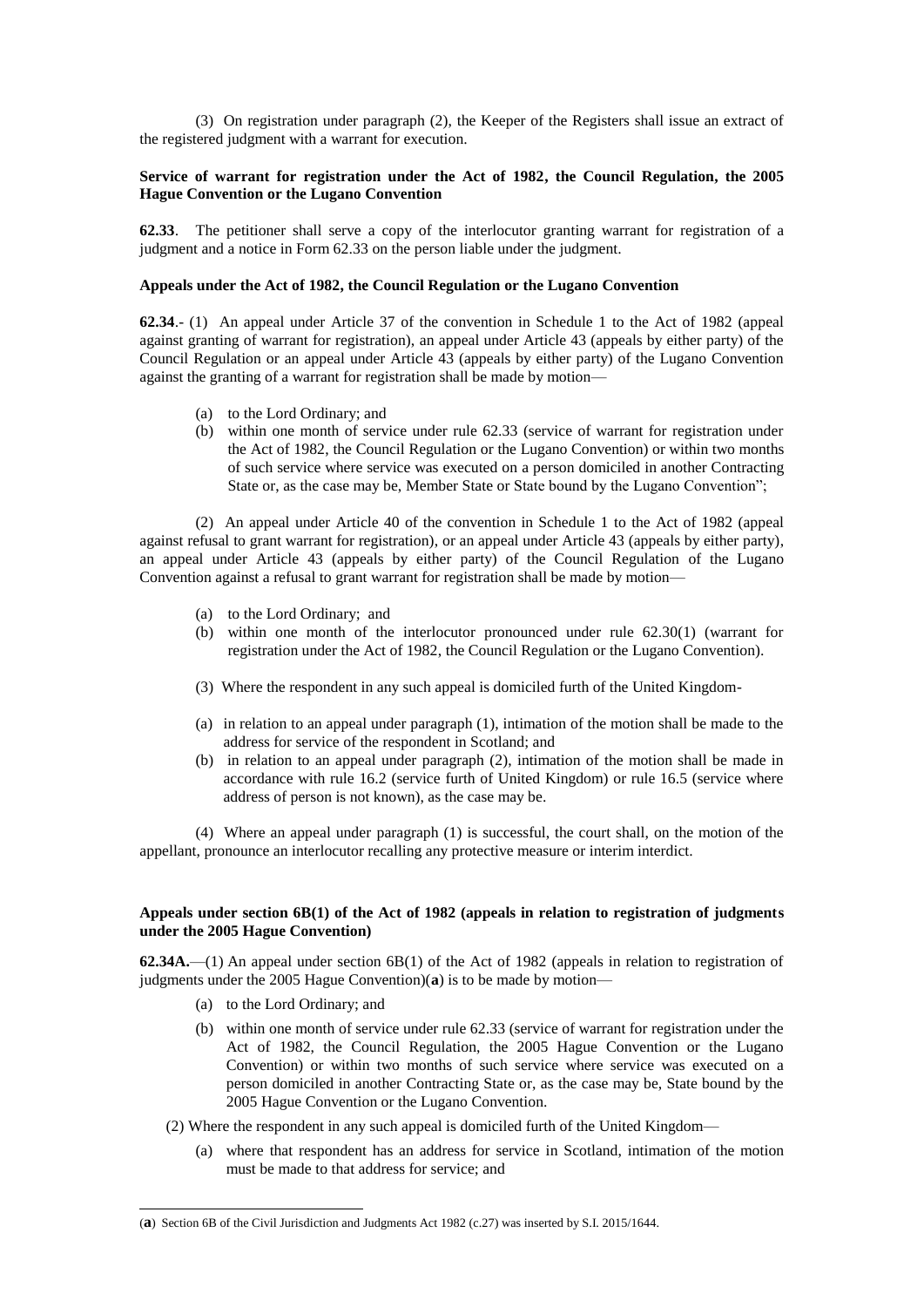(b) in any other case, intimation of the motion must be made in accordance with rule 16.2 (service furth of United Kingdom)(**a**) or, as the case may be, rule 16.5 (service where address of person is not known).

(3) Where an appeal under paragraph (1) is successful, the court must, on the motion of the appellant, pronounce an interlocutor recalling any protective measure or interim interdict.

# **Reclaiming under the Act of 1982, the Council Regulation, the 2005 Hague Convention or the Lugano Convention**

**62.35**.- (1) Any party dissatisfied with the interlocutor of the Lord Ordinary in any appeal mentioned in rule 62.34 (appeals under the Act of 1982, the Council Regulation, or the Lugano Convention) or rule 62.34A (appeals under section 6B(1) of the Act of 1982) may reclaim on a point of law against that interlocutor.

(2) Where a reclaiming motion under paragraph (1) against the registration of a judgment is successful, the court shall, on the motion of the appellant, pronounce an interlocutor recalling any protective measure or interim interdict.

# **Recognition of judgments from another Contracting State, Member State or State bound by the Lugano Convention**

**62.36**.- (1) For the purposes of Article 26 of the convention in Schedule 1 to the Act of 1982, Article 33 of the Council Regulation (recognition of judgment), section 4B of the Act of 1982 (registration and enforcement of judgments under the 2005 Hague Convention) or Article 33 of the Lugano Convention (recognition of judgment), an interlocutor pronounced under rule 62.30(1) (warrant for registration under the Act of 1982, the Council Regulation, the 2005 Hague Convention or the Lugano Convention) shall imply recognition of the judgment so dealt with.

(2) In an application under Article 26(2) of the convention in Schedule 1 to the Act of 1982 (application for recognition of a judgment), Article 33(2) of the Council Regulation (application for recognition of a judgment) or Article 33(2) of the Lugano Convention (application for recognition of a judgment), rules 62.26 to 62.35 shall apply to such an application as they apply to an application under Article 31 of the convention in Schedule 1 to the Act of 1982, subject to the following provisions—

- (a) it shall not be necessary to produce any documents required by rule  $62.28(2)(b)$  and (d); and
- (b) rule 62.32 shall not apply.

# **Enforcement of judgments from another part of the United Kingdom in Scotland (money provisions)**

**62.37**.- (1) An application under paragraph 5 of Schedule 6 to the Act of 1982 (application for registration in the Court of Session of a certificate in relation to a money provision in a judgment from another part of the United Kingdom) shall be made by presenting to the Keeper of the Registers-

- (a) a certificate under paragraph 4(1) of Schedule 6 to the Act of 1982; and
- (b) any certificate of currency conversion under rule 62.2(1)(b).

(2) On presentation of the certificate mentioned in paragraph (1)(a), the Keeper of the Registers shall-

- (a) register the certificate in the register of judgments of the Books of Council and Session; and
- (b) issue an extract of the certificate with a warrant for execution.
- (3) An application under-

<sup>(</sup>**a**) Rule 16.2 was last amended by S.I. 2020/942.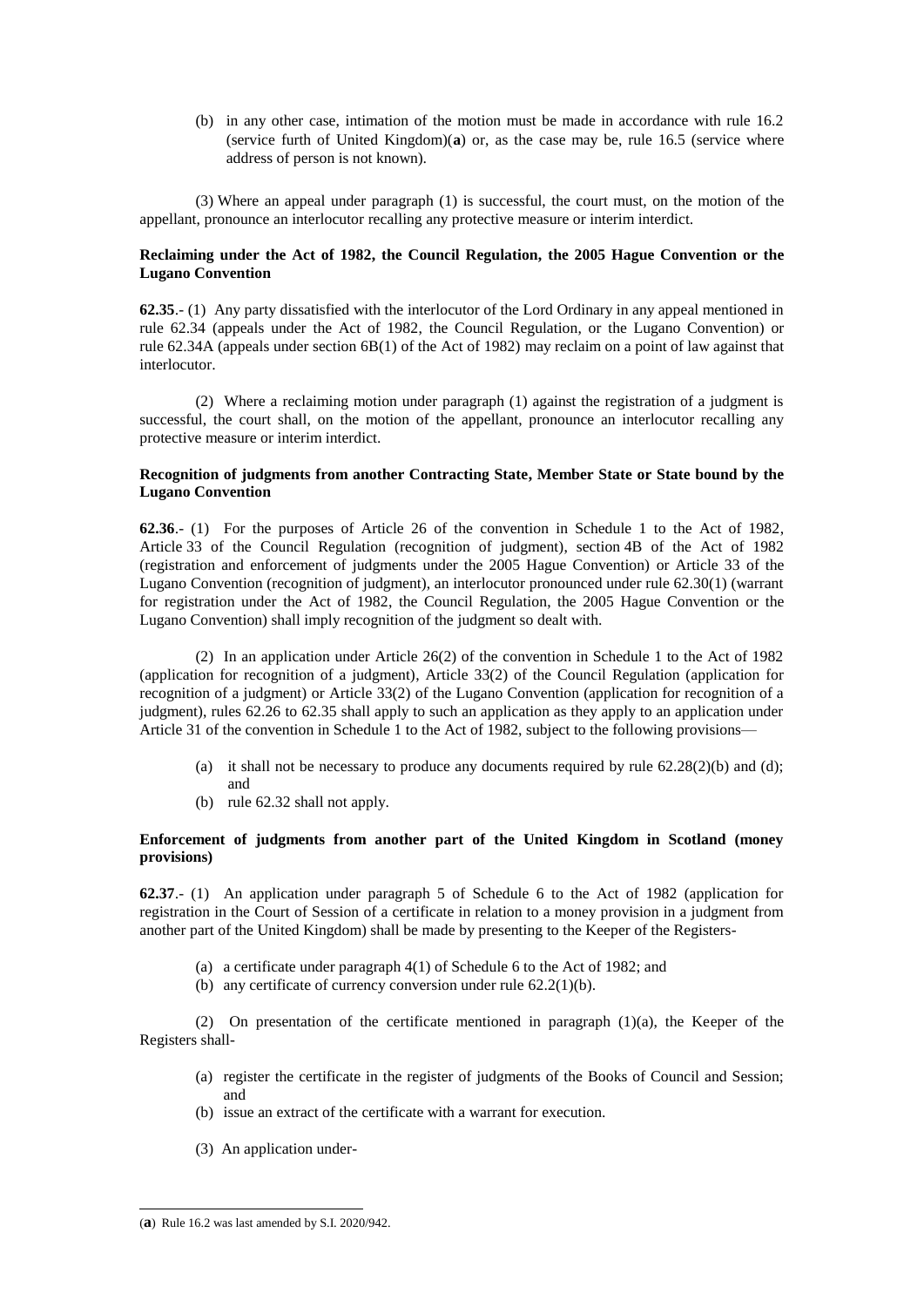- (a) paragraph 9 of Schedule 6 to the Act of 1982 (application to sist proceedings for enforcement of a certificate registered under paragraph (2) of this rule), or
- (b) paragraph 10 of Schedule 6 to the Act of 1982 (application for reduction of the registration),

shall be made by petition.

# **Enforcement of judgments from another part of the United Kingdom in Scotland (non-money provisions)**

**62.38**.-(1) An application under paragraph 5 of Schedule 7 to the Act of 1982 (application for registration in the Court of Session of a non-money provision in a judgment from another part of the United Kingdom) shall be made by petition in Form 62.38.

- (2) There shall be produced with the petition under paragraph (1)-
- (a) a certified copy of the judgment of the original court; and
- (b) a certificate under paragraph 4(1)(b) of Schedule 7 to the Act of 1982.

(3) The petition under paragraph (1) shall be heard by the Lord Ordinary in chambers and shall not require any appearance for the applicant unless the court so requires.

(4) The court shall, on being satisfied that the petition complies with the requirements of section 18 of, and Schedule 7 to, the Act of 1982(**a**), pronounce an interlocutor-

- (a) granting warrant for the registration of the judgment; and
- (b) where necessary, granting decree in accordance with Scots law.

(5) Where the court pronounces an interlocutor under paragraph (4), rule 62.32 shall apply to the registration of a judgment under this rule as it applies to the registration of a judgment under that rule.

- (6) An application under-
- (a) paragraph 8 of Schedule 7 to the Act of 1982 (application to sist proceedings for enforcement of a judgment registered under paragraph (5) of this rule), or
- (b) paragraph 9 of Schedule 7 to the Act of 1982 (application to reduce the registration under paragraph (5) of this rule),

shall be made by petition.

## **Cancellation of registration under the Act of 1982, the Council Regulation, the 2005 Hague Convention or the Lugano Convention**

**62.39**. Where-

- (a) an interlocutor under rule 62.30(1) (warrant for registration under the Act of 1982, the Council Regulation, the 2005 Hague Convention or the Lugano Convention) is recalled and registration under rule 62.32 (registration under the Act of 1982, the Council Regulation, the 2005 Hague Convention or the Lugano Convention) is ordered to be cancelled after an appeal under Article 37 of the convention in Schedule 1 to the Act of 1982, an appeal under Article 43 of the Council Regulation, an appeal under section 6B of the Act of 1982 (appeals in relation to registration of judgments under the 2005 Hague Convention) or an appeal under Article 43 of the Lugano Convention; or
- (b) registration under rule 62.37(2) (registration of judgments from another part of the United Kingdom in Scotland (money provisions)) or rule 62.38(5) (registration of judgments from another part of the United Kingdom in Scotland (non-money provisions)) is reduced,

<sup>(</sup>**a**) Section 18 was amended by S.I. 2003/425.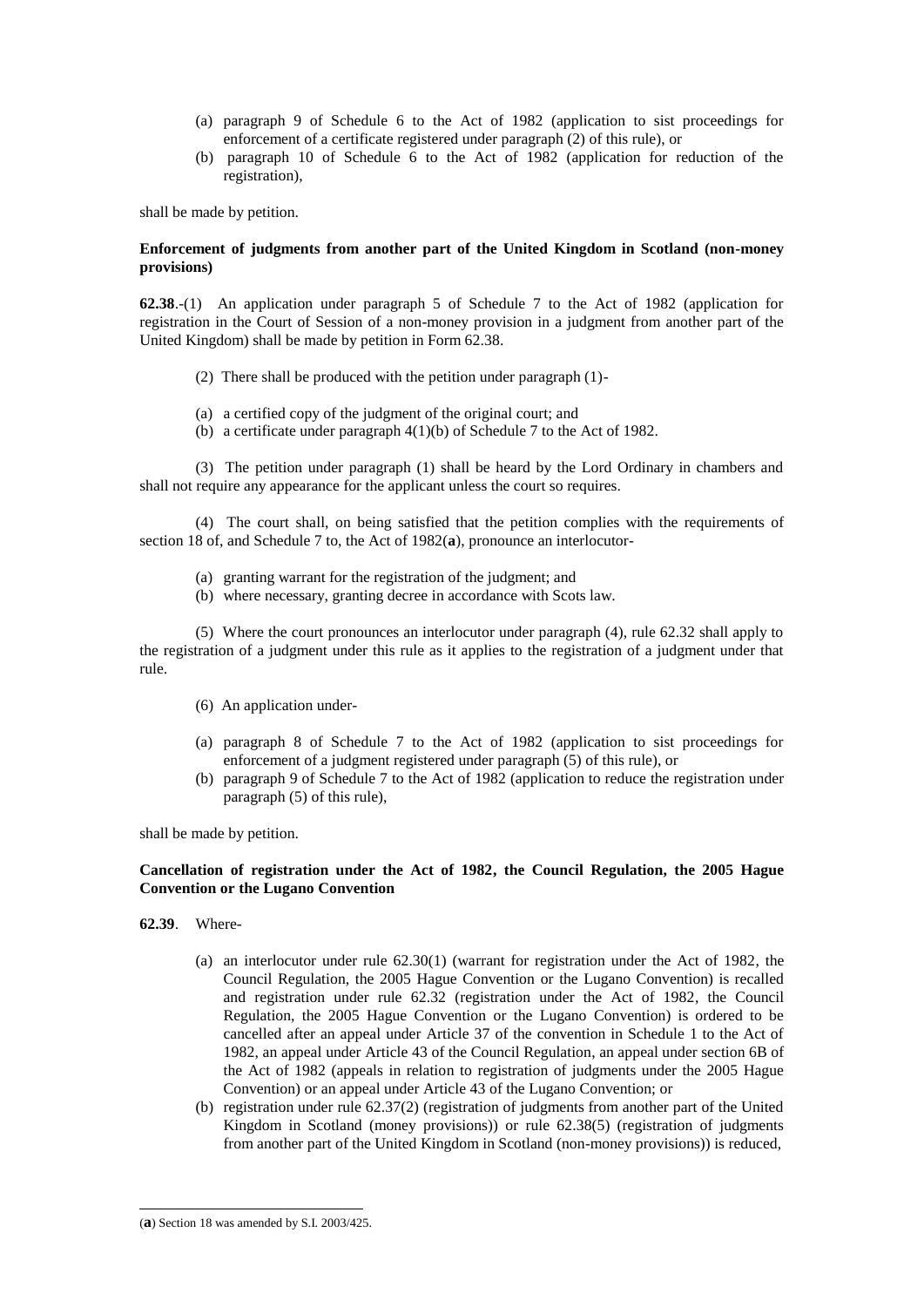a certificate to that effect by the Deputy Principal Clerk shall be sufficient warrant to the Keeper of the Registers to cancel the registration and return the judgment, certificate or other documents to the person who applied for registration.

# **Enforcement in another Contracting State or Member State of Court of Session judgments etc.**

**62.40**.- (1) Subject to paragraph (2ZA), where a person seeks to apply under section 12 of the Act of 1982(**a**) for recognition or enforcement in another Contracting State of a judgment given by the court or a court settlement in the court, he shall apply by letter to the Deputy Principal Clerk for-

- (a) a certificate in Form 62.40-A;
- (b) a certified copy of the judgment; and
- (c) if required, a certified copy of the opinion of the court.

(2) Where a person seeks to apply under Chapter III of the Council Regulation for recognition or enforcement in another Member State of a judgment given by the court, the person must apply by letter to the Deputy Principal Clerk for—

- (a) a certificate under Article 54 of the Council Regulation;
- (b) a certified copy of the judgment; and
- (c) if required, a certified copy of the opinion of the court.

(2ZA) Where a person seeks to apply under Chapter III of the 2005 Hague Convention for recognition or enforcement in another Contracting State of a judgment given by the court, that person must apply by letter to the Deputy Principal Clerk for—

- (a) a certificate under Article 13(3) of the 2005 Hague Convention;
- (b) a certified copy of the judgment; and
- (c) if required, a certified copy of the opinion of the court

(2A) Where a person seeks to apply under Title III of the Lugano Convention for recognition or enforcement in another State bound by the Lugano Convention of a judgment given by the court, he shall apply by letter to the Deputy Principal Clerk for—

- (a) a certificate under Article 54 of the Lugano Convention;
- (b) a certified copy of the judgment; and
- (c) if required, a certified copy of the opinion of the court.

(3) The Deputy Principal Clerk shall not issue a certificate under paragraph  $(1)(a)$ ,  $(2)(a)$ , (2ZA)(a) or 2A(a) unless there is produced to him an execution of service of the judgment on the person on whom it is sought to be enforced.

(4) Where a person seeks to apply under Article 50 of the convention in Schedule 1 to the Act of 1982 for enforcement of an authentic instrument or court settlement registered for execution in the Books of Council and Session, he shall apply by letter to the Keeper of the Registers for-

- (a) a certificate in Form 62.40-B; and
- (b) an extract of the authentic instrument or court settlement.

(5) Where a person seeks to apply under Article 57 or 58 of the Council Regulation for enforcement in another Member State of an authentic instrument or court settlement registered for execution in the Books of Council and Session, the person must apply by letter to the Keeper of the Registers for—

- (a) a certificate under Article 57 or 58 of the Council Regulation; and
- (b) an extract of the authentic instrument or court settlement.

<sup>-</sup>(**a**) Section 12 was extended to court settlements by S.I.1993/604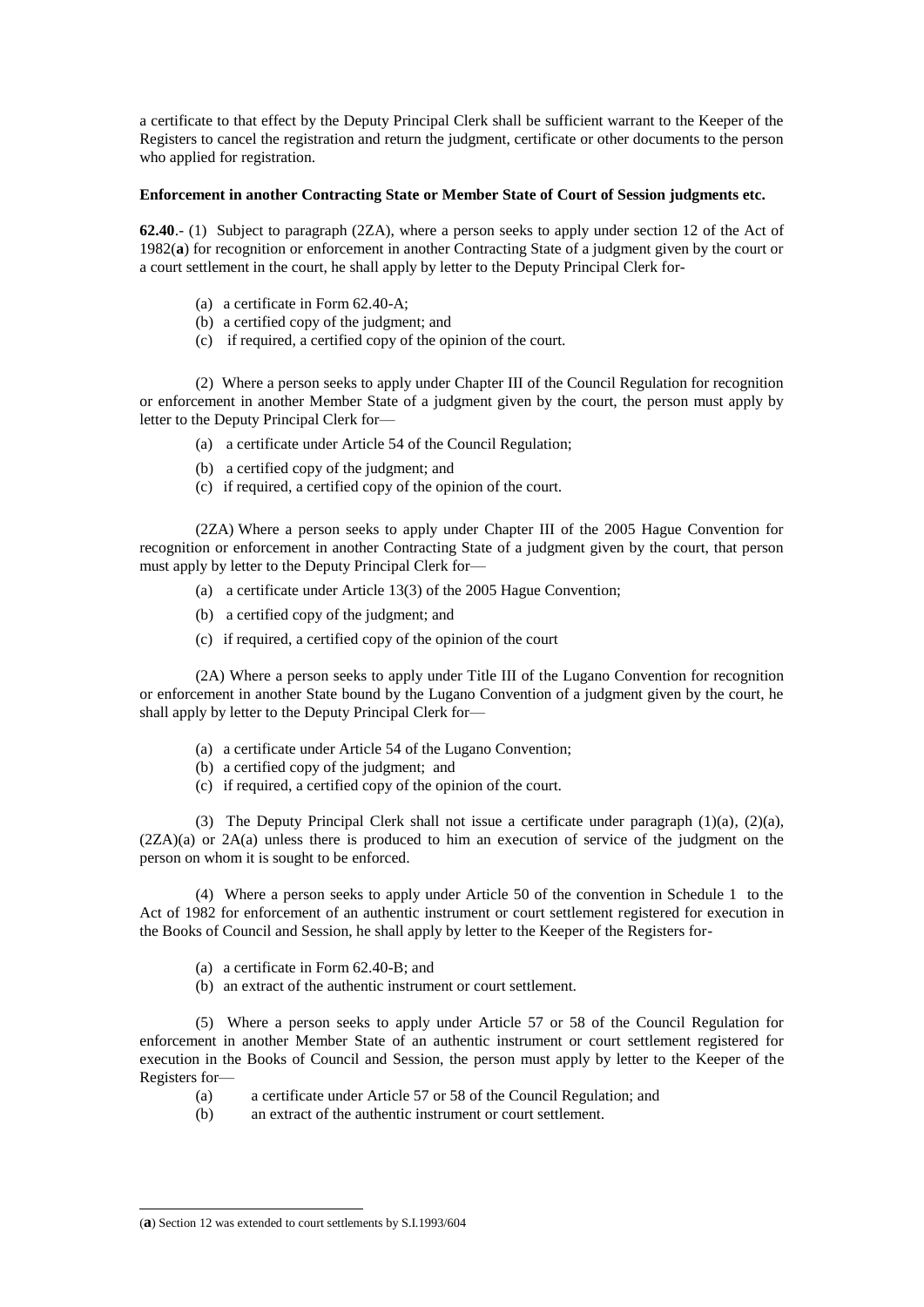(5ZA) Where a person seeks to apply under Article 12 of the 2005 Hague Convention for enforcement in another Contacting State of a court settlement registered for execution in the Books of Council and Session, that person must apply by letter to the Keeper of the Registers for—

- (a) a certificate under Article 13(1)(e) of the 2005 Hague Convention; and
- (b) an extract of the court settlement.

(5A) Where a person seeks to apply under Article 57 or 58 of the Lugano Convention for enforcement in another State bound by the Lugano Convention of an authentic instrument or court settlement registered for execution in the Books of Council and Session, he shall apply by letter to the Keeper of the Registers for—

- (a) a certificate under Article 57 or 58 of the Lugano Convention; and
- (b) an extract of the authentic instrument or court settlement.

(6) The Keeper of the Registers shall not issue a certificate under paragraph (4), (5), (5ZA) or (5A) unless there is produced to him an affidavit verifying that enforcement has not been suspended and that the time available for enforcement has not expired.

# **Enforcement in another part of the United Kingdom of Court of Session judgments or documents registered for execution (money provisions)**

**62.41**.- (1) Where a person seeks to apply under Schedule 6 to the Act of 1982 for enforcement in another part of the United Kingdom of a money provision in a judgment given by the court, he shall apply by letter to the Deputy Principal Clerk for a certificate in Form 62.41-A.

(2) The Deputy Principal Clerk shall not issue a certificate under paragraph (1) unless there is produced to him an affidavit stating-

- (a) the sum or aggregate of sums including interest and expenses payable and unsatisfied;
- (b) that the time for making an appeal against such judgment has expired or such appeal has been finally determined;
- (c) that enforcement of the judgment has not been suspended and the time available for its enforcement has not expired; and
- (d) the address of the party entitled to enforce, and the usual or last known address of the party liable to execution on, the judgment.

(3) Where a person seeks to apply under Schedule 6 to the Act of 1982 for enforcement in another part of the United Kingdom of a document registered for execution in the Books of Council and Session, he shall apply by letter to the Keeper of the Registers for-

- (a) a certificate in Form 62.41-B; and
- (b) an extract of the document.

(4) The Keeper of the Registers shall not issue a certificate under paragraph (3) unless there is produced to him an affidavit which includes the statements required under paragraph  $(2)(a)$ ,  $(c)$  and  $(d)$ .

## **Enforcement in another part of the United Kingdom of Court of Session judgments or documents registered for execution (non-money provisions)**

**62.42**.- (1) Where a person seeks to apply under Schedule 7 to the Act of 1982 for enforcement in another part of the United Kingdom of a non-money provision in a judgment of the court, he shall apply by letter to the Deputy Principal Clerk for-

- (a) a certificate in Form 62.42-A; and
- (b) a certified copy of such judgment.

(2) The Deputy Principal Clerk shall not issue a certificate under paragraph (1) unless there is produced to him an affidavit stating-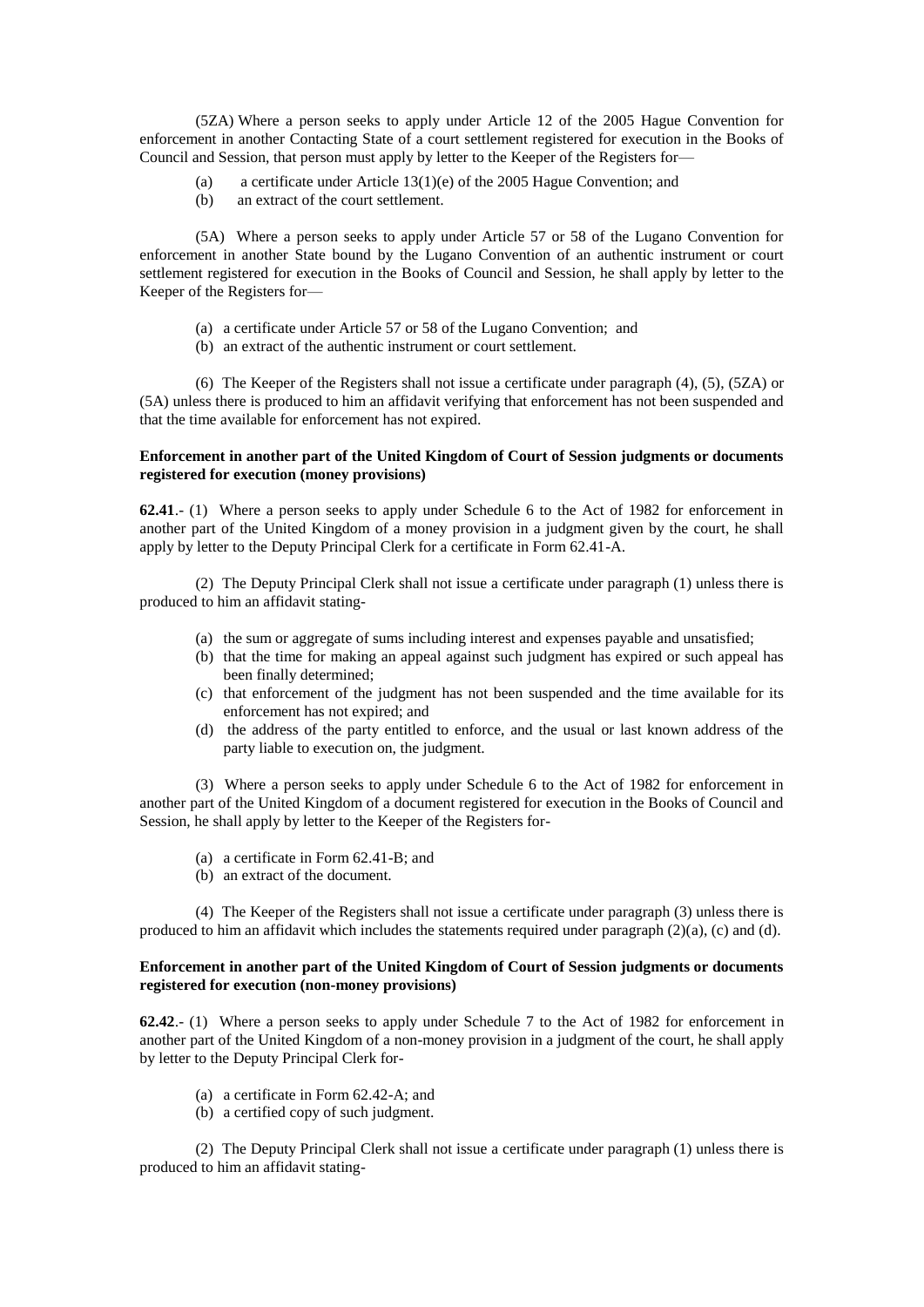- (a) that the time for making an appeal against such judgment has expired or such appeal has been finally determined; and
- (b) the address of the party entitled to enforce, and the usual or last known address of the party liable to execution on, the judgment or registered document.

(3) Where the Deputy Principal Clerk issues a certificate in Form 62.42-A, he shall attach it to the certified copy judgment.

(4) Where a person seeks to apply under Schedule 7 to the Act of 1982 for enforcement in another part of the United Kingdom of a non-money provision in a document registered for execution in the Books of Council and Session, he shall apply by letter to the Keeper of the Registers for-

- (a) a certificate in Form 62.42-B; and
- (b) an extract of the document.

(5) The Keeper of the Registers shall not issue a certificate under paragraph (4) unless there is produced to him an affidavit referred to in paragraph (2).

(6) Where the Keeper of the Registers issues a certificate in Form 62.42-B, he shall attach it to the extract of the document.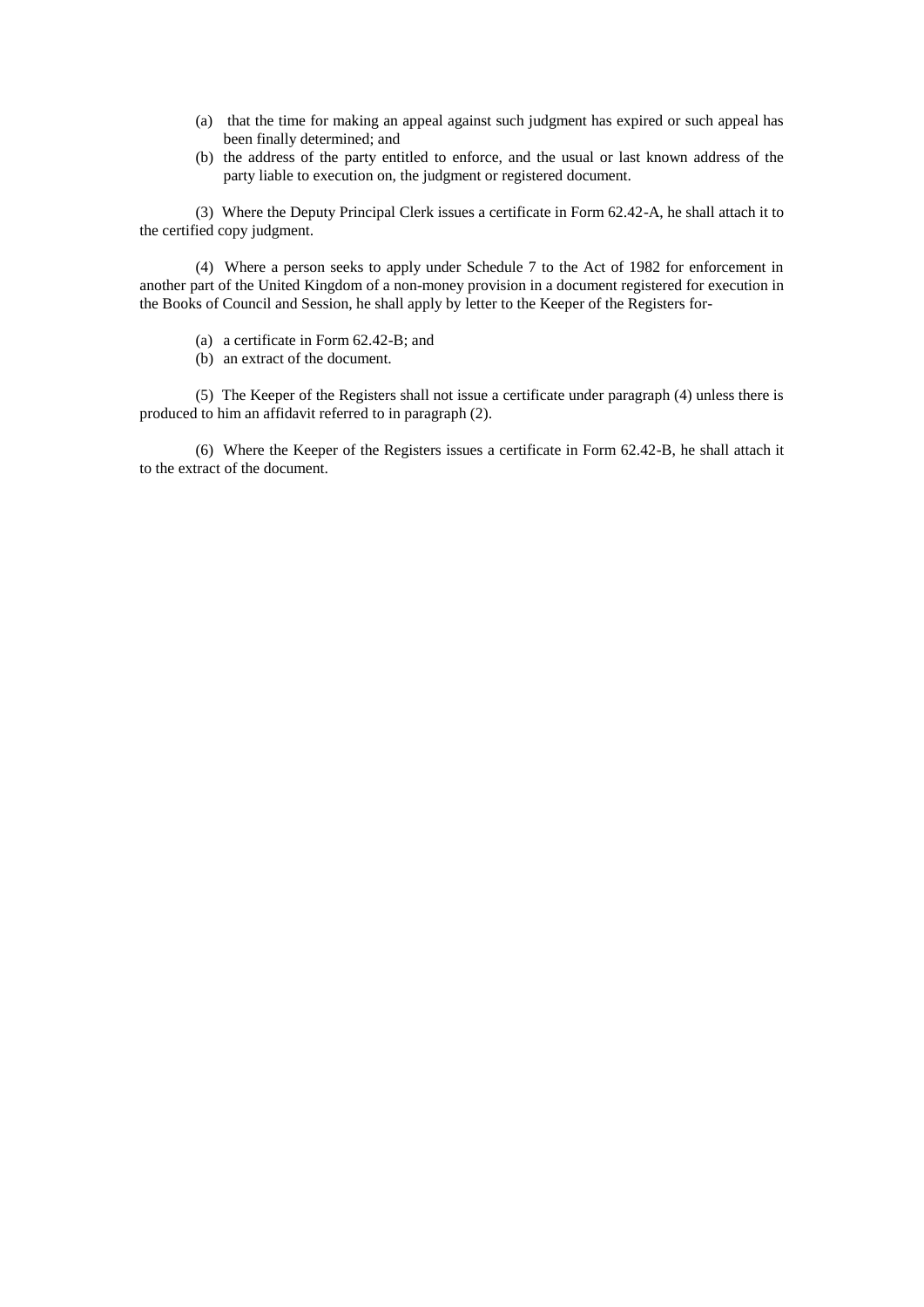# PART VA

# RECOGNITION AND ENFORCEMENT OF JUDGMENTS UNDER REGULATION (EU) NO. 1215/2012 OF THE EUROPEAN PARLIAMENT AND OF THE COUNCIL OF 12TH DECEMBER 2012 ON JURISDICTION AND THE RECOGNITION AND ENFORCEMENT OF JUDGMENTS IN CIVIL MATTERS (RECAST)

# **Application and interpretation of this Part**

**62.42A.**—(1) This Part applies to the recognition and enforcement of a judgment under the Brussels I (recast) Regulation.

(2) In this Part—

"adaptation order" means an order for the adaptation of a measure or order which is contained in a foreign judgment but is unknown under the law of Scotland, pursuant to Article 54 of the Brussels I (recast) Regulation;

"authentic settlement" has the meaning given by Article 2(c) of the Brussels I (recast) Regulation;

"the Brussels I (recast) Regulation" means Regulation (EU) No. 1215/2012 of the European Parliament and of the Council of 12th December 2012 on jurisdiction and the recognition and enforcement of judgments in civil and commercial matters (recast)(**a**) as amended from time to time and as applied by the Agreement of 19th October 2005 between the European Community and the Kingdom of Denmark on jurisdiction and the recognition and enforcement of judgments in civil and commercial matters(**b**);

"court settlement" has the meaning given by Article 2(b) of the Brussels I (recast) Regulation;

"judgment" has the meaning given by Article 2(a) of the Brussels I (recast) Regulation.

#### **Disapplication of certain rules to this Part**

**62.42B.** Rules 4.1(1) (printed form for petition) and 14.4 (form of petitions) do not apply to an application under this Part.

## **Form of applications**

**62.42C.**—(1) An application under the following provisions of the Brussels I (recast) Regulation is to be made by petition in Form 62.42C-A—

- (a) Article 36(2) (decision that there are no grounds for refusal of recognition as referred to in Article 45);
- (b) Article 45(1) (refusal of recognition of judgment);
- (c) Article 46 (refusal of enforcement of judgment);
- (d) Article 58(1) (refusal of enforcement of authentic instrument);
- (e) Article 59 (refusal of enforcement of court settlement).

(2) An application for an adaptation order is to be made by petition in Form 62.42C-B.

(3) A challenge under Article 54 (2) of the Brussels I (recast) Regulation to the adaptation of a measure or order without an adaptation order is to be made by petition in Form 62.42C-C.

<sup>(</sup>**a**) O.J. L351, 20.12.2012, p. 1.

<sup>(</sup>**b**) O.J. L299, 16.11.2005, p. 62. By letter dated 20th December 2012, Denmark has notified the European Commission of its intention to implement the contents of the Brussels I (recast) Regulation, in accordance with the Agreement: see O.J. L79, 21.3.2013, p. 4.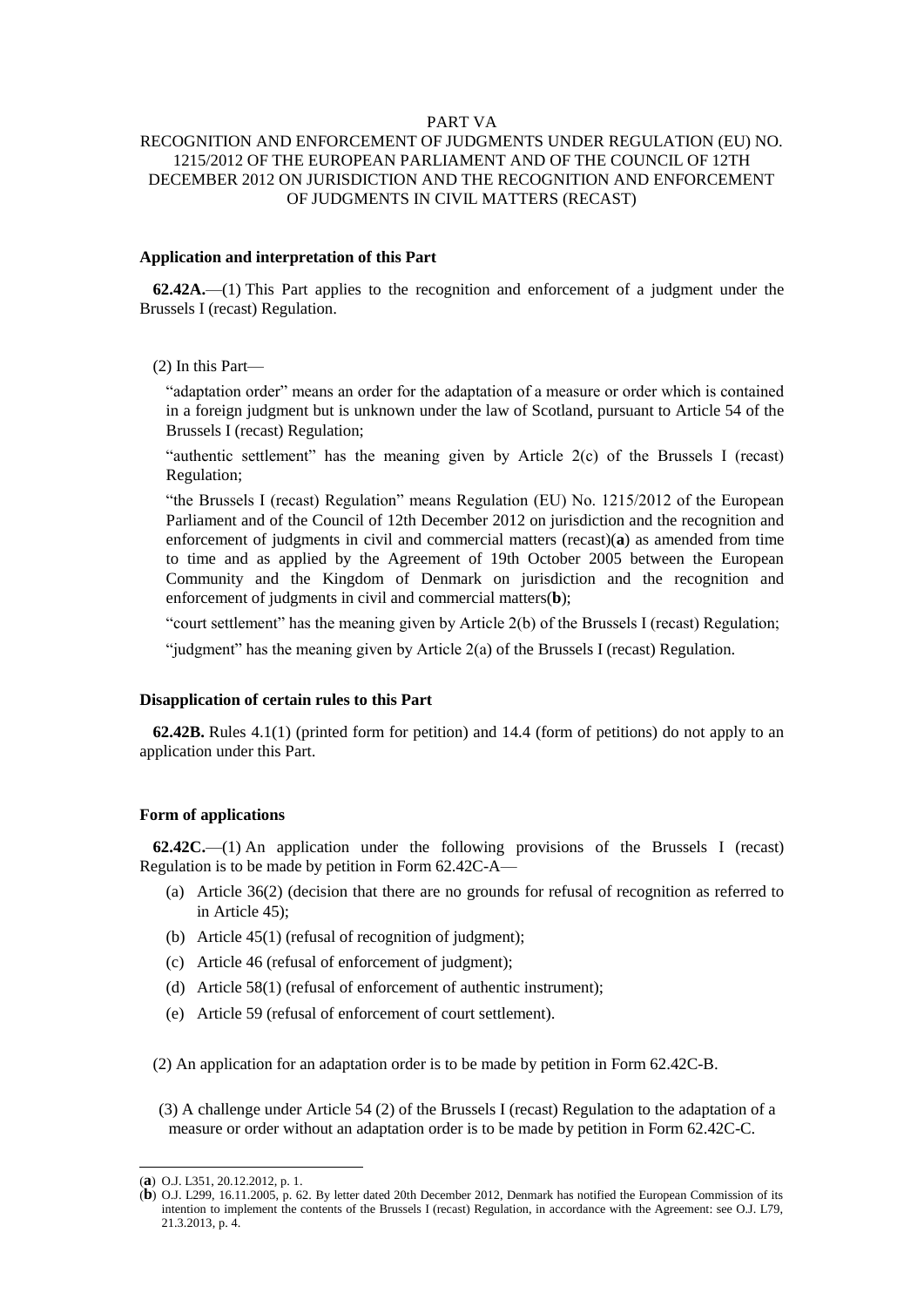# PART VI

# REGISTRATION UNDER THE MERCHANT SHIPPING (LINER CONFERENCES) ACT 1982

# **Application and interpretation of this Part**

**62.43**.- (1) This part applies to an application under section 9 of the Merchant Shipping (Liner Conferences) Act 1982**a** (recognition and enforcement of recommendations, etc., of conciliators).

(2) In this Part, "the Liner Conferences Act" means the Merchant Shipping (Liner Conferences) Act 1982.

## **Applications for registration under the Liner Conferences Act**

**62.44**.- (1) An application under-

- (a) section 9(1)(b) of the Liner Conferences Act (application for registration for enforcement of a recommendation, determination or award), or
- (b) section 9(3) of that Act (application for registration for enforcement of a determination of costs),

shall be made by petition.

(2) A petition under section 9(1)(b) of the Liner Conferences Act shall include averments in relation to-

- (a) the reasons for the petition; and
- (b) where appropriate, the limited extent to which the recommendation is enforceable under section 9(2) of that Act.
- (3) There shall be produced with the petition-
- (a) a certified copy of the recommendation, the reasons for the recommendation and the record of settlement;
- (b) a copy of the acceptance of the recommendation by the parties on whom it is binding.

(4) There shall be produced with a petition under section 9(3) of the Liner Conferences Act a certified copy of the determination of costs.

### **Warrant for registration under the Liner Conferences Act**

**62.45**. The court, on being satisfied that the recommendation, determination or award may be registered, shall pronounce an interlocutor granting warrant for registration of the recommendation, determination or award, as the case may be.

## **Registration under the Liner Conferences Act**

**62.46**.- (1) Where the court pronounces an interlocutor under rule 62.45 granting warrant for registration-

- (a) the Deputy Principal Clerk shall enter the warrant in the register of recommendations, determinations and awards to be registered under section 9 of the Liner Conferences Act; and
- (b) the petitioner shall serve a copy of the interlocutor containing such warrant on the party against whom the recommendation, determination or award may be enforced.

**a** 1982 C.37.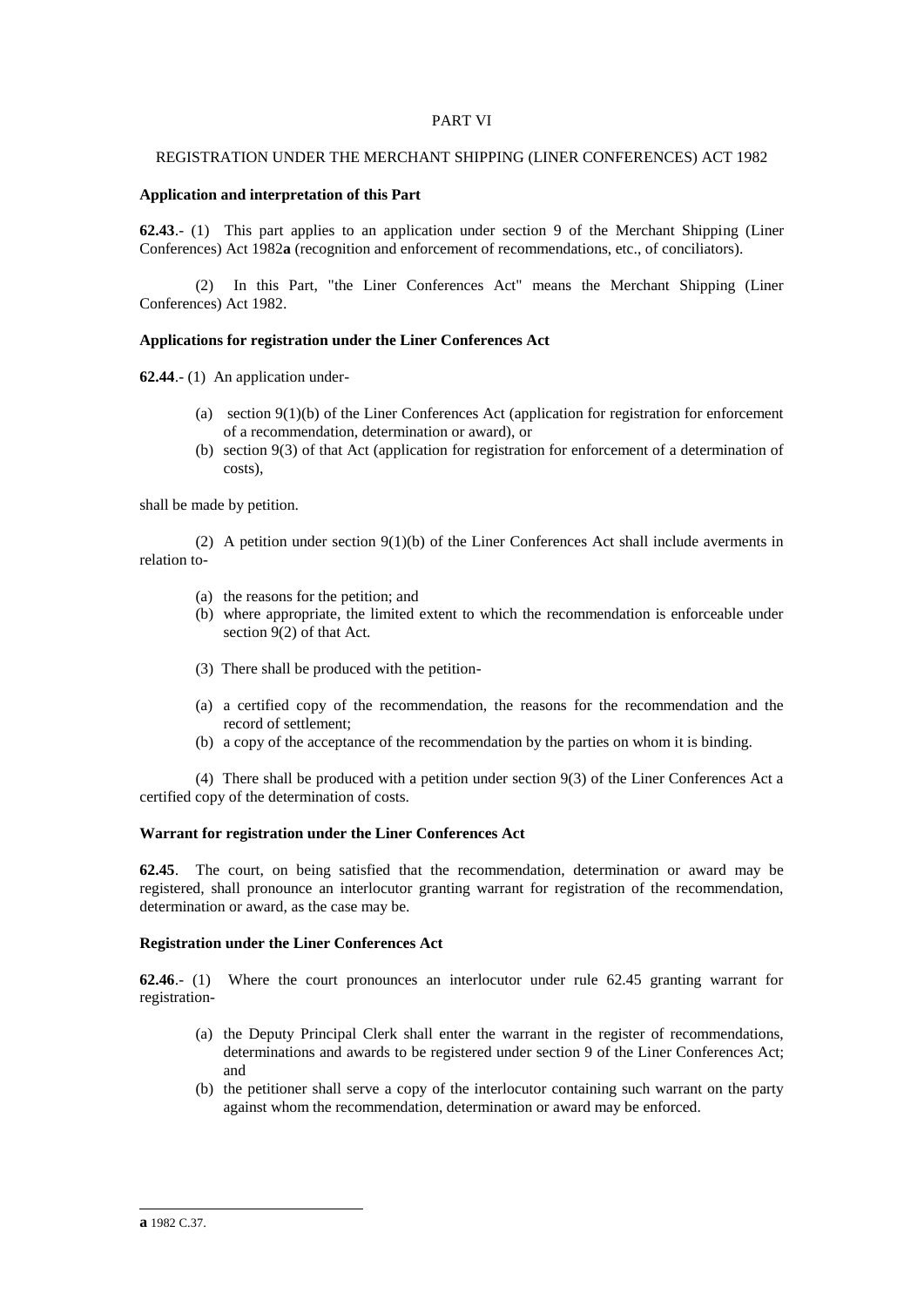- (2) On presentation by the petitioner to the Keeper of the Registers of-
- (a) a certified copy of the interlocutor under rule 62.45 granting warrant for registration,
- (b) a certified copy of the recommendation, determination or award to be registered and any translation of it, and
- (c) where necessary, a certificate of currency conversion under rule  $62.2(1)(b)$ ,

they shall be registered in the register of judgments of the Books of Council and Session.

(3) On registration under paragraph (2), the Keeper of the Registers shall issue an extract of the registered recommendation, determination or award, as the case may be, with a warrant for execution.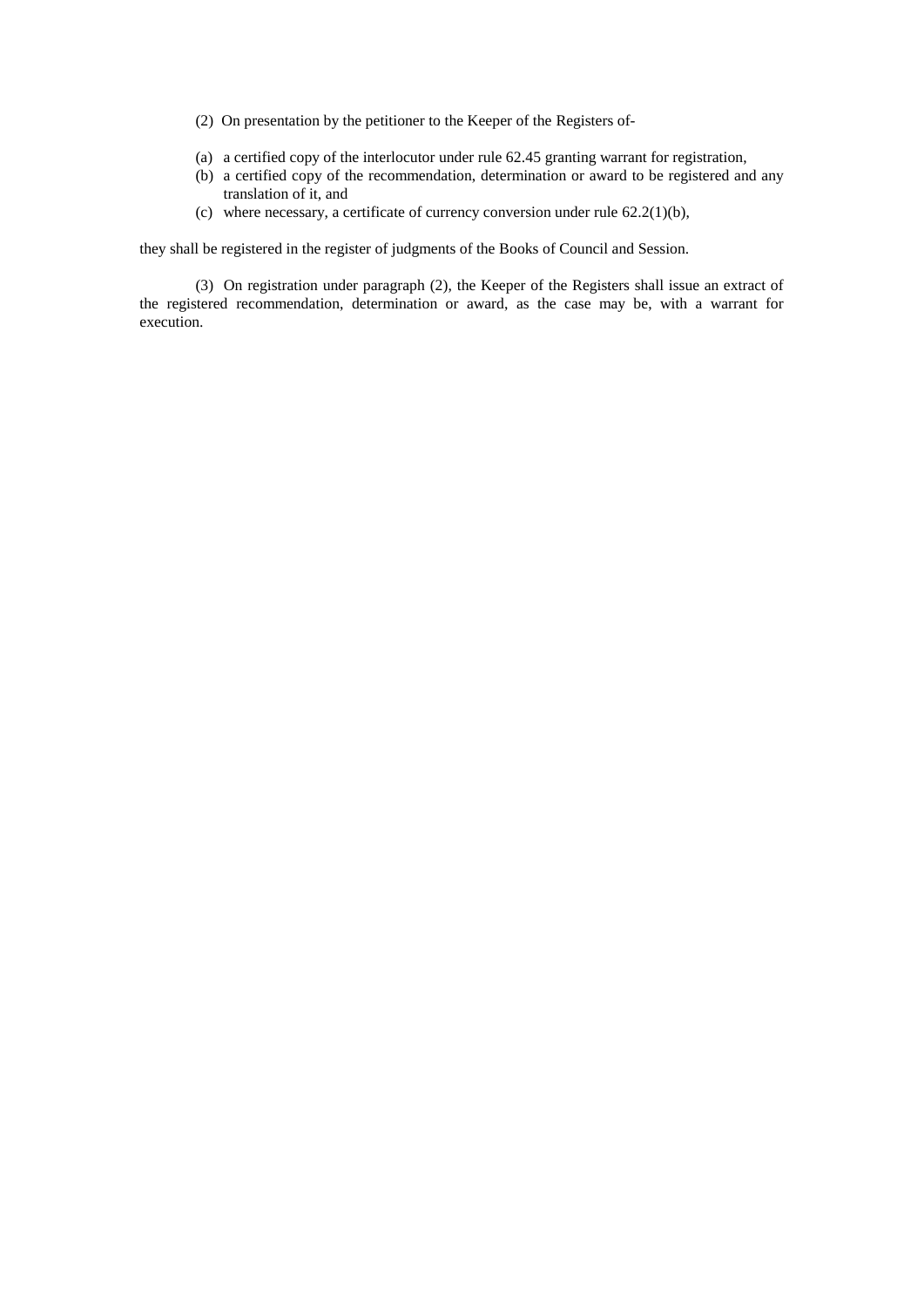## PART VII

# RECIPROCAL ENFORCEMENT OF ORDERS IN RELATION TO CONFISCATION OF PROCEEDS OF CRIME AND TO FORFEITURE OF PROPERTY USED IN CRIME

#### **Interpretation of this Part**

## **62.47**. In this Part-

"the Act of 1989" means the Prevention of Terrorism (Temporary Provisions) Act 1989(**a**); "the Act of 1995" means the Proceeds of Crime (Scotland) Act 1995(**b**)

"the Act of 2000" means the Terrorism Act 2000;

"money order" means an order for the payment of money;

"non-money order" means an order which is not a money order;

"The Order of 1995" means the Prevention of Terrorism (Temporary Provisions) Act 1989 (Enforcement of External Orders) Order 1995(**c**);

"the Order of 1999" means the Criminal Justice (International Co-operation) Act 1990 (Enforcement of Overseas Forfeiture Orders) (Scotland) Order 1999;

"the Overseas forfeiture Order of 2005" means the Criminal Justice (International Cooperation) Act 1990 (Enforcement of Overseas Forfeiture Orders) (Scotland) Order 2005(**d**);

"the POCA Order of 2005" means the Proceeds of Crime Act 2002 (External Requests and Orders) Order 2005(**e**);

"relevant enactment" means the Act of 1989, the Act of 1995, the Act of 2000, the Order of 1995 the Order of 1999, the Overseas Forfeiture Order of 2005 or the POCA Order of 2005, as the case may be.

#### **Applications for registration under the relevant enactment**

**62.48**.- (1) An application to which this rule applies shall be made by petition.

- (2) This rule applies to an application under any of the following provisions:-
- (a) paragraph 19(2) of Schedule 4 to the Act of 1989 (application for registration of an England and Wales order, Northern Ireland order or Islands order); and
- (b) section 36(1) of the Act of 1995 (application for registration of an order to which section 35 of the Act of 1995 applies);
- (c) section 41 of the Act of 1995 (application for registration of external confiscation order);
- (d) article 15(1) of the Order of 1995 (application for registration of external forfeiture order in relation to terrorism);
- (e) article 16(1) of the Order of 1995 (application for registration of external restraint order);
- (f) article 5(1) of the Order of 1999 (application for registration of external forfeiture order other than in relation to terrorism);
- (g) paragraph 27(3) of Schedule 4 to the Act of 2000 (application for registration of an England and Wales order, Northern Ireland order or Islands order;
- (h) article 13(1) of the Overseas Forfeiture Order of 2005 (applications to give effect to external forfeiture orders);
- (i) article 66(1) of the POCA Order of 2005 (applications to give effect to external orders).

(3) There shall be produced with a petition under paragraph (1) a certified copy of the order which is sought to be registered.

(**a**) 1989 C.4. (**b**) 1995 c.43. (**c**) S.I. 1995/760 (**d**) S.S.I. 2005/581. (**e**) S.I. 2005/3181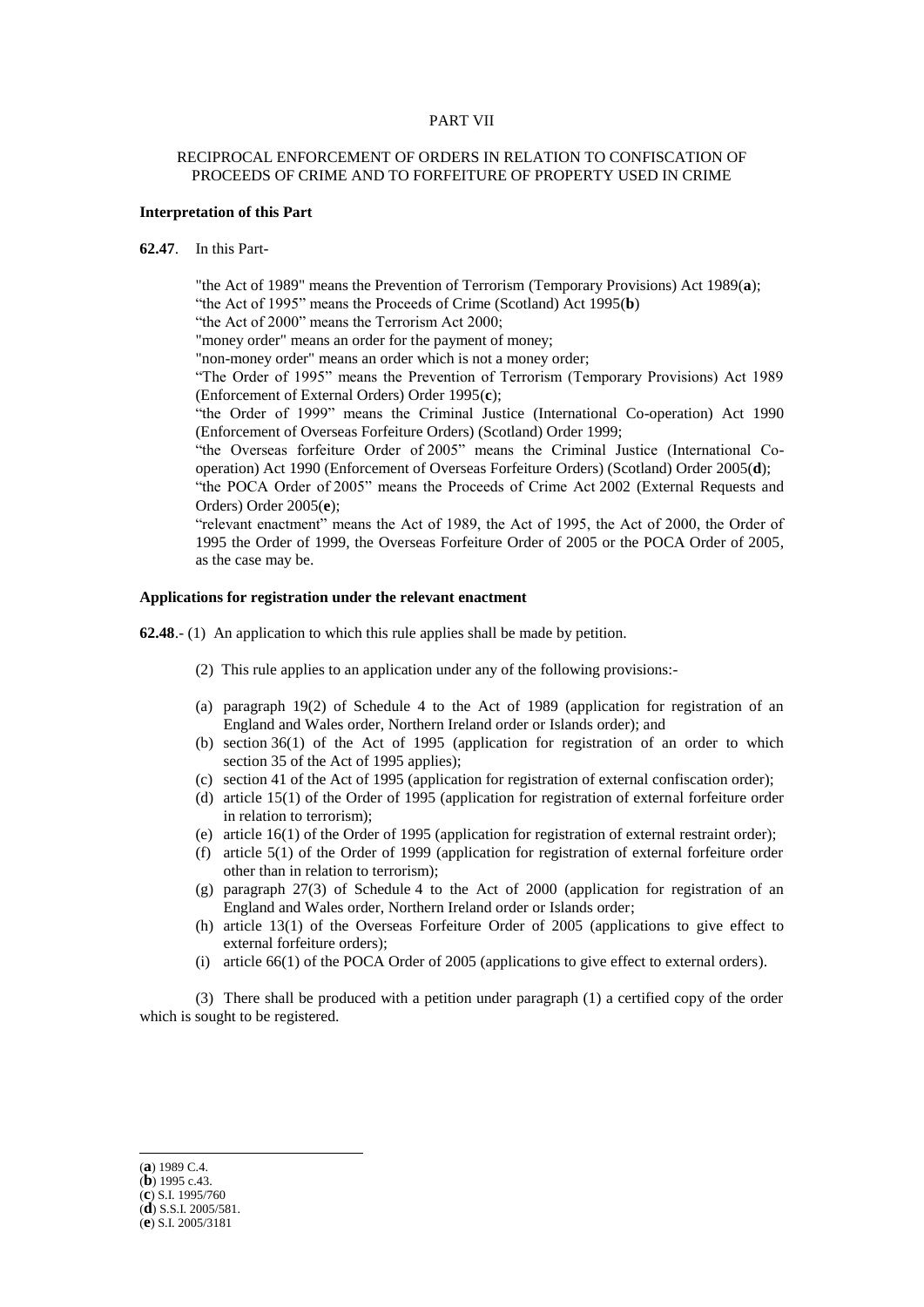# **Warrant for registration under the relevant enactment**

**62.49**. The court shall, on being satisfied that the application complies with the requirements of the relevant enactment, as the case may be-

- (a) pronounce an interlocutor granting warrant for execution of a non-money order; or
- (b) pronounce an interlocutor granting warrant for the registration of a money order.

## **Registration under the relevant enactment**

**62.50**.- (1) Where the court pronounces an interlocutor under rule 62.49, the Deputy Principal Clerk shall enter the order in the register for the registration of orders under the relevant enactment.

- (2) On presentation by the petitioner to the Keeper of the Registers of-
- (a) a certified copy of the interlocutor pronounced under rule 62.49(b), and
- (b) a certified copy of the order to be registered,

they shall be registered in the register of judgments of the Books of Council and Session.

(3) On registration under paragraph (2), the Keeper of the Registers shall issue an extract of the registered order with a warrant for execution.

# **Service of warrant for registration under the relevant enactment**

**62.51**. The petitioner shall serve a copy of the interlocutor, pronounced under rule 62.49 granting warrant for registration, and a notice in Form 62.51 on the person against whom the order may be enforced.

## **Further provision as respects warrant for registration**

**62.51A**. Where an interlocutor granting warrant for the registration of an external confiscation order is pronounced and the order falls to be remitted for enforcement to the Sheriff of Lothian and Borders at Edinburgh, the Deputy Principal Clerk shall send a certified copy of the interlocutor, within four days after it is pronounced, to the sheriff clerk at Edinburgh.

## **Suspension of enforcement under the Act of 1995**

**62.52**.- (1) Where an order under section 36(1) of the Act of 1995 has been registered under rule 62.50, the court may, on the application of the person against whom the order may be enforced, if satisfied that an application has been made to the court which made the order to have it set aside or quashed-

- (a) suspend enforcement of the order; and
- (b) sist any proceedings for enforcement of the order.

(2) Notwithstanding rule 60.2 (form of applications for suspension), an application under paragraph (1) shall be made by note in the process in the petition under rule 62.48(1).

# **Modification and cancellation of registration under the Act of 1989 or 1995 or 2000**

**62.53**.- (1) An application to modify or cancel the registration of an order under the Act of 1989 or 1995 or 2000 registered under rule 62.50 shall be made-

- (a) by the petitioner, by motion; or
- (b) by any other interested party, by note.

(2) There shall be produced with the application under paragraph (1) a certified copy of any order which modifies or revokes the registered order or which causes the order to cease to have effect.

(3) The court shall, on being satisfied-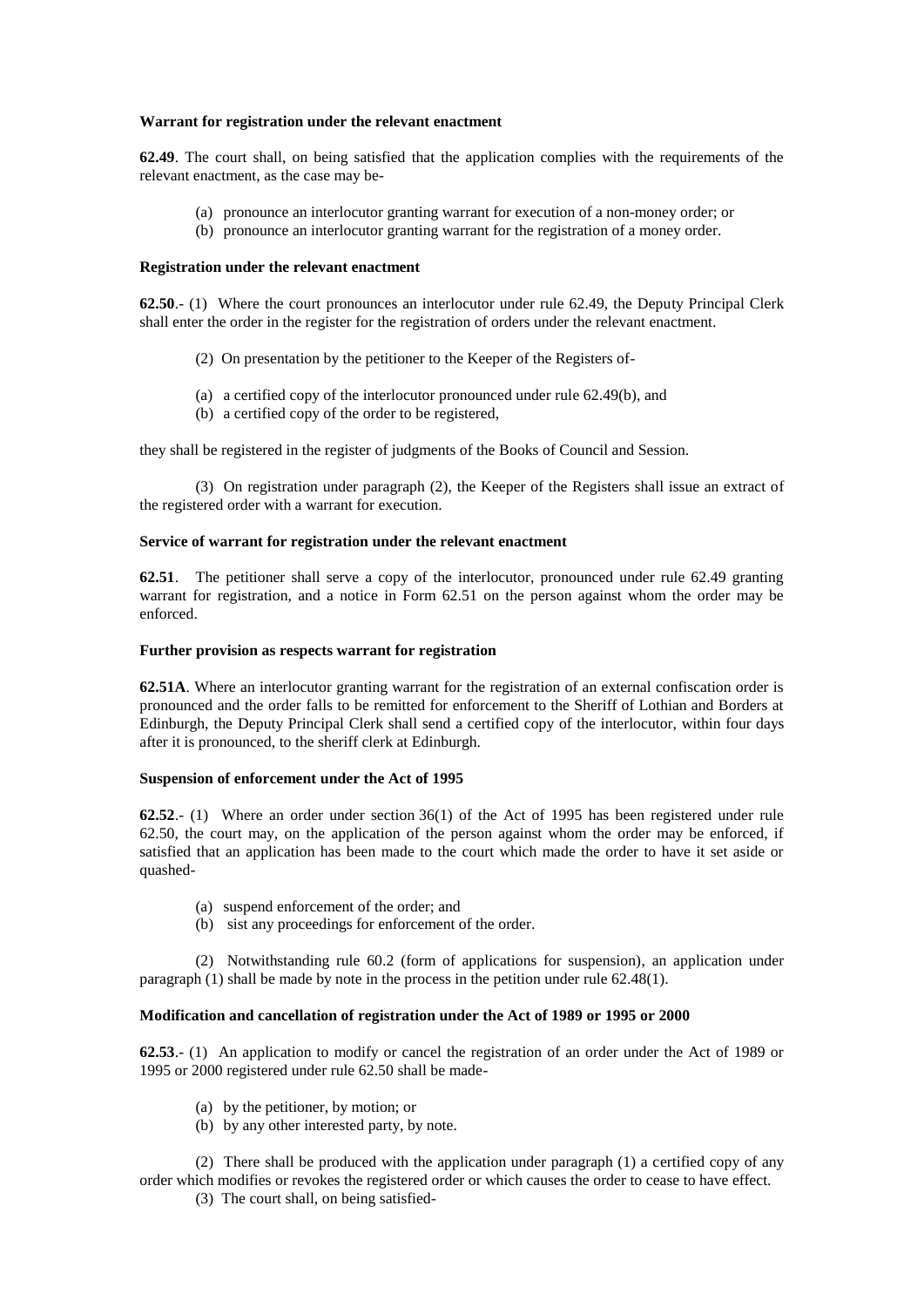- (a) that the registered order has been modified, revoked or has ceased to have effect, or
- (b) that the registration of an external confiscation order should be cancelled in terms of section 41(3) of the Act of 1995,

pronounce an interlocutor so modifying or cancelling the registration, as the case may be, and grant warrant for the registration of a certified copy of the interlocutor in the register of judgments of the Books of Council and Session.

(4) Where the court pronounces an interlocutor under paragraph (3), the Deputy Principal Clerk shall modify or cancel the registration in the register kept under rule  $62.50(1)$  in accordance with that interlocutor.

## **Incidental Applications**

**62.54**.-(1) Any of the following applications shall be made in the prayer of the petition under rule 62.48(1) to which it relates or, if the prayer of that petition has been granted, by motion in the process of that petition:-

- (a) an application under section 32(1) of the Act of 1995(**a**) for a warrant for inhibition;
- (b) an application under section 33(1) of the Act of 1995 (warrant for arrestment);
- (c) an application under paragraph  $16(1)$  (warrant for inhibition), or paragraph  $16A(1)$ (warrant for arrestment), of Schedule 4 to the Act of 1989(**b**) as applied by paragraph 19(5)(**c**) of that Schedule or by article 18 of the Order of 1995(**d**), as the case may be.

(2) Either of the following applications shall be made in the prayer of the petition under rule 62.48(1) to which it relates or, if the prayer of the petition has been granted, by note in the process of that petition:-

- (a) an application under sub-paragraph (4) of paragraph 19 of Schedule 4 to the Act of 1989 for an order in implementation of an England and Wales, Northern Ireland or Islands forfeiture order registered in the Court of Session under that paragraph;
- (b) an application under article 17 of the Order of 1995 for an order in implementation of an external forfeiture order registered in the Court of Session under article 15(1) of that Order.

(3) Where the court makes an order by virtue of paragraph 19(4) of Schedule 4 to the Act of 1989 or article 17 of the Order of 1995 appointing an administrator, rules 76.24 to 76.26 (which relate to the duties of an administrator) shall apply to an administrator appointed by virtue of that paragraph or article as they apply to an order in implementation of a forfeiture order.

# **Cancellation of registration or variation of property under the Overseas Forfeiture Order of 2005 or the POCA Order of 2005**

**62.54A**.-(1) An application under article 16(3) of the Overseas Forfeiture Order of 2005 (application for cancellation of registration or variation of property) or article 69(3) of the POCA Order of 2005 (application for cancellation of registration or variation of property) shall be made-

- (a) by the Lord Advocate, by motion; or
- (b) by any other interested party, by note

<sup>(</sup>**a**) 1995 c.43

<sup>(</sup>**b**) Paragraph 16(1) was amended, and paragraph 16A(1) was inserted, by the Criminal Procedure (Consequential Provisions) (Scotland) Act 1995 (c.40), Schedule 4, paragraph  $72(3)$ 

<sup>(</sup>**c**) Paragraph 19(5) of the Act of 1989 was amended by the Criminal Procedure (Consequential Provisions) (Scotland) Act 1995, Schedule 4, paragraph 72(3)(c)

<sup>(</sup>**d**) S.I. 1995/760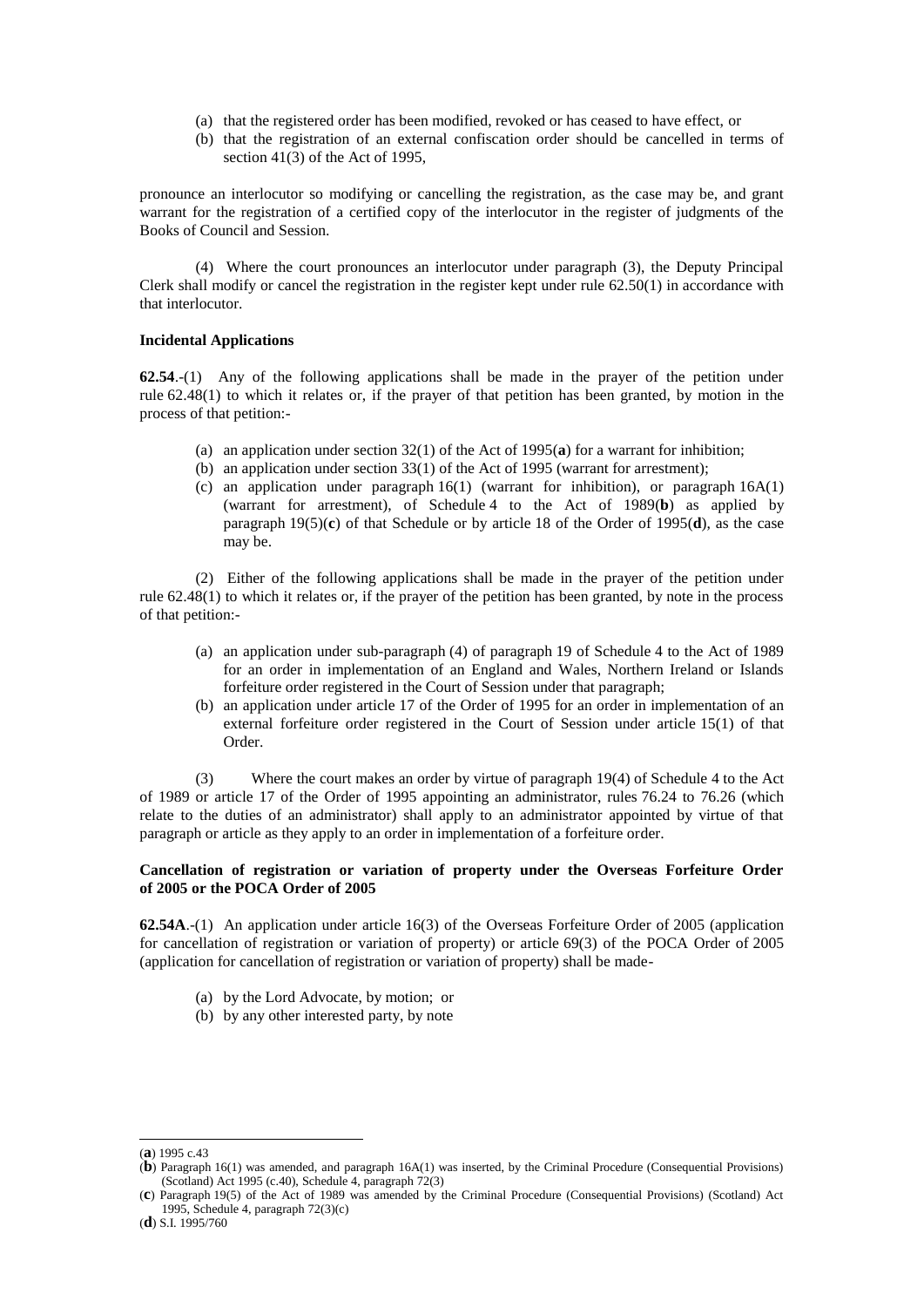(2) There shall be produced with an application under paragraph (1), a certified copy of any order which modifies or revokes the registered order or which causes the registered order to cease to have effect.

(3) The court shall, on pronouncing an interlocutor granting an application under paragraph (1), grant warrant for the registration of a certified copy of the interlocutor in the register of judgments of the Books of Council and Session.

(4) Where the court pronounces an interlocutor granting an application under paragraph (1), the Deputy Principal Clerk shall cancel or, as the case may be, vary the registration in the register kept under rule 62.50(1) in accordance with that interlocutor.

## **Registration under the POCA Order in Council of 2005: further provision**

**62.54B**-(1) Rule 62.2 (certificate of currency conversion) shall not apply to an application under article 66(1) of the POCA Order of 2005 (application to give effect to external orders).

(2) An application under article 72(4) (payment within a specified period) or article 72(6) (extension of specified period) of the POCA Order of 2005 shall be made by motion in the process relating to the granting of the application under article 66(1) of the POCA Order of 2005.

(3) The Deputy Principal Clerk shall sent to the sheriff clerk appointed under article 69(1)(c) of the POCA Order of 2005 a certified copy of the interlocutor granting warrant for registration under rule 62.49 and of any subsequent interlocutor granting an application under-

- (a) rule 62.54A(1) (application for cancellation of registration or variation of property);
- (b) paragraph (3) of this rule (payment within specified period and extension of specified period);
- (c) rule 76.28(1)(i) (enforcement administrators); or
- (d) rule 76.28(3)(i) (recall and variation of order appointing administrator),

in respect of the registered order.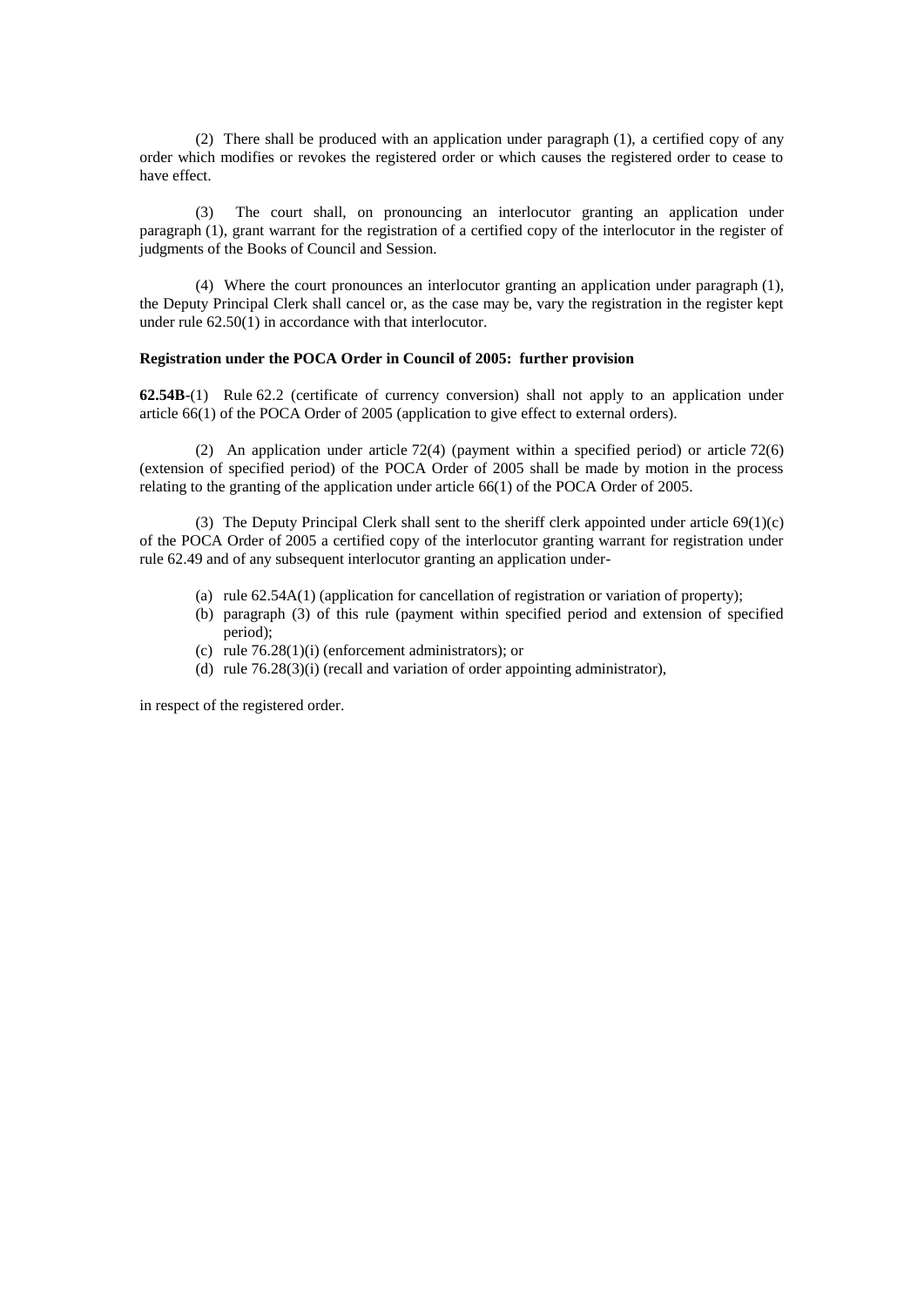# PART VIII

# REGISTRATION OF AWARDS UNDER THE MULTILATERAL INVESTMENTGUARANTEE AGENCY ACT 1988

# **Registration of awards under the Multilateral Investment Guarantee Agency Act 1988**

**62.55**. Part III shall, with the necessary modifications, apply to an award under Article 4 of Annex II to the convention referred to in section 1(1) of the Multilateral Investment Guarantee Agency Act 1988(**a**) as it applies to an award under the convention mentioned in section 1(1) of the Arbitration (International Investment Disputes) Act 1966(**b**).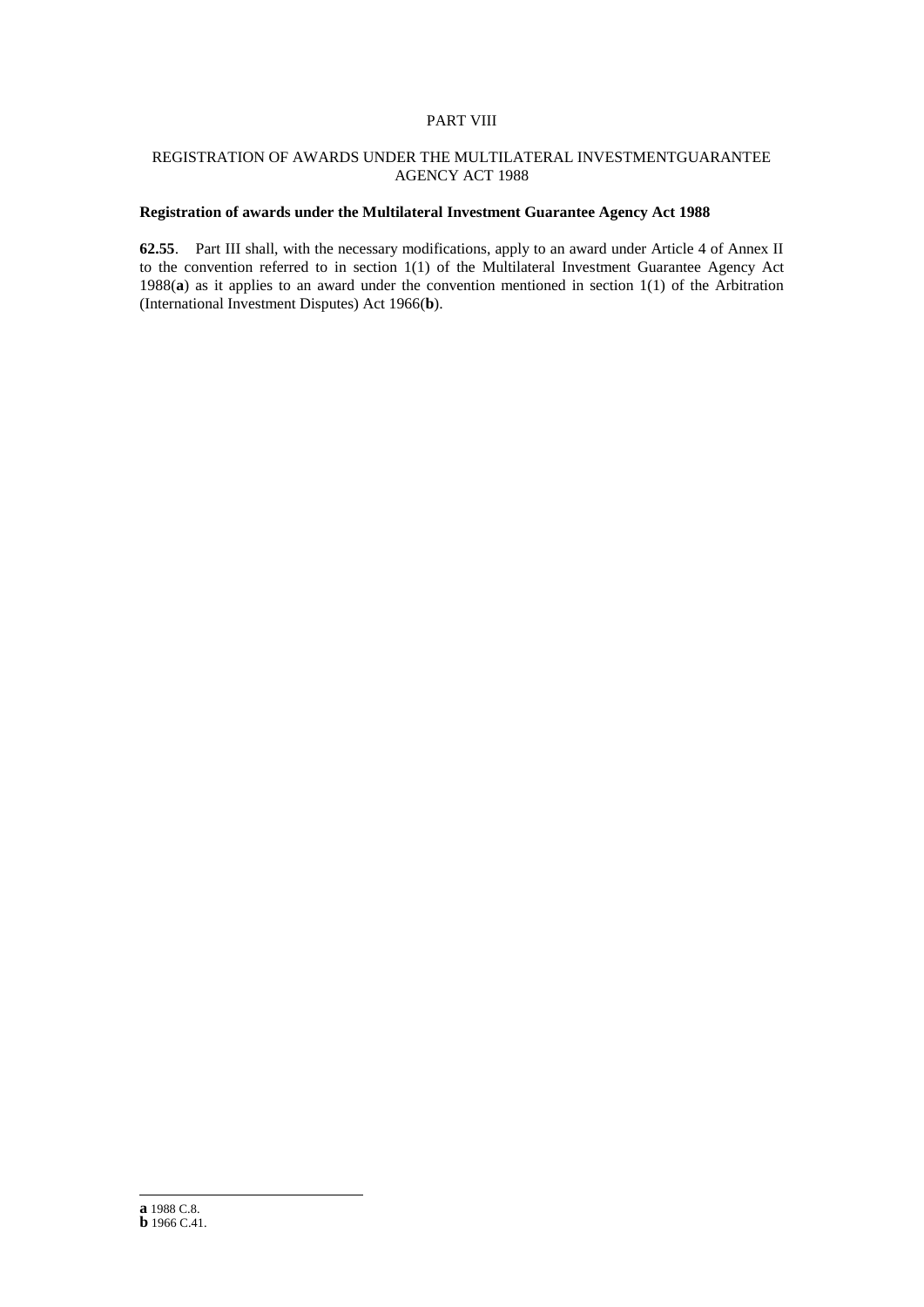# PART IX

# ENFORCEMENT OF ARBITRAL AWARDS UNDER THE NEW YORK CONVENTION ON THE RECOGNITION AND ENFORCEMENT OF FOREIGN ARBITRAL AWARDS

# **Interpretation and application of this Part**

**62.56.**—(1) In this Part—

"the 2010 Act" means the Arbitration (Scotland) Act 2010(**a**);

"the Convention" means the New York Convention on the Recognition and Enforcement of Foreign Arbitral Awards;

"Convention award" means an award made in pursuance of a written arbitration agreement in a territory of a state (other than the United Kingdom) which is a party to the Convention.

(2) This Part applies to an application under section 19 of the 2010 Act (recognition and enforcement of New York Convention awards).

# **Applications for enforcement of a Convention award**

**62.57.**—(1) An application for enforcement of a Convention award under section 19(2) of the 2010 Act shall be made by petition or, where there are proceedings depending before the court under the 2010 Act in relation to the same arbitration process, by note in the process of the petition.

- (2) There shall be produced with such a petition or note—
- (a) the duly authenticated original award or a certified copy of it;
- (b) the original agreement referred to in article II of the Convention or a certified copy of it;
- (c) a translation of any award or agreement which is in a language other than English, certified by an official or sworn translator or by a diplomatic or consular agent;
- (d) an affidavit stating—
	- (i) the full name, title, trade or business and the usual or last known place of residence or, where appropriate, of the business of the petitioner or noter and the party against whom the Convention award was made;
	- (ii) the amount of the Convention award which is unsatisfied; and
	- (iii) that the Convention award has become binding on the parties and has not been set aside or suspended by a court of the country which, or under the law of which, the award was made.

### **Registration of Convention award**

**62.58.**—(1) The court, on being satisfied that the Convention award may be registered, shall grant warrant for registration.

(2) Where the court pronounces an interlocutor under paragraph (1), the Deputy Principal Clerk shall enter the Convention award in a register of Convention awards.

(3) Where the Keeper of the Registers receives from the petitioner or noter the documents referred to in paragraph (4), he or she shall register then in the register of judgments of the Books of Council and Session.

- (4) The documents are—
- (a) a certified copy of the interlocutor of the warrant of registration,
- (b) a certified copy of the Convention award to be registered, and any translation of it, and
- (c) any certificate of currency conversion under rule 62.2(1)(b).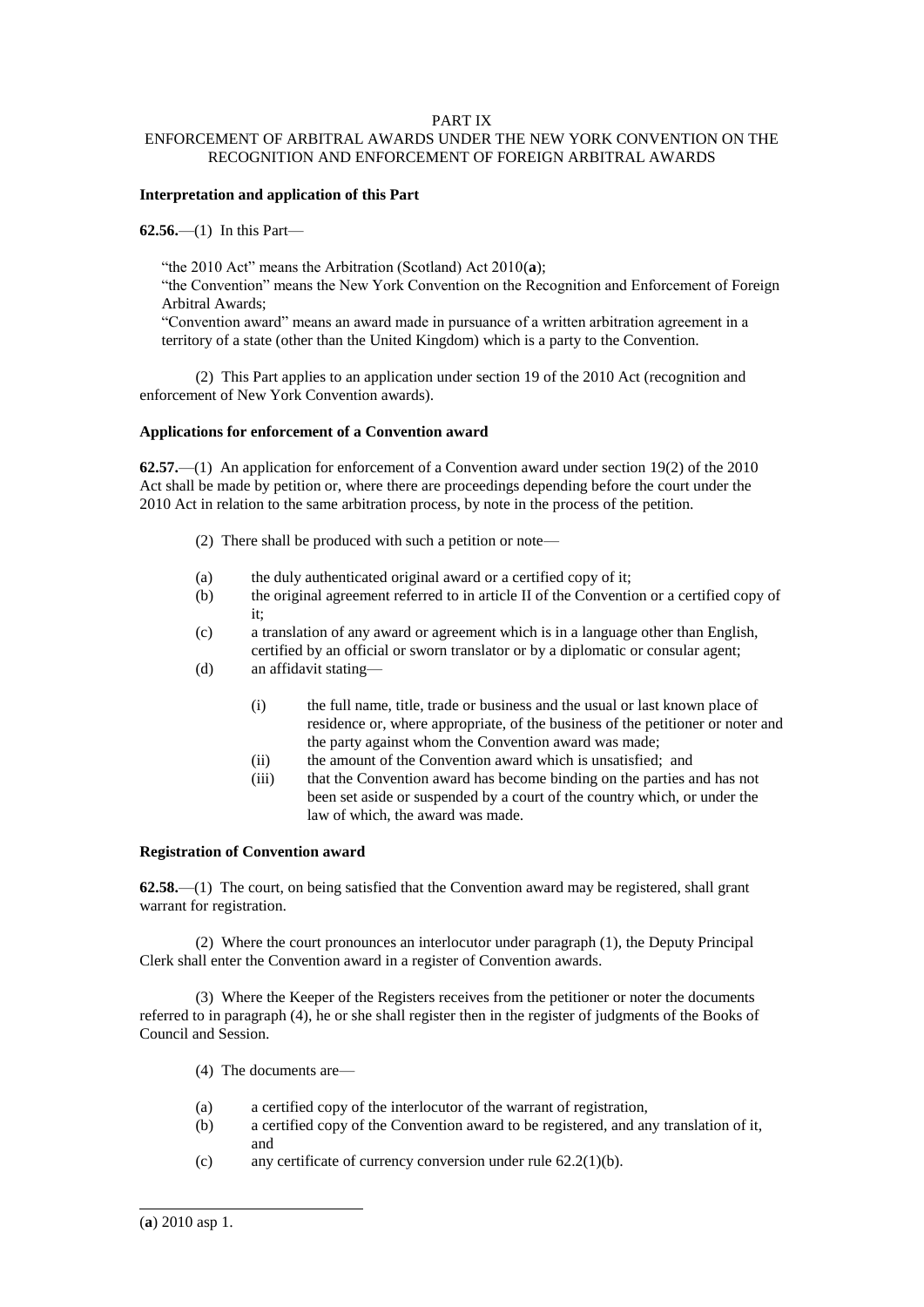(5) An extract of a registered Convention award with warrant for execution shall not be issued by the Keeper of the Registers until a certificate of service under rule 62.59 (service on party against whom Convention award made) is produced to him or her.

# **Service on party against whom Convention award made**

**62.59.** On registration under rule 62.58, the petitioner or noter shall forthwith serve a notice of registration on the party against whom the Convention award was made in Form 62.59.

#### **Application for refusal of recognition or enforcement of a Convention award**

**62.60**.—(1) An application under article V of the Convention (requested by party against whom Convention award made for refusal of recognition or enforcement) shall be made by note.

- (2) A note referred to in paragraph (1) may crave—
- (a) suspension or interdict of any past or future steps in the execution of the Convention award, including registration or enforcement of the award; and
- (b) recall of the interlocutor pronounced under rule 62.58(1) (registration under the Convention).
- (3) The note shall be supported by affidavit and any relevant documentary evidence.

(4) Where any interlocutor pronounced under rule 62.58(1) is recalled, a certificate to that effect issued by the Deputy Principal Clerk shall be sufficient warrant to the Keeper of the Registers to cancel the registration and return the documents registered to the petitioner or noter on whose application the interlocutor under that rule was pronounced.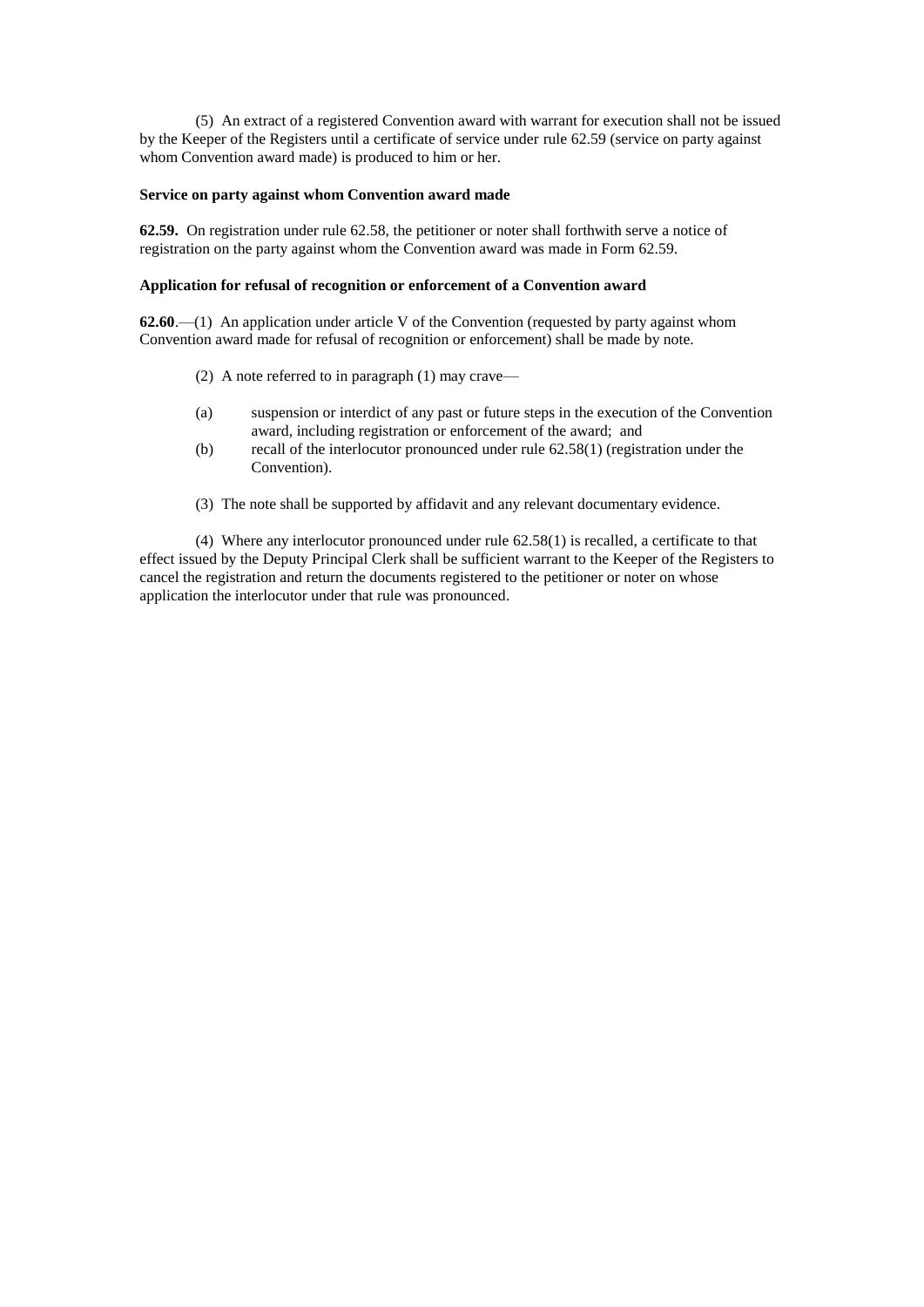## PART X

#### RECOGNITION, REGISTRATION AND ENFORCEMENT OF MISCELLANEOUS DECISIONS

## **Application and interpretation of this Part**

**62.61.**-(1) This Part applies to the recognition, registration or enforcement, as the case may be, of an award, decision, judgment or order under any of the following instruments:-

- (a) Article 34.1 (enforcement of arbitral award) of the procedural rules on conciliation and arbitration of contracts finance by the European Development Fund(**a**);
- (b) Article 20 of the United Nations (International Tribunal) Former Yugoslavia) Order 1996(**b**) (enforcement of orders for the preservation or restitution of property).
- (c) Article 20 of the United Nations (International Tribunal) (Rwanda) Order 1996 (enforcement of orders for the preservation or restitution of property).
- (2) In this Part-

"decision" includes award, judgment or order; "relevant instrument" means an instrument mentioned in paragraph (1).

#### **Applications under this Part**

**62.62.**-(1) An application for recognition, registration or enforcement, as the case may be, of a decision under a relevant instrument shall be made by petition.

- (2) There shall be produced with such a petition an affidavit-
- (a) exhibiting a copy of the decision certified under the relevant instrument; and
- (b) stating-
	- (i) the full name, title, trade or business and the usual or the last known place or residence or, where appropriate, of business of the petitioner and of the party against whom the decision was made;
	- (ii) that the petitioner is entitled to have the decision recognised, registered or enforced, as the case may be, under the relevant instrument;
	- (iii) the extent to which the decision is unsatisfied; and
	- (iv) whether the enforcement of the decision has been sisted (provisionally or otherwise) under the relevant instrument and whether any, and if so what, application has been made under the relevant instrument which, if granted, might result in a sist of enforcement of the decision.

#### **Recognition, or warrant for registration or for enforcement under this Part**

**62.63.** The court shall, on being satisfied that the petition complies with the requirements of the relevant instrument, pronounce an interlocutor recognising or granting warrant for the registration or enforcement of the decision, as the case may be.

#### **Registration for enforcement under this Part**

**62.64.**-(1) Where the court pronounces an interlocutor under rule 62.63 granting warrant for registration or enforcement, as the case may be, the Deputy Principal Clerk shall enter details of the interlocutor and the decision in a register of decisions under this Part.

<sup>(</sup>a) Annex V of Decision No. 3/90 of the ACP/EEC Council of Ministers of 29<sup>th</sup> March 1990 (Official Journal No. L382 of 31<sup>st</sup> December1990).

<sup>(</sup>**b**) S.I. 1996/716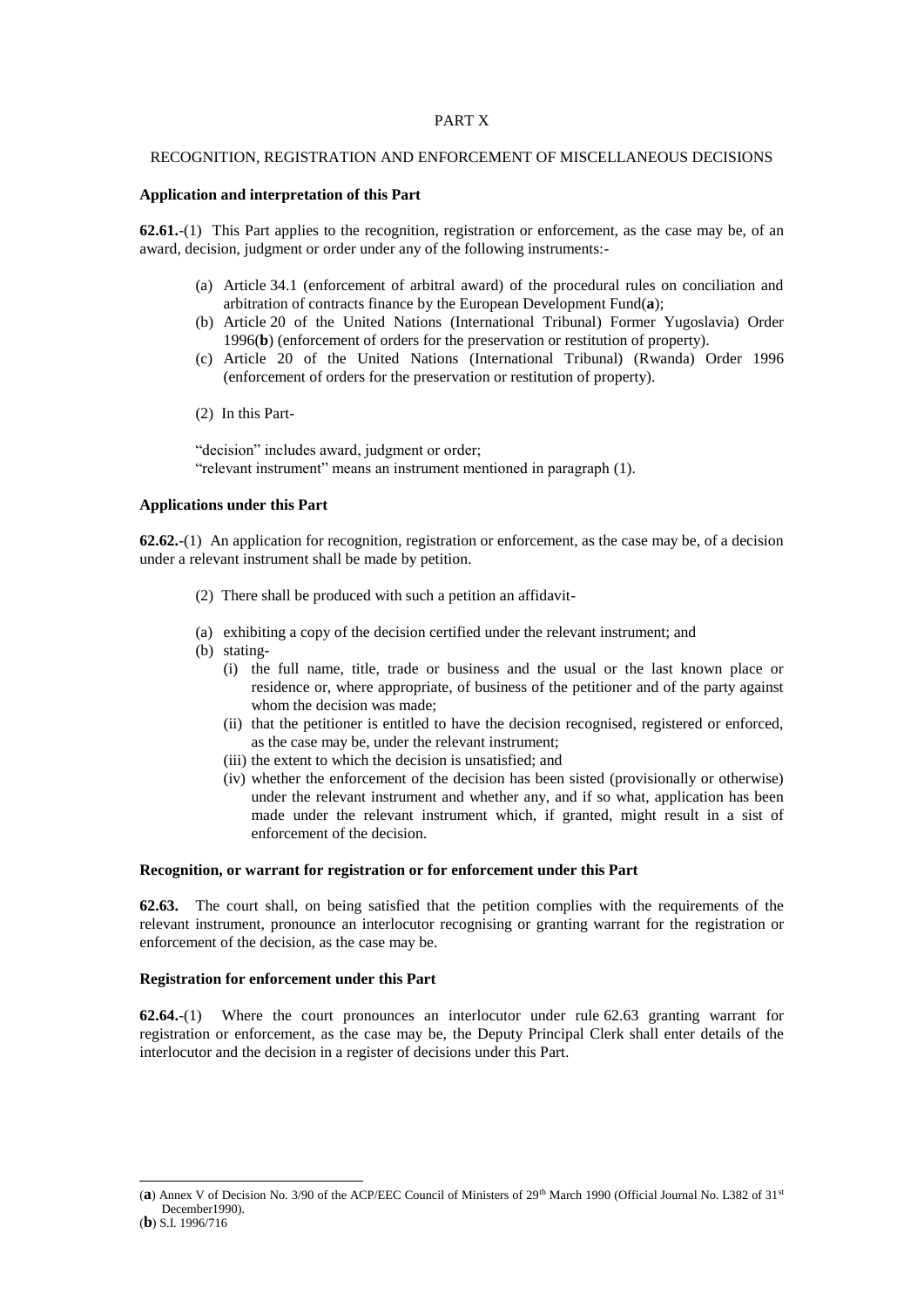- (2) On presentation by the petitioner to the Keeper of the Registers of-
- (a) a certified copy of the interlocutor under rule 62.63,
- (b) a certified copy of the decision and any translation of it, and
- (c) any certificate of currency conversion under rule  $62.2(1)(b)$ ,

they shall be registered in the register of judgments of the Books of Council and Session.

(3) An extract of a registered decision with warrant for execution shall not be issued by the Keeper of the Registers until a certificate of service under rule 62.65 is produced to him.

### **Service on party against whom award made**

**62.65.** On registration under rule 62.64, the petitioner shall forthwith serve a notice of registration on the party against whom the decision was made in Form 62.65.

#### **Sist of enforcement under this Part**

**62.66.**-(1) Where it appears to the court that-

- (a) the enforcement of the decision has been sisted (whether provisionally or otherwise) under the relevant instrument, or
- (b) any application has been made under the relevant instrument which, if granted, might result in a sist of the enforcement of the award,

the court shall, or in the case referred to in sub-paragraph (b) may, sist the petition for such period as it thinks fit.

(2) Where the court has granted a warrant for registration under rule 62.63, the party against whom the decision was made may apply to the court for suspension or interdict of execution of the award.

- (3) An application under paragraph (2) shall-
- (a) be made on ground (a) or (b) of paragraph  $(1)$ ;
- (b) notwithstanding rule 60.2 (form of applications for suspension), be made by note in the process of the petition under rule 62.62; and
- (c) be accompanied by an affidavit stating the relevant facts.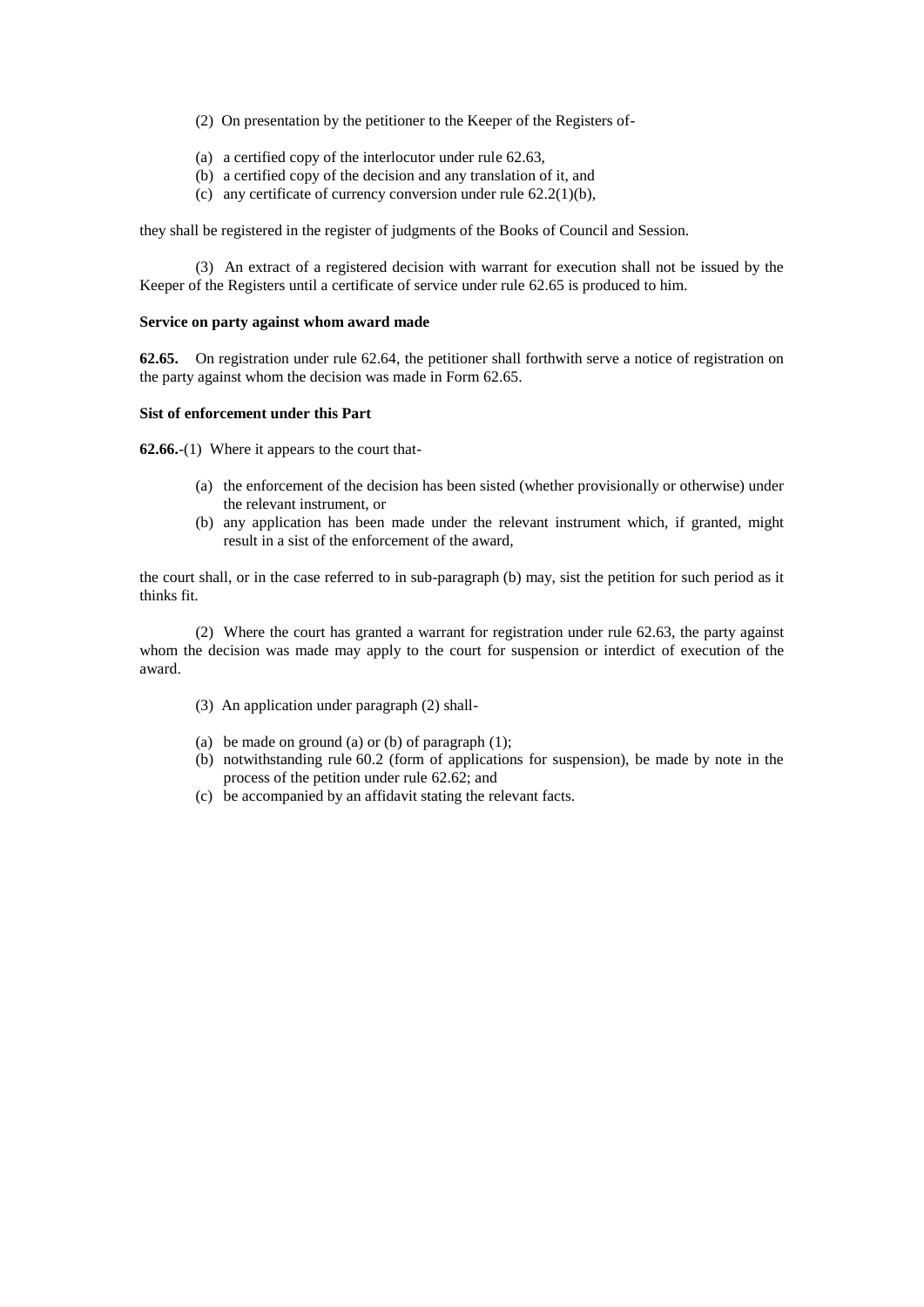# PART XI

# REGISTRATION AND ENFORCEMENT OF JUDGMENTS UNDER COUNCIL REGULATION (E.C.) NO. 2201/2003 OF 27TH NOVEMBER 2003(**a**)

# **Application and interpretation of this Part**

**62.67.**-(1) This Part applies to the registration and enforcement of a judgment under the Council Regulation.

(2) In this Part, unless the context otherwise requires -

"the Council Regulation" means Council Regulation (E.C.) No. 2201/2003 of 27th November 2003 on jurisdiction and the recognition and enforcement of judgments in matrimonial matters and matters of parental responsibility;

"judgment" includes an authentic instrument or enforceable agreement; and "Member State" has the same meaning as in Article 2(3) of the Council Regulation.

## **Disapplication of certain rules to this Part**

**62.68.** The following rules shall not apply to an application under this Part:–

4.1(1) (printed form for petition), 14.4 (form of petitions), 14.5 (first order in petitions), 14.6 (period of notice for lodging answers), 14.7 (intimation and service of petitions), 14.9 (unopposed petitions).

#### **Enforcement of judgments from another Member State**

**62.69.-**(1) An application under Article 28 of the Council Regulation (enforceable judgments) shall be made by petition in Form 62.69.

- (2) There shall be produced with the petition-
- (a) an authentic copy of the judgment to be registered;
- (b) a certificate under Article 39 of the Council Regulation (standard forms of certificate);
- (c) where judgment has been given in absence (that is to say, in default of appearance)-
	- (i) the original or a certified copy of the document which establishes that the party against whom judgment was given in absence was served with the document initiating proceedings or with an equivalent; or
	- (ii) a document indicating that the party against whom the judgment was given in absence has accepted the judgment unequivocally;
- (d) where applicable, a document showing that the applicant is in receipt of legal aid in the country in which the judgment was given;
- (e) an affidavit stating-
	- (i) an address within the jurisdiction of the court for service on or intimation to the petitioner;
	- (ii) the name and address of the petitioner and his interest in the judgment;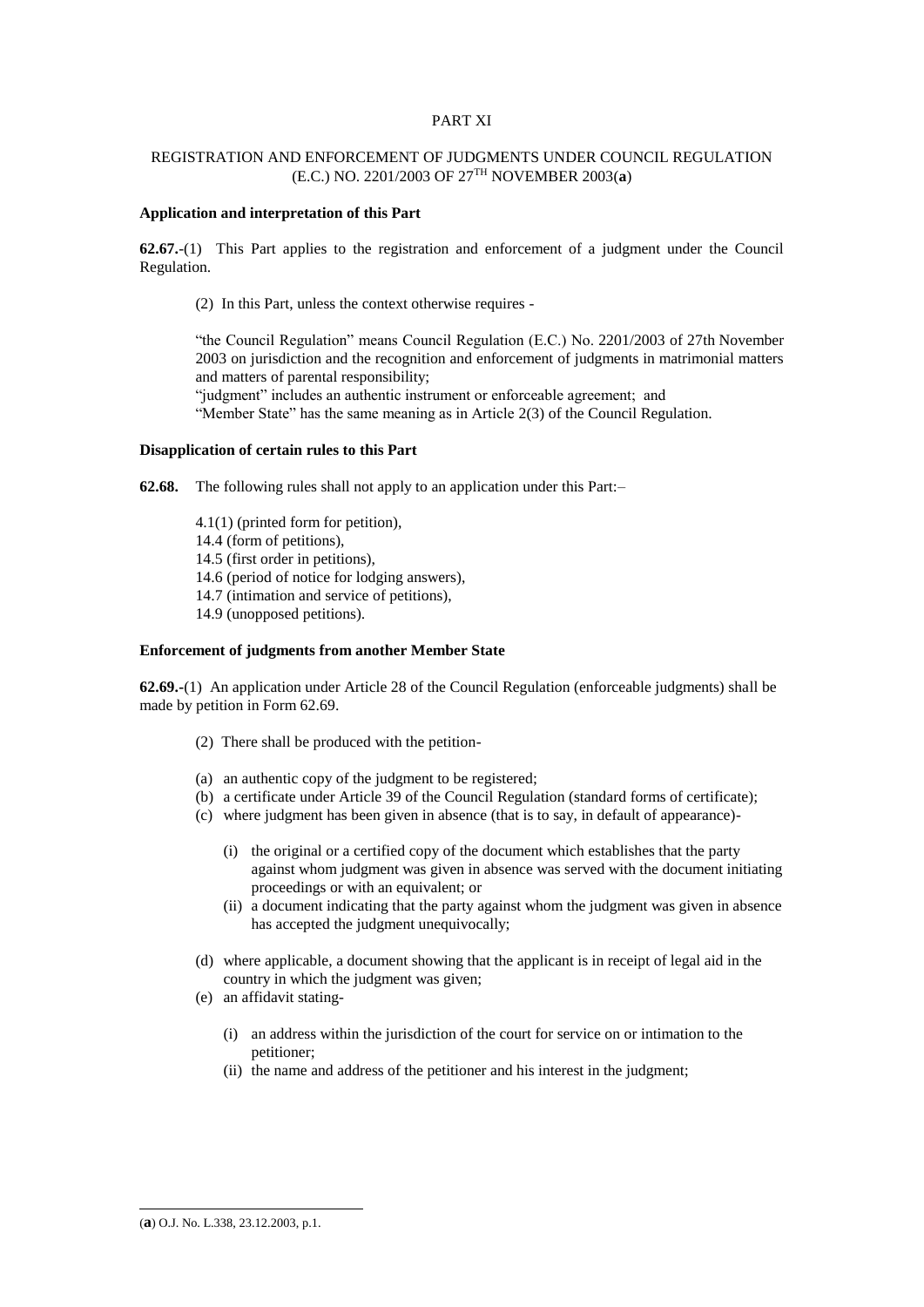- (iii) the name and date of birth of each child in respect of whom the judgment was made, the present whereabouts or suspected whereabouts of that child and the name of any person with whom he is alleged to be;
- (iv) the name and address of any other person with an interest in the judgment;
- (v) whether the judgment is already registered and, if so, where it is registered;
- (vi) details of any order known to the petitioner which affects a child in respect of whom the judgment was made and fulfils the conditions necessary for its recognition in Scotland.

(3) Where the petitioner does not produce a document required by paragraph (2)(b) to (e), the court may -

- (a) fix a period within which that document is to be lodged;
- (b) accept an equivalent document; or
- (c) dispense with the requirement to produce the document.

# **Warrant for registration under the Council Regulation**

**62.70.-**(1) The court shall, on being satisfied that the petition complies with the requirements of the Council Regulation, pronounce an interlocutor-

- (a) granting warrant for the registration of the judgment; and
- (b) where necessary, granting decree in accordance with Scots law.
- (2) The interlocutor pronounced under paragraph (1) shall specify-
- (a) the period within which an appeal mentioned in rule 62.74 (appeals under the Council Regulation) against the interlocutor may be made; and
- (b) that the petitioner–
	- (i) may register the judgment under rule 62.72 (registration under the Council Regulation); and
	- (ii) may not proceed to execution until the expiry of the period for lodging such appeal or its disposal.

## **Intimation to the petitioner**

**62.71.** Where the court pronounces an interlocutor under rule 62.70(1) the Deputy Principal Clerk shall intimate such interlocutor to the petitioner by sending to his address for service in Scotland a certified copy of the interlocutor by registered post or the first class recorded delivery service.

## **Registration under the Council Regulation**

**62.72.-**(1) Where the court pronounces an interlocutor under rule 62.70(1) granting warrant for registration, the Deputy Principal Clerk shall enter the judgment in the register of judgments, authentic instruments and court settlements kept in the Petition Department.

- (2) On presentation by the petitioner to the Keeper of the Registers of–
- (a) a certified copy of the interlocutor under rule  $62.70(1)$  granting warrant for registration,
- (b) an authentic copy of the judgment and any translation of it, and
- (c) any certificate of currency conversion under rule  $62.2(1)(b)$  for any order concerning costs and expenses of proceedings under the Council Regulation;

they shall be registered in the register of judgments of the Books of Council and Session.

(3) On registration under paragraph (2), the Keeper of the Registers of Scotland shall issue an extract of the registered document with a warrant for execution.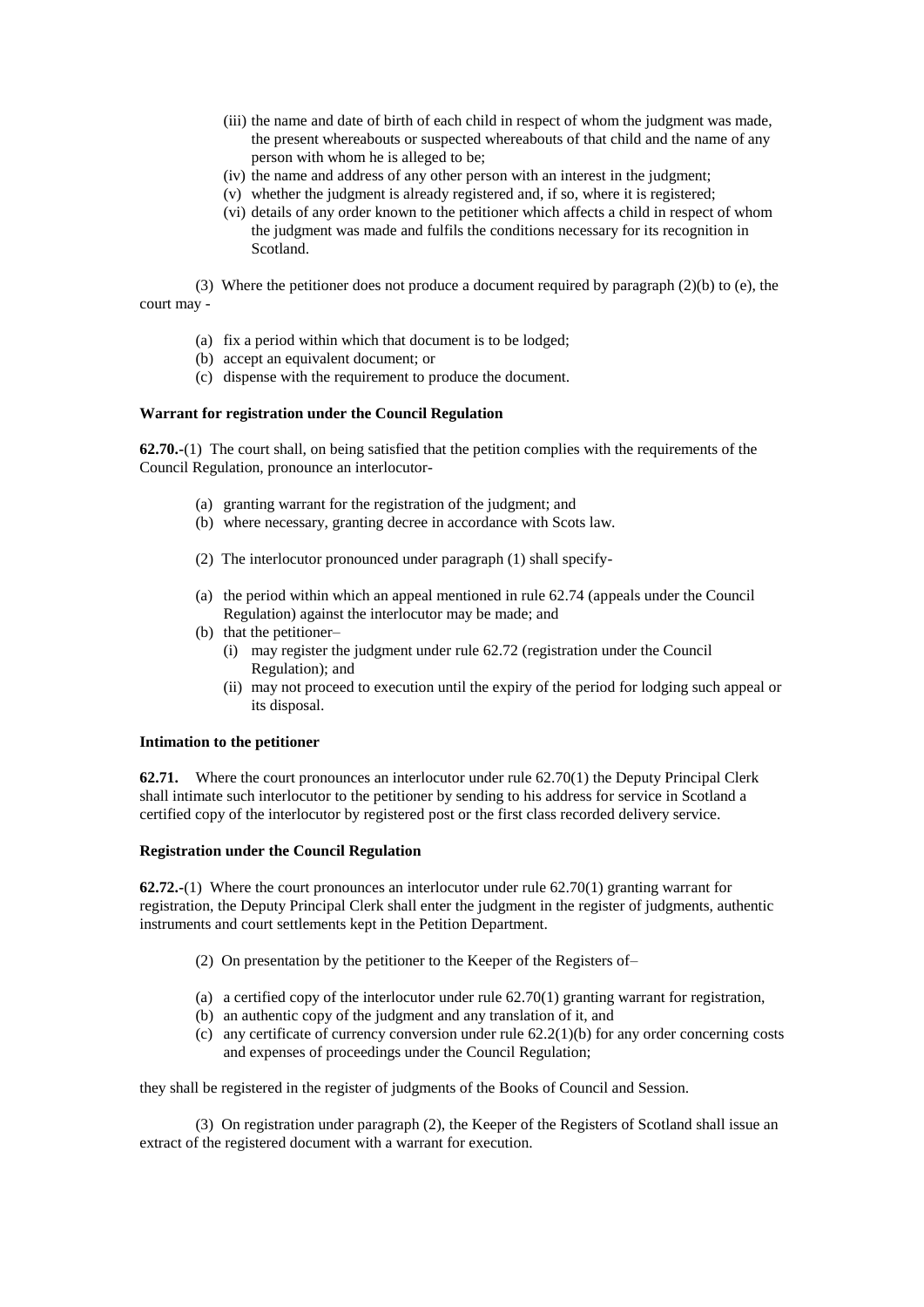# **Service of warrant for registration under the Council Regulation**

**62.73.** The petitioner shall serve a copy of the interlocutor under rule 62.70(1) granting warrant for registration of a judgment and notice in Form 62.73 on the person against whom enforcement is sought.

# **Appeals under the Council Regulation**

**62.74.**-(1) An appeal under Article 33 (appeals against the enforcement decision) of the Council Regulation shall be made by motion–

- (a) to the Lord Ordinary; and
- (b) where the appeal is against the granting of warrant for registration under rule  $62.70(1)$ within one month of service under rule 62.73 (service of warrant for registration under the Council Regulation) or within two months of such service where service was executed on a person domiciled in another Member State.
- (2) Where the respondent in any such appeal is domiciled furth of the United Kingdom–
- (a) in relation to an appeal against the granting of warrant for registration under rule 62.70(1), intimation of the motion shall be made to the address for service of the respondent in Scotland;
- (b) in relation to an appeal against a refusal to grant warrant for registration under rule 62.70(1), intimation of the motion shall be made in accordance with rule 16.2 (service furth of United Kingdom) or rule 16.5 (service where address of the person is not known), as the case may be.

### **Reclaiming under the Council Regulation**

**62.75.** Any party dissatisfied with the interlocutor of the Lord Ordinary in any appeal mentioned in rule 62.74 (appeals under the Council Regulation) may reclaim on a point of law against that interlocutor.

# **Recognition of judgments from another Member State**

**62.76.**-(1) For the purpose of Article 21 of the Council Regulation (recognition of a judgment), an interlocutor pronounced under rule 62.70(1) (warrant for registration under the Council Regulation) shall imply recognition of the judgment so dealt with.

(2) In an application under Article 21(3) of the Council Regulation for recognition of a judgment, rules 62.67 to 62.75 shall apply to such an application as they apply to an application under Article 28 of the Council Regulation (declarator of enforceability).

(3) In an application under Article 21(3) of the Council Regulation for non-recognition of a judgment, the rules under this part shall apply to such an application as they apply to an application under Article 28 of the Council Regulation (declarator of enforceability) subject to the following provisions–

- (a) where the application relies on grounds under Article 22(b) or 23(c) of the Council Regulation (judgment given in default of appearance) for the judgment not to be recognised, it shall not be necessary to produce documents required by rule  $62.69(2)(c)$ (document establishing service or acceptance of judgment); and
- (b) rule 62.69(2)(b) (certificate under Article 39 of the Council Regulation) shall not apply.

### **Cancellation of registration under the Council Regulation**

**62.77.** Where an interlocutor under rule 62.70(1) (warrant for registration under the Council Regulation) is recalled and registration under rule 62.72(2) (registration under the Council Regulation) is ordered to be cancelled after an appeal under Article 33 of the Council Regulation (appeal against decision on enforceability) a certificate to that effect by the Deputy Principal Clerk shall be sufficient warrant to the Keeper of the Registers to cancel the registration and return the judgment, certificate or other documents to the person who applied for registration.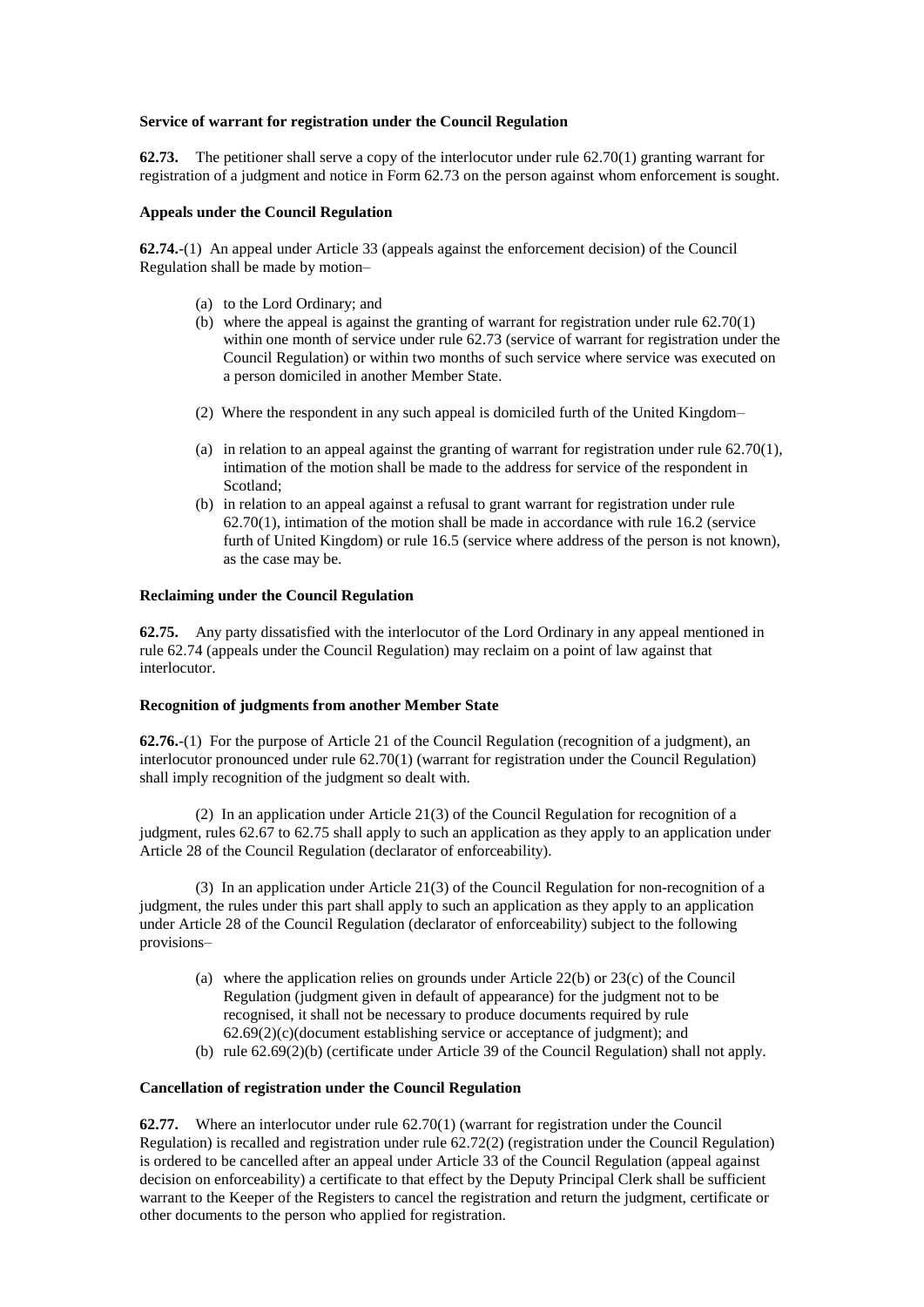# **Recognition and Enforcement in another Member State of Court of Session judgments etc.**

**62.78.-**(1) Where a person seeks to apply under the Council Regulation for recognition or enforcement in another Member State of a judgment given by the court, he shall apply by letter to the Deputy Principal Clerk for–

- (a) a certificate under Article 39 of the Council Regulation (certificates concerning judgments in matrimonial matters or on matters of parental responsibility);
- (b) a certified copy of the judgment; and
- (c) if required, a certified copy of the opinion of the court.

(2) If the application is for a certificate concerning a judgment on parental responsibility, the Deputy Principal Clerk shall not issue a certificate under paragraph (1)(a) above unless there is produced to him an execution of service of the judgment on the person against whom it is sought to be enforced.

(3) Where a judgment granting rights of access delivered by the Court of Session acquires a cross-border character after the judgment has been delivered and a party seeks to enforce the judgment in another Member State, he shall apply by letter to the Deputy Principal Clerk for–

- (a) a certificate under Article 41 of the Council Regulation (certificate concerning rights of access); and
- (b) a certified copy of the judgment.

# **Rectification of certificates under Articles 41 and 42 of the Council Regulation**

**62.79.** Where a party seeks rectification of a certificate issued under Article 41 or 42 of the Council Regulation (certificate concerning rights of access or return of a child) he shall apply by letter to the Deputy Principal Clerk stating the details of the certificate that are to be rectified.

# **Practical arrangements for the exercise of rights of access**

**62.80.-**(1) An application by a party having an enforceable judgment granting a right of access, that has been certified under Article 41 of the Council Regulation or registered for enforcement, seeking an order making practical arrangements for organising the exercise of rights of access under Article 48 of the Council Regulation, shall be made by petition.

- (2) There shall be produced with the petition-
- (a) an authentic copy of the judgment;
- (b) any certificate under Article 41 of the Council Regulation;
- (c) any extract of the registered judgment with a warrant for execution; and
- (d) where applicable, a document showing that the applicant is in receipt of legal aid in the country where the judgment was given.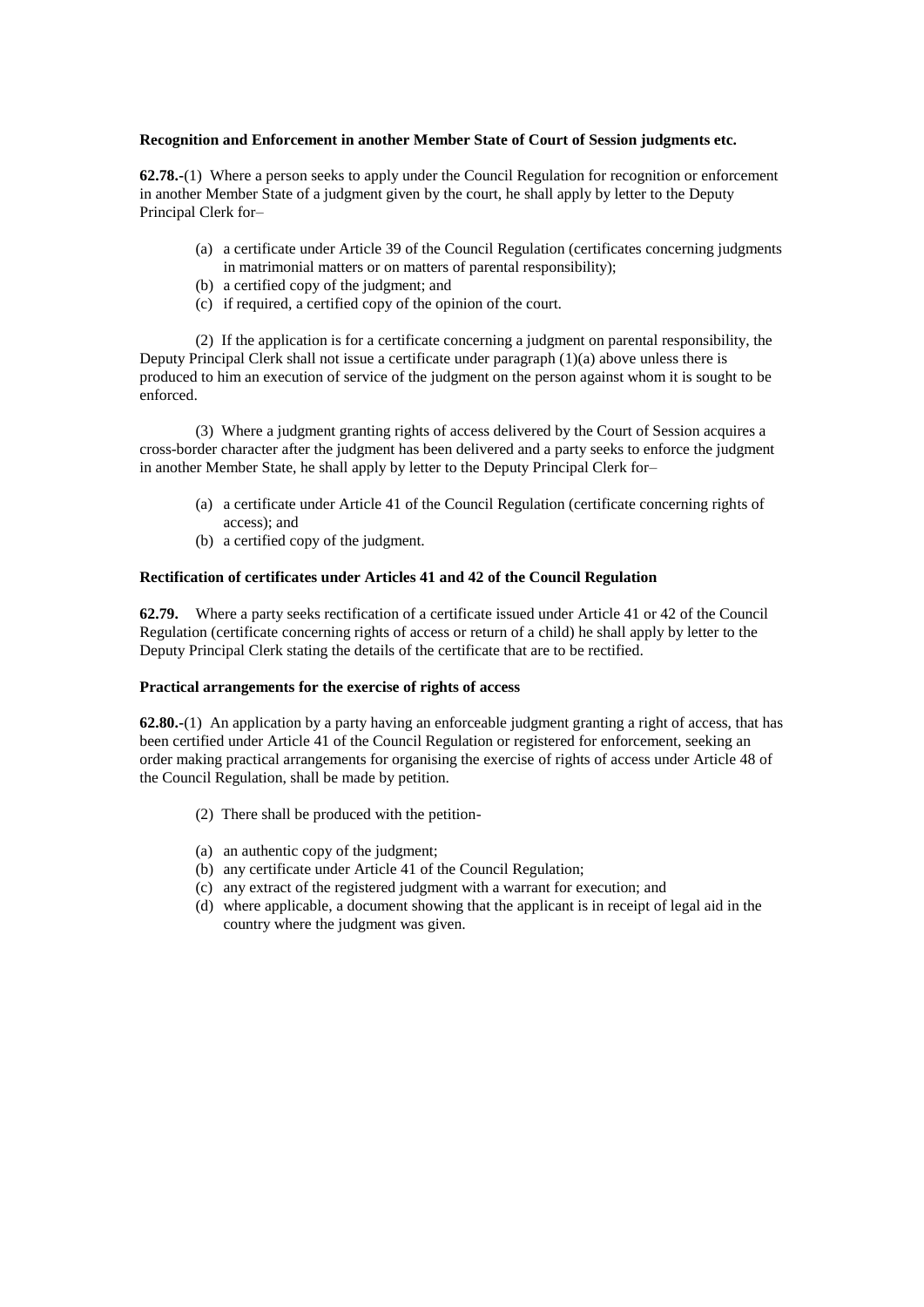# PART XII

## EUROPEAN ENFORCEMENT ORDERS

## **Interpretation and application of this Part**

**62.81**-(1) In this Part -

"the Regulation" means Regulation (EC) No 805/2004 of the European Parliament and of the Council of 21 April 2004 creating a European Enforcement Order for uncontested claims(**a**);

"Council Regulation (EC) No. 44/201" means Council Regulation (EC) No. 44/2001 of 22 December 2000 on jurisdiction and the recognition and enforcement of judgments in civil and commercial matters from time to time and as applied by the Agreement of 19 October 2005 between the European Community and the Kingdom of Denmark on jurisdiction and the recognition and enforcement of judgments in civil and commercial matters;"(**b**);

"authentic instrument" has the same meaning as in Article 4(3) of the Regulations;

"court settlement" means a settlement where the debtor has expressly agreed to a claim within the meaning of Article 4(2) of the Regulation by admission or by means of a settlement which has been approved by a court or concluded before a court in the course of proceedings; and

"judgment" has the same meaning as in Article 4(1) of the Regulation.

"Member State of origin" has the same meaning as in Article 4(4) of the Regulation.

(3) This Part applies to judgments, court settlements and authentic instruments on uncontested claims certified as European Enforcement Orders under the Regulation.

(4) Subject to rule 62.84 (certification of authentic instrument), rule 62.87 (rectification or withdrawal of certificate), rule 62.88(1) (application for registration), and rule 62.8(3) (application for refusal, stay or limitation or enforcement), an application shall be made to the Deputy Principal Clerk by letter.

(5) Rule 62/1 shall not apply to a petition under rule 62.88(3) of this Part (application for refusal, stay or limitation of enforcement).

## **Certification of decree in absence or decree by default**

**62.82**.-(1) An application for certification under Article 6(1) (judgment on uncontested claim) or Article 8 (partial European Enforcement Order) of the Regulation shall be accompanied by an affidavit

- (a) verifying that the judgment was of an uncontested claim within the meaning of Article 3(1)(b) or (c) of the Regulation and that the court proceedings met the requirements set out in Chapter III of the Regulation (minimum standards for uncontested claims procedures);
- (b) providing the information required by the form of certificate in Annex I to the Regulation (European Enforcement Order - judgment);
- (c) verifying that the judgment is enforceable in Scotland, and does not conflict with the rules of jurisdiction laid down in Articles 3 and 6 of Chapter II of Council Regulation (EC) No. 44/2001; and
- (d) stating that where the debtor was a consumer and the judgment related to a contract concluded by the debtor for a purpose outside his trade or profession the judgment was given in the Member State of the debtors domicile within the meaning of Article 59 of the Council Regulation (EC) No. 44.2001.

-

<sup>(</sup>**a**) O.J. No. L 143, 30.4.04, p.15

<sup>(</sup>**b**) O.J. No. L012, 16.9.01, p.1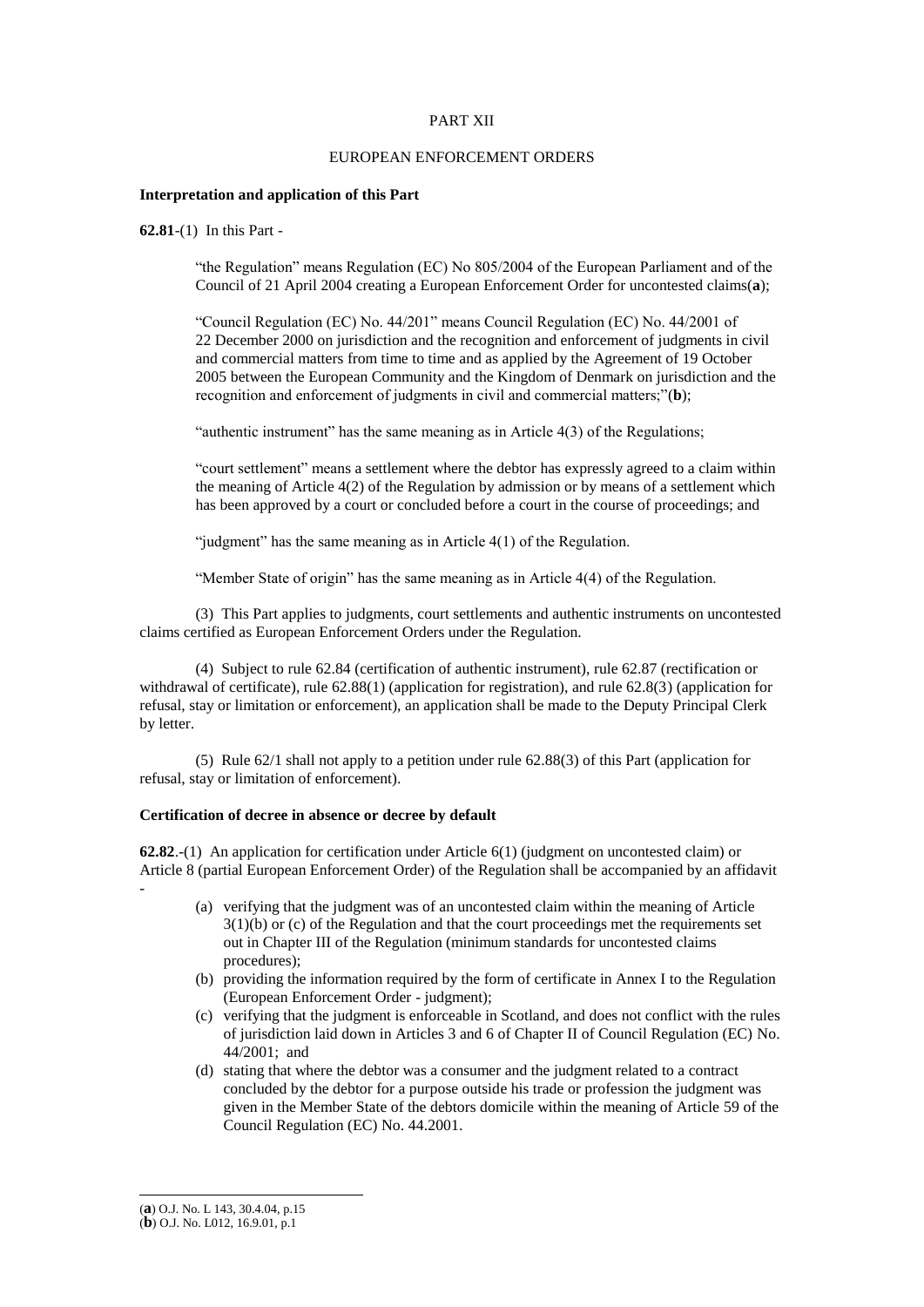(2) The Deputy Principal Clerk shall not issue a certificate under paragraph (1) unless there is produced to him an execution of service of the judgment on the person against whom it is sought to be enforced.

# **Certification of court settlement**

**62.83.-** An application for certification under Article 24 of the Regulation (court settlement) shall be accompanied by an affidavit -

- (a) verifying that the debtor admitted the claim or entered into a settlement that was approved by the court or concluded before the court in the course of proceedings and is enforceable in Scotland:
- (b) verifying that the settlement concerned a claim within the meaning of Article 4(2) of the Regulation (payment of money); and
- (c) providing the information required by the form of certificate in Annex II to the Regulation (European Enforcement Order - court settlement).

# **Certification of authentic instrument**

**62.84** An application for certification under Article 25(1) of the Regulation (authentic instrument) shall be by letter to the Keeper of the Registers and shall be accompanied by an affidavit -

- (a) verifying that the authentic instrument concerns a claim within the meaning of Article 4(2) of the Regulation (payment of money);
- (b) verifying that the authentic instrument is enforceable in Scotland; and
- (c) providing the information required by the form of certificate in Annex III to the Regulation (European Enforcement Order - authentic instrument).

### **Certification of lack or limitation of enforceability**

**62.85.** An application for certification under Article 6(2) of the Regulation (lack or limitation of enforceability) shall be accompanied by an affidavit -

- (a) stating the date on which the judgment, court settlement or authentic instrument was certified as a European Enforcement Order; and
- (b) providing the information required by the form of certificate in Annex IV to the Regulation (certificate of lack or limitation of enforceability).

### **Replacement certificate**

**62.86.** An application under Article 6(3) of the Regulation (replacement certificate) shall be accompanied by an affidavit providing the information required by the form of certificate in Annex V to the Regulation (European Enforcement Order - replacement certificate following a challenge).

## **Rectification or withdrawal of certificate**

**62.87** An application under Article 10(1) of the Regulation (rectification or withdrawal of European Order certificate) shall be made in the form set out in Annex VI to the Regulation and, subject to rule 62.1 (disapplication of certain rules in Chapter 14 to this Chapter), shall be treated as a petition.

# **Registration of enforcement**

**62.88.-(1)** An application for registration for enforcement of a judgment, court settlement or authentic instrument certified as a European Enforcement Order shall be made by presenting to the Keeper of the Registers -

- (a) a certificate under Article 20(2)(b) of the Regulation (European Enforcement Order certificate);
- (b) a copy of the judgment, court settlement, or authentic instrument in accordance with Article 20(2) of the Regulation (enforcement procedure);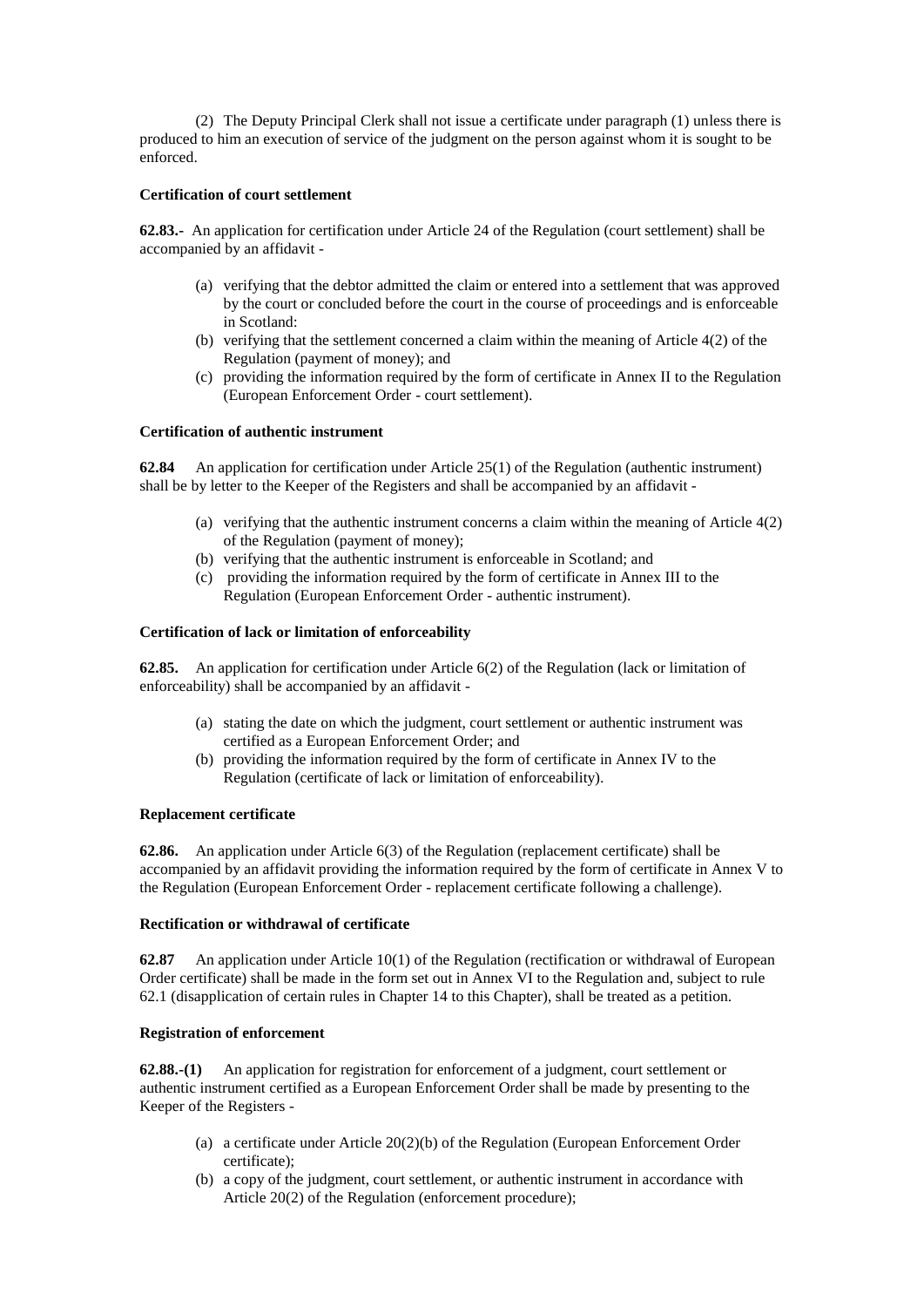- (c) where the certificate under Article  $20(2)(b)$  is in a language other than English, a translation of the certificate into English certified as correct by the translator and stating the full name, address and qualification of the translator; and
- (d) where the European Enforcement Order is expressed in a currency other than sterling, a certificate issued by a competent authority of a Member State of origin of the sterling equivalent of—
	- (i) the principal sum,
	- (ii) interest, and
	- (iii) expenses,

contained in the judgment, court settlement or authentic instrument, as the case may be, at the rate of exchange prevailing at a date specified under the law of the Member State of origin for obtaining currency conversion in judicial matters.

(2) On presentation of the documents mentioned in sub-paragraphs (a) to (d) of paragraph (1) the Keeper of the Registers shall -

- (a) register the certificate in the register of judgments of the Books of Council and Session; and
- (b) issue an extract of the certificate with a warrant for execution.
- (3) An application under -
- (a) Article 21 of the Regulation (refusal of enforcement); or
- (b) Article 23 of the Regulation (stay or limitation of enforcement),

shall be made by petition.

# **Refusal, stay or limitation of enforcement**

**62.89.** An interlocutor certified by the Deputy Principal Clerk shall be sufficient warrant to the Keeper of the Registers -

- (a) where enforcement is refused under rule  $62.88(3)(a)$ , to cancel the registration of the certificate of the European Enforcement Order and return the judgment, certificate or other documents to the petition who sought registration; or
- (b) where enforcement is stayed or limited under rule 62.88(3)(b), to
	- (i) register the interlocutor in the register of judgments of the Books of Council and Session; and
	- (ii) issue an extract of the interlocutor.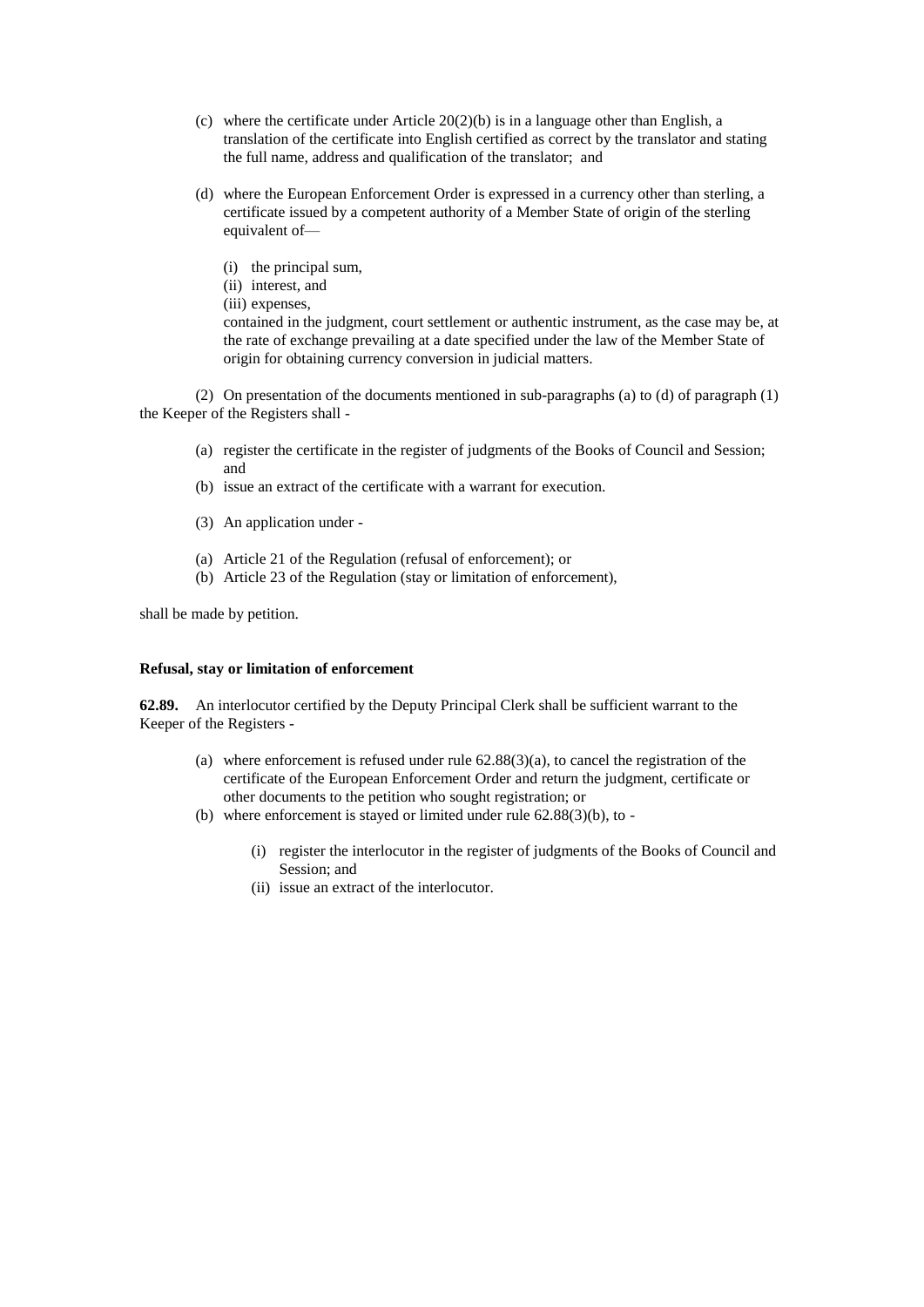## PART XIII

# UNCITRAL MODEL LAW ON CROSS-BORDER INSOLVENCY

# **Application and interpretation of this Part**

**62.90.**-(1) This Part applies to applications under the Model Law and applications under the Scottish Provisions.

(2) In this Part -

"application for an interim remedy" means an application under article 19 of the Model Law for an interim remedy by a foreign representative;

"former representative" means a foreign representative who has died or who for any other reason has ceased to be the foreign representative in the foreign proceedings in relation to the debtor;

"main proceedings" means proceedings opened in accordance with Article 3(1) of the EC Insolvency Regulation and falling within the definition of insolvency proceedings in Article 2(a) of the EC Insolvency Regulation(**a**);

"the Model Law" means the UNCITRAL Model Law on Cross-Border Insolvency as set out in Schedule 1 to the Cross-Border Insolvency Regulations 2006(**b**);

"modification or termination order" means an order by the court pursuant to its powers under the Model Law modifying or terminating recognition of a foreign proceeding, the restraint, sist and suspension referred to in article 20(1) of the Model Law or any part of it or any remedy granted under article 19 or 21 of the Model Law;

"recognition application" means an application by a foreign representative in accordance with article 15 of the Model Law for an order recognising the foreign proceedings in which he has been appointed;

"recognition order" means an order by the court recognising a proceeding as a foreign main proceeding or a foreign non-main proceeding, as appropriate;

"review application" means an application to the court for a modification or termination order;

"the Scottish Provisions" are the provisions of Schedule 3 to the Cross-Border Insolvency Regulations 2006; and

words and phrases defined in the Model Law have the same meaning when used in this Part.

<sup>(</sup>**a**) Council Regulation (EC) 1346/2000, O.J. No. L160, 30.06.00 p.1. (**b**) S.I. 2006/1030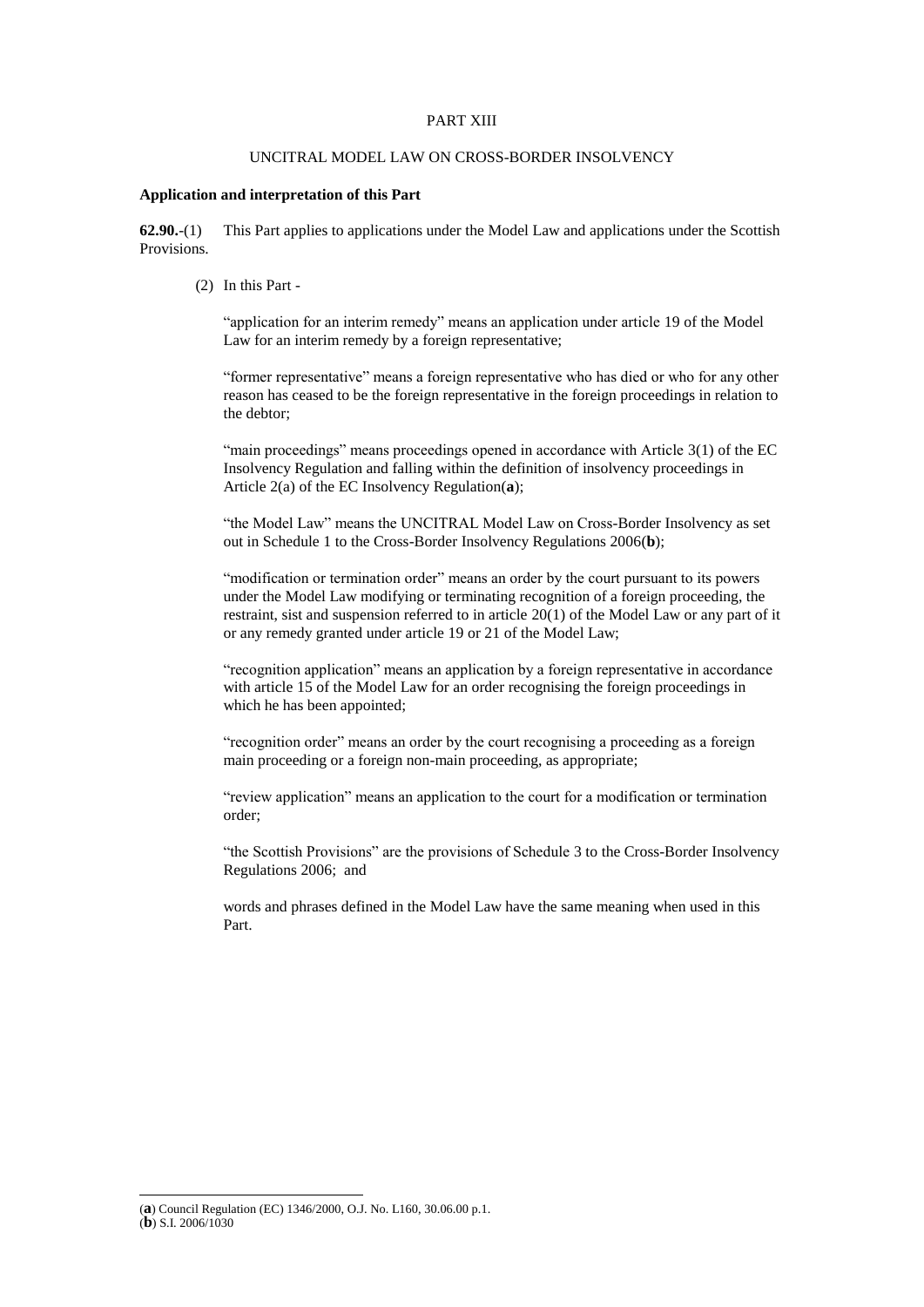(3) Reference in this Part to a debtor who is of interest to the Financial Services Authority are references to a debtor who -

- (a) is, or has been, an authorized person within the meaning of section 31 of the Financial Services and Markets Act 2000(**a**) (authorized persons);
- (b) is, or has been, an appointed representative within the meaning of section 39 (exemption of appointed representatives) of that Act; or
- (c) is carrying on, or has carried on, a regulated activity in contravention of the general prohibition.

(4) In paragraph (3) "the general prohibition" has the meaning given by section 19 of the Financial Services and Markets Act 2000 and the reference to "regulated activity" shall be construed in accordance with -

- (a) section 22 of that Act (classes or regulated activity and categories of investment);
- (b) any relevant order under that section; and
- (c) Schedule 2 to that Act (regulated activities).

# **General**

**62.91.**-(1) Rule 62/1 (disapplication of certain rules to Chapter 62) shall not apply to an application to which this Part relates.

(2) Unless otherwise specified in this Part, an application under the Model Law or the Scottish Provisions shall be made by petition.

(3) For the purposes of the application of rule 14.5(1) (first order for intimation, service and advertisement) to a petition under this Part, where necessary, the petitioner shall seek an order for service of the petition on:-

- (a) the foreign representative;
- (b) the debtor;
- (c) any British insolvency officeholder acting in relation to the debtor;
- (d) any person appointed an administrative receiver of the debtor or as a receiver or manager of the property of the debtor in Scotland;
- (e) any member State insolvency practitioner who has been appointed in main proceedings in relation to the debtor;
- (f) any foreign representative who has been appointed in any other foreign proceedings regarding the debtor;
- (g) if there is pending in Scotland a petition for the winding up or sequestration of the debtor, the petitioner in those proceedings;
- (h) any person who is or may be entitled to appoint an administrator of the debtor under paragraph 14 of Schedule B1 to the Insolvency Act 1986(**b**) (appointment of administrator by holder of qualifying floating charge); and
- (i) the Financial Services Authority if the debtor is a debtor who is of interest to that Authority.
- (4) On the making of -
- (a) a recognition order;
- (b) an order granting an interim remedy under article 19 of the Model Law;
- (c) an order granting a remedy under article 21 of the Model Law;
- (d) an order confirming the status of a replacement foreign representative; and
- (e) a modification or termination order,

<sup>(</sup>**a**) 2000 C.8.

<sup>(</sup>**b**) 1986 C.45.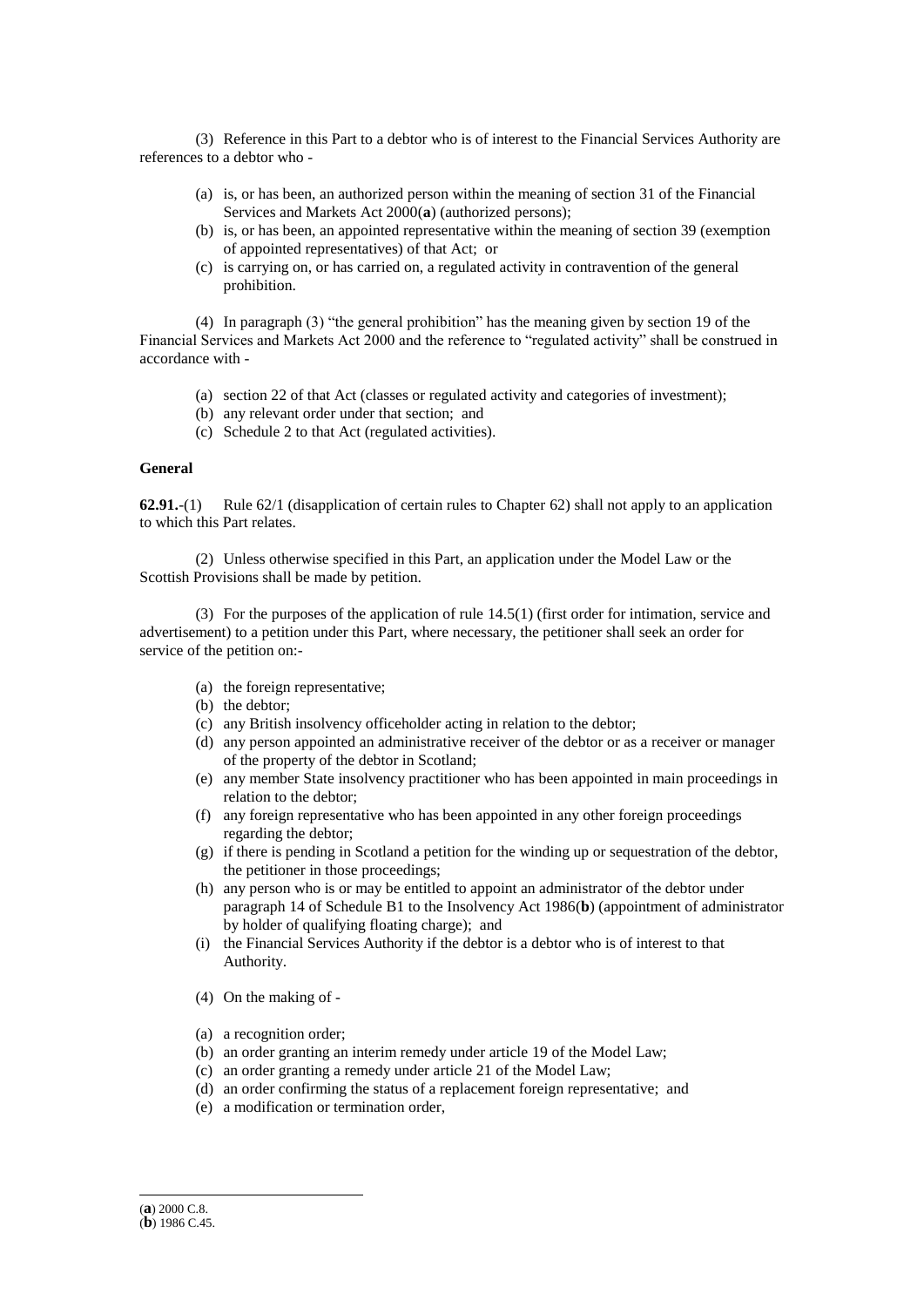the Deputy Principal Clerk shall send a certified copy of the interlocutor to the foreign representative.

# **Recognition application**

**62.92.**-(1) A petition containing a recognition application shall include averments as to -

- (a) the name of the applicant and his address for service in Scotland;
- (b) the name of the debtor in respect of which the foreign proceeding is taking place;
- (c) the name or names in which the debtor carries on business in the country where the foreign proceedings is taking place and in this country, if other than the name given under sub-paragraph (b);
- (d) the principal or last known place of business of the debtor in Great Britain (if any) and, in the case of an individual, his last known place of residence in Great Britain, (if any);
- (e) any registered number allocated to the debtor under the Companies Act 2006;
- (f) the foreign proceedings in respect of which recognition is applied for, including the country in which it is taking place and the nature of the proceedings;
- (g) whether the foreign proceeding is a proceeding within the meaning of article 2(i) of the Model Law;
- (h) whether the applicant is a foreign representative within the meaning of article  $2(i)$  of the Model Law;
- (i) the address of the debtor's centre of main interest and, if different, the address of its registered office or habitual residence as appropriate;
- (j) if the debtor does not have its centre of main interests in the country where the foreign proceedings is taking place, whether the debtor has an establishment within the meaning of article 2(e) of the Model Law in that country, and if so, its address.
- (3) There shall be lodged with the petition -
- (a) an affidavit sworn by the foreign representative as to the matters averred under paragraph (2);
- (b) the evidence and statement required under article 15(2) and (3) respectively of the Model Law;
- (c) any other evidence which in the opinion of the applicant will assist the court in deciding whether the proceeding in respect of which the application is made is a foreign proceeding within the meaning of article 2(i) of the Model Law and whether the applicant is a foreign representative within the meaning of article 2(j) of the Model Law; and
- (d) evidence that the debtor has its centre of main interests or an establishment, as the case may be, within the country where the foreign proceeding is taking place.

(4) The affidavit to be lodged under paragraph (3)(a) shall state whether, in the opinion of the applicant, the EC Insolvency Regulation applies to any of the proceedings identified in accordance with article 15(3) of the Model Law and, if so, whether those proceedings are main proceedings, secondary proceedings or territorial proceedings.

(5) Any subsequent information required to be given to the court by the foreign representative under article 18 of the Model Law shall be given by amendment of the petition.

# **Application for interim remedy**

**62.93.**-(1) An application for an interim remedy shall be made by note in process.

(2) There shall be lodged with the note an affidavit sworn by the foreign representative stating -

- (a) the grounds on which it is proposed that the interim remedy applied for should be granted;
- (b) the details of any proceeding under British insolvency law taking place in relation to the debtor;
- (c) whether to the foreign representative's knowledge, an administrative receiver or receiver or manager of the debtor's property is acting in relation to the debtor;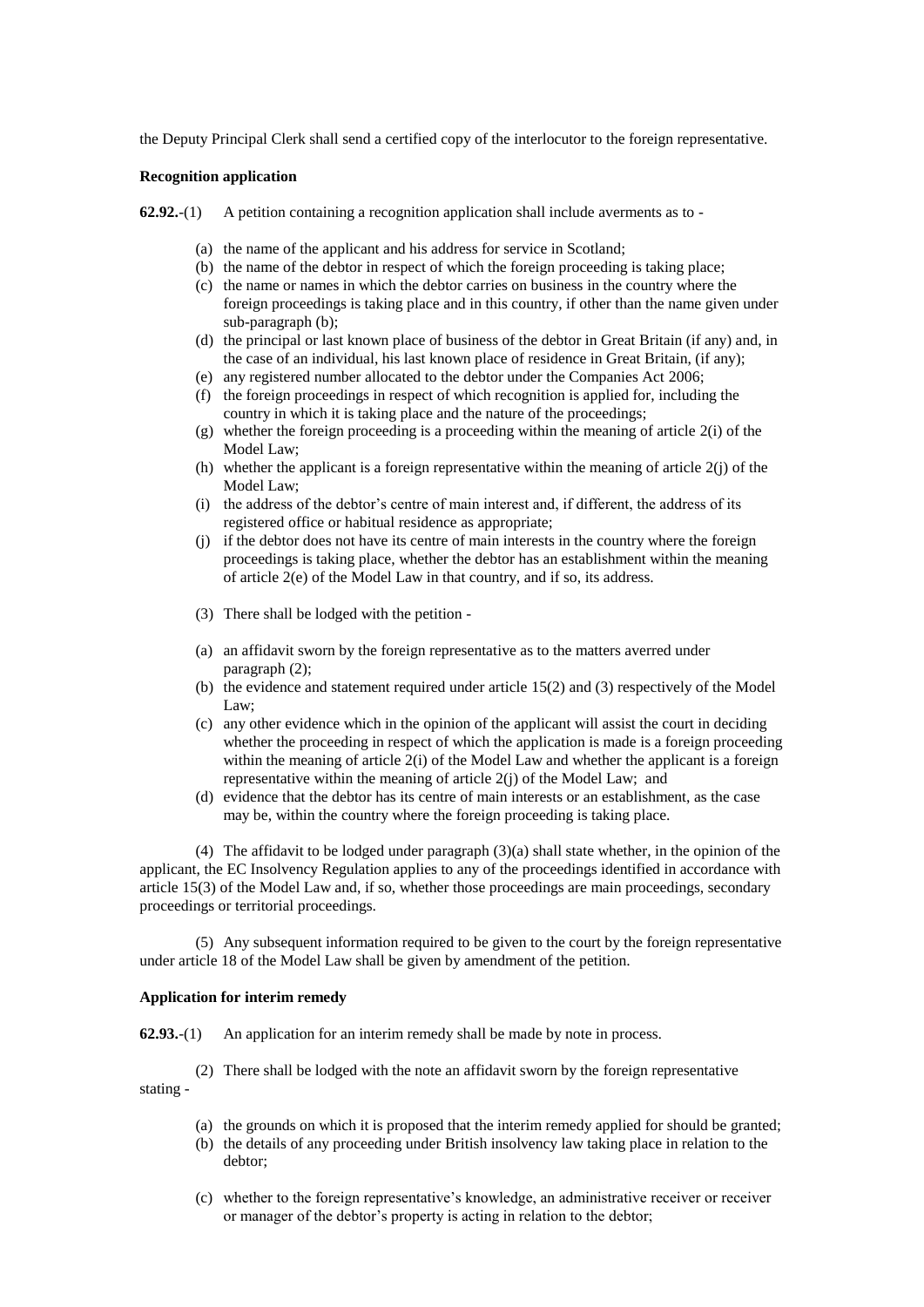- (d) an estimate of the assets of the debtor in Scotland in respect of which the remedy is applied for;
- (e) all other matters that would in the opinion of the foreign representative assist the court in deciding whether or not to grant the remedy applied for, including whether, to the best of the knowledge and belief of the foreign representative, the interests of the debtor's creditors (including any secured creditors or parties to hire-purchase agreements) and any other interested parties, including if appropriate the debtor, are adequately protected; and
- (f) whether to the best of the foreign representative's knowledge and belief, the grant of any of the remedy applied for would interfere with the administration of the foreign main proceedings.

## **Application for remedy**

**62.94.**-(1) An application under article 21 of the Model Law for a remedy shall be made by note in process.

(2) There shall be lodged with the note an affidavit sworn by the foreign representative

stating -

- (a) the grounds on which it is proposed that the remedy applied for should be granted;
- (b) an estimate of the value of the assets of the debtor in Scotland in respect of which the remedy is requested;
- (c) in the case of an application by a foreign representative who is or believes that he is a representative of a foreign non-main proceeding, the reasons why the applicant believes that the remedy relates to assets that, under the law of Great Britain, should be administered in the foreign non-main proceeding or concerns information required in that proceeding; and
- (d) all other matters that would in the opinion of the foreign representative assist the court in deciding whether or not it is appropriate to grant the remedy requested, including whether, to the best of the knowledge and belief of the foreign representative, the interests of the debtor's creditors (including any secured creditors or parties to hire-purchase agreements) and any other interested parties, including if appropriate the debtor, are adequately protected.

# **Application for confirmation of status of replacement foreign representative**

**62.95.**-(1) An application under paragraph 2(3) of the Scottish Provision for an order confirming the status of a replacement foreign representative shall be made by note in process.

- (2) The note shall include averments as to -
- (a) the name of the replacement foreign representative and his address for service within Scotland;
- (b) the circumstances in which the former foreign representative ceased to be foreign representative in the foreign proceeding in relation to the debtor (including the date on which he ceased to be the foreign representative);
- (c) his own appointment as replacement foreign representative in the foreign proceeding (including the date of that appointment).
- (3) There shall be lodged with the note -
- (a) an affidavit sworn by the foreign representative as to the matters averred under paragraph (2);
- (b) a certificate from the foreign court affirming
	- (i) the cessation of the appointment of the former foreign representative as foreign representative, and
	- (ii) the appointment of the applicant as the foreign representative in the foreign proceeding, or
- (c) in the absence of such a certificate, any other evidence acceptable to the court of the matters referred to in sub-paragraph (a).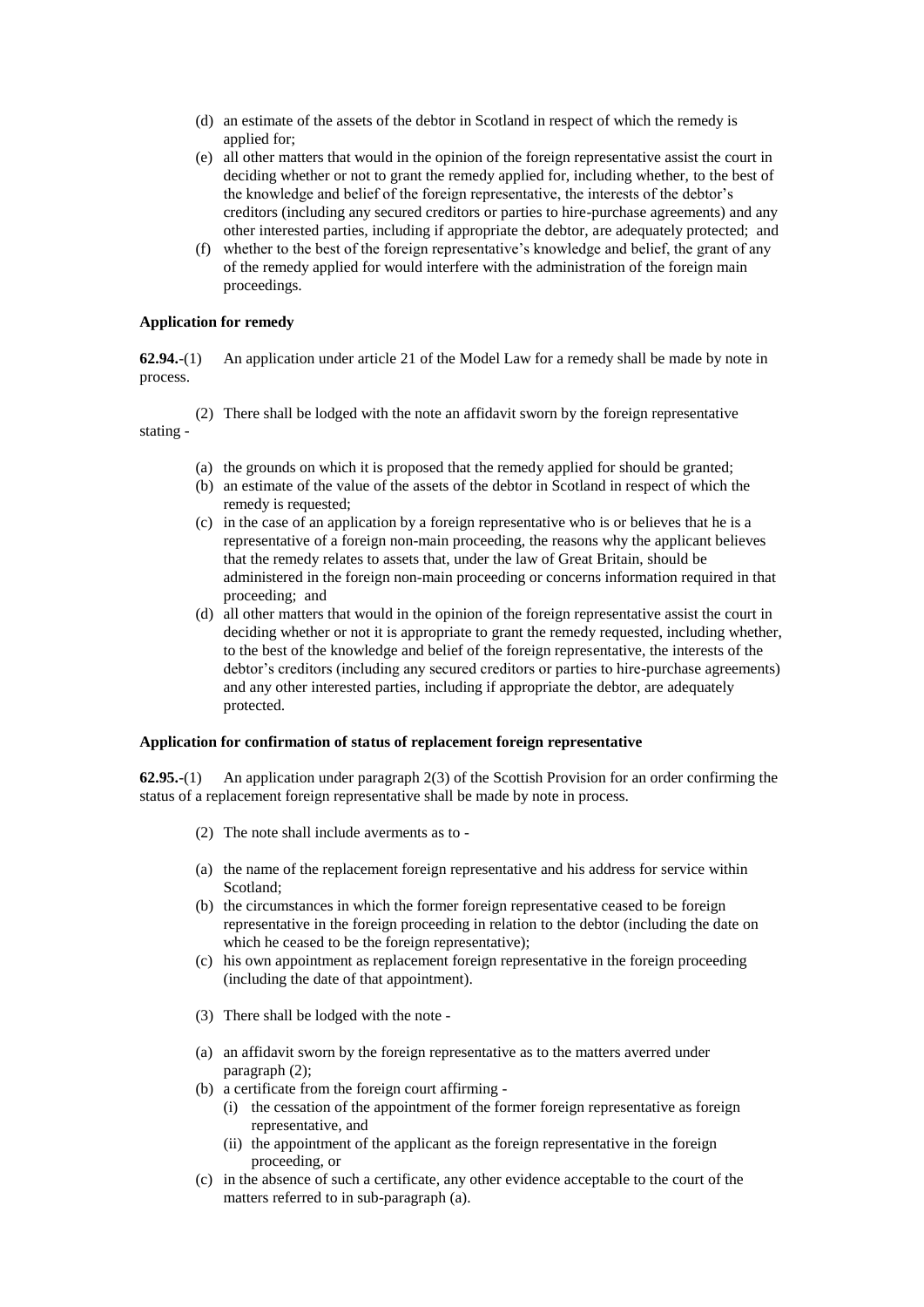# **Review application**

- **62.96.**-(1) A review application shall be made by note in process.
	- (2) There shall be lodged with the note an affidavit sworn by the applicant as to -
	- (a) the grounds on which it is proposed that the remedy applied for should be granted; and
	- (b) all other matters that would in the opinion of the applicant assist the court in deciding whether or not it is appropriate to grant the remedy requested, including whether, to the best of the knowledge and belief of the applicant, the interests of the debtor's creditors (including any secured creditors or parties to hire-purchase agreements) and any other interested parties, including if appropriate the debtor, are adequately protected.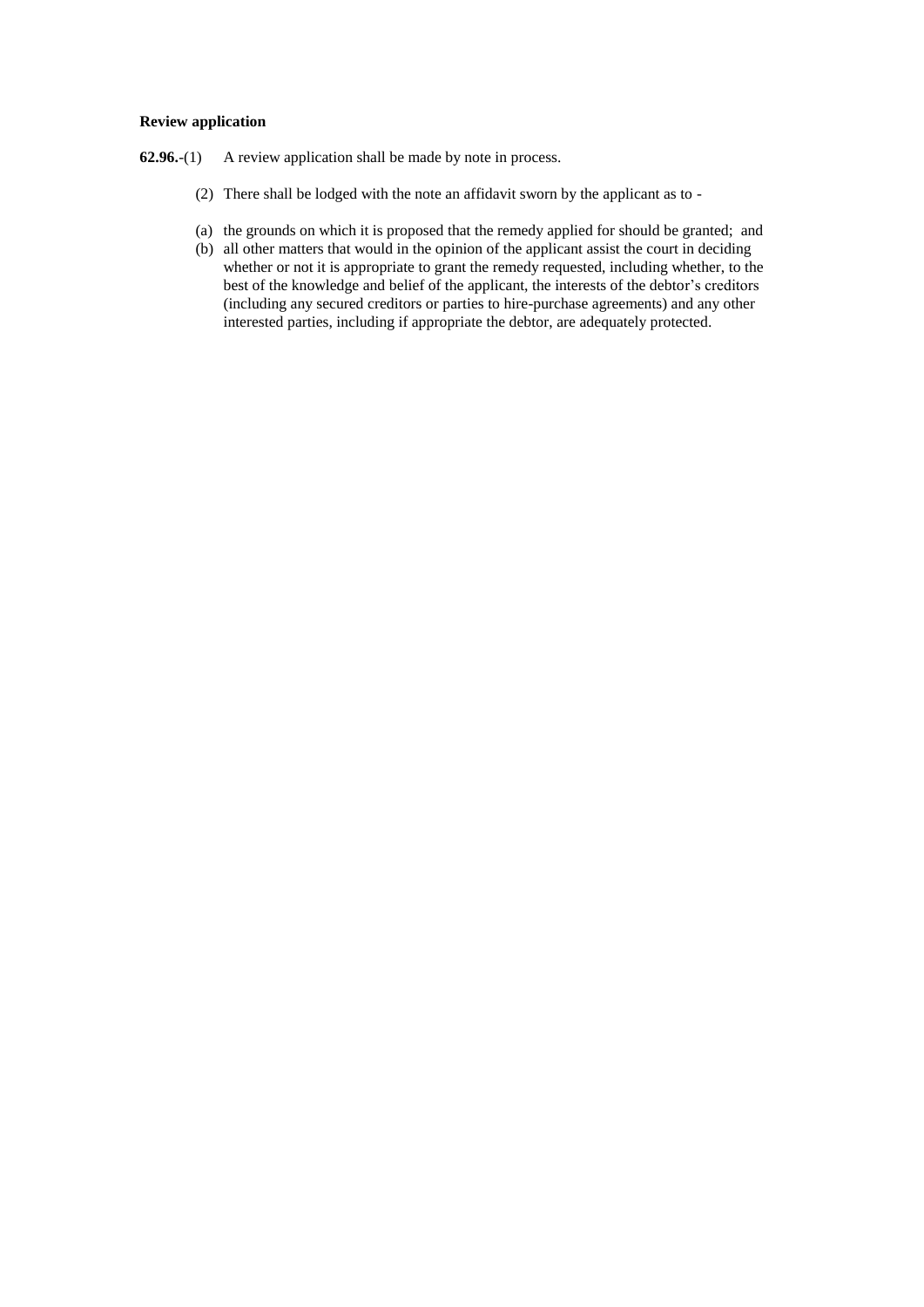# PART XIV

# PARENTAL RESPONSIBILITY AND MEASURES FOR THE PROTECTION OF CHILDREN

# **Application and interpretation of this Part**

**62.97.-**(1) This Part applies to the registration and enforcement of a measure under Article 24 or Article 26 of the 1996 Convention.

(2) In this Part-

"the 1996 Convention" means the Convention on Jurisdiction, Applicable Law, Recognition, Enforcement and Co-operation in respect of Parental Responsibility and Measures for the Protection of Children, signed at The Hague on 19<sup>th</sup> October 1996(a);

"Contracting State" means a state party to the 1996 Convention.

# **Enforcement, recognition or non-recognition of measures from a Contracting State**

**62.98.**-(1) An application-

- (a) under Article 24 of the 1996 Convention for recognition or non-recognition of a measure taken in a Contracting State other than the United Kingdom; or
- (b) under Article 26 of the 1996 Convention for enforcement of a measure taken in a Contracting State other than the United Kingdom,

shall be made by petition in Form 62.98

(2) The petition shall include averments on the matters outlined at Article 23(2) of the 1996 Convention (grounds for refusal of recognition).

(3) There shall be produced with the petition an authentic copy of any judgment or other document which outlines the measure to be registered.

(4) The court shall, on being satisfied that the petition complies with the requirements of the 1996 Convention, pronounce an interlocutor-

- (a) granting warrant for the registration of the measure; and
- (b) where necessary, granting decree in accordance with Scots law.

(5) The interlocutor pronounced under paragraph (4) shall specify the petition may register the measure under rule 62.100 (registration under the 1996 Convention).

### **Intimation to the petitioner**

**62.99.** Where the court pronounces an interlocutor under rule 62.98(4) the Deputy Principal Clerk shall intimate such interlocutor to the petitioner, by sending to his address for service in Scotland a certified copy of the interlocutor by registered post or the first class recorded delivery service.

# **Registration under the 1996 Convention**

**62.100.-**(1) Where the court pronounces an interlocutor under rule 62.98(4) granting warrant for registration, the Deputy Principal Clerk shall enter the measure in the register of judgments, authentic instruments and court settlements kept in the Petition Department.

- (2) On presentation by the petitioner to the Keeper of the Registers of-
- (a) a certified copy of the interlocutor under rule 62.98(4) granting warrant for registration,